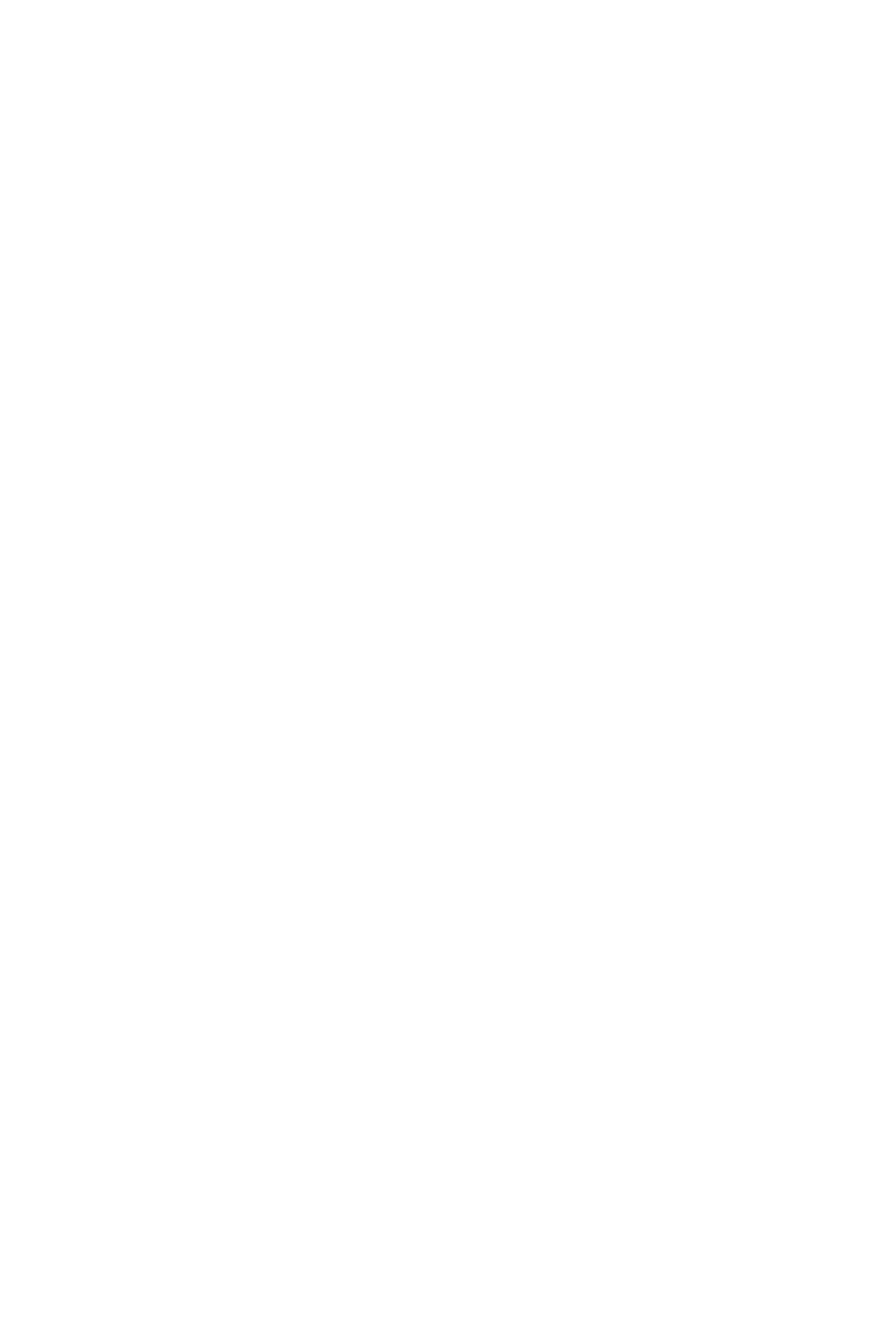#### Stocking Guide

## Contents

#### SHEETS

| Premium Recycled:                                       |
|---------------------------------------------------------|
| Sterling® Premium                                       |
| $-Gloss Text \ldots \ldots \ldots \ldots \ldots 4$      |
|                                                         |
|                                                         |
|                                                         |
| Economy:                                                |
| Anthem Plus®                                            |
|                                                         |
| - Gloss Cover. 9                                        |
| - Satin Text 10                                         |
| $-$ Satin Cover $\ldots \ldots \ldots \ldots \ldots 11$ |
| Caliper Cover/SBS Paperboard:                           |
| Productolith <sup>®</sup> Pts.                          |
|                                                         |
|                                                         |
|                                                         |
| Coated One Side:                                        |
| Sterling <sup>®</sup> Ultra C1S 14                      |
|                                                         |
| <b>WEB</b>                                              |
| No. 2 Freesheet:                                        |
| Sterling <sup>®</sup> Ultra                             |
|                                                         |
| – Gloss Cover. 18                                       |
|                                                         |
|                                                         |
|                                                         |
| - Matte Cover 22                                        |
| No. 3 Freesheet:                                        |
| Influence®                                              |
|                                                         |
| – Gloss Cover. 26                                       |
| - Soft-Gloss Text 27                                    |
| - Matte Text. 28                                        |
| - Matte Cover 29                                        |
| - Matte Reply Card 30                                   |
|                                                         |
| No. 4 Groundwood                                        |

#### Liberty®

| ------ |  |
|--------|--|
|        |  |
|        |  |
|        |  |
|        |  |

| <b>DIGITAL SHEETS</b>                                                   |
|-------------------------------------------------------------------------|
| Premium Recycled:                                                       |
| Sterling® Premium Digital™                                              |
|                                                                         |
| - Gloss Cover. 36                                                       |
|                                                                         |
|                                                                         |
| Economy:<br><b>Blazer Digital®</b>                                      |
|                                                                         |
| – Gloss Cover. 40                                                       |
|                                                                         |
| - Satin Cover 42                                                        |
| Caliper Cover/SBS Paperboard:<br>Productolith Pts. Digital <sup>®</sup> |
|                                                                         |
|                                                                         |
|                                                                         |

#### The Verso stocking guide reflects basis weights and finishes kept in inventory. For a complete list of Verso's manufacturing basis weights and finishes within a gradeline, please refer to versoco.com or contact your Verso sales professional.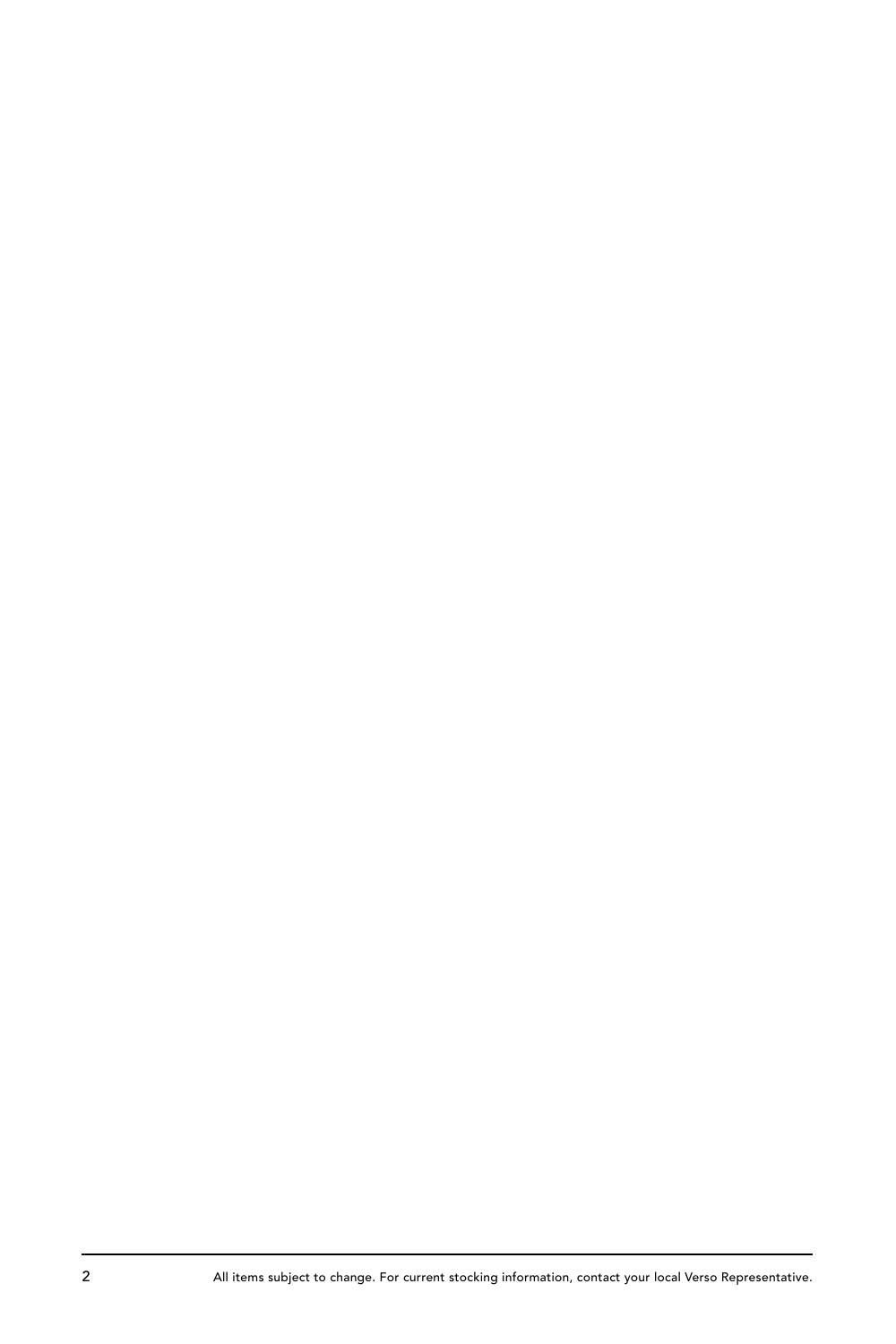## Sheets

All items subject to change. For current stocking information, contact your local Verso Representative. 3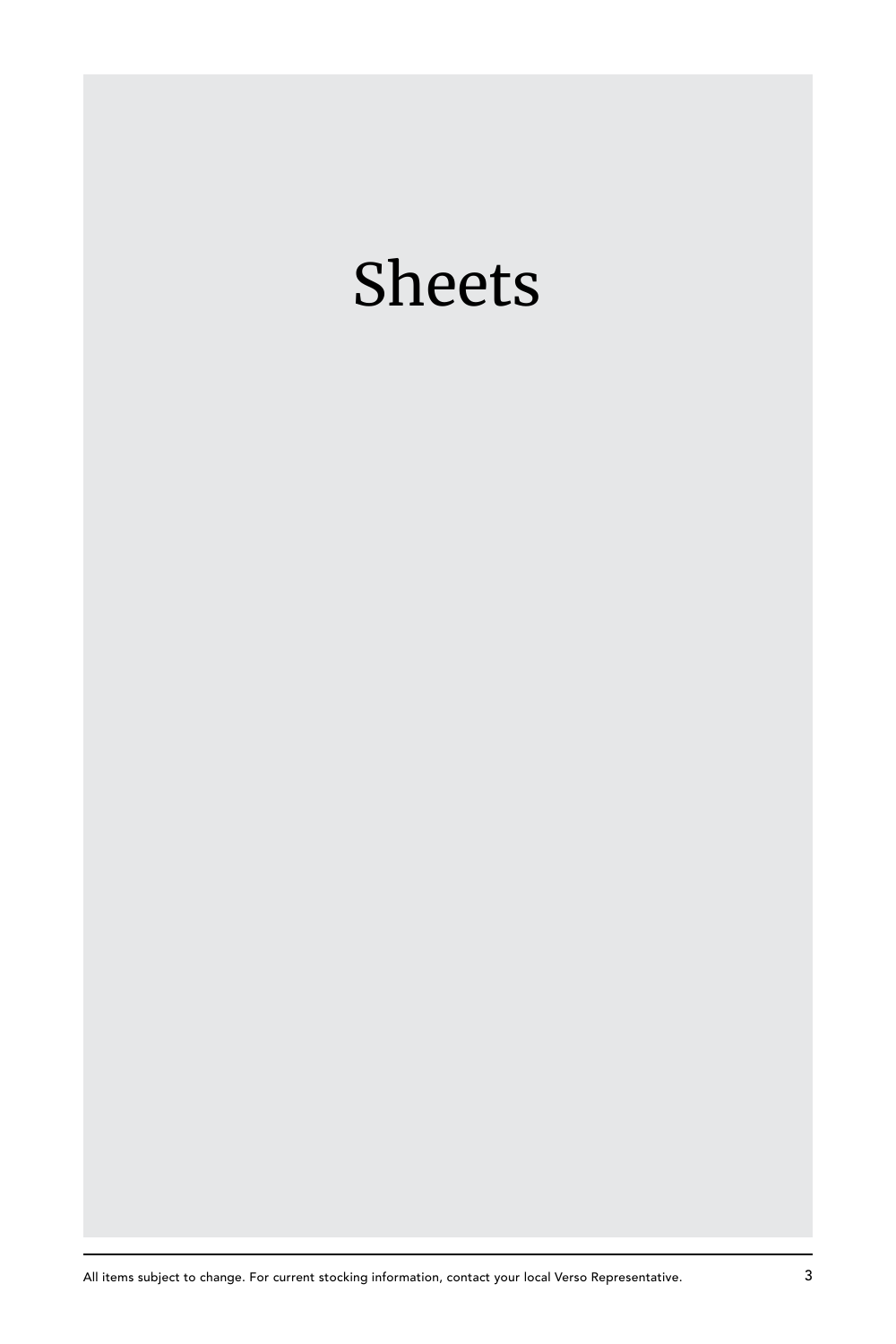Sterling® Premium

Sterling<sup>®</sup> Premium

Anthem

Plus®

## PREMIUM RECYCLED Sterling® Premium Gloss Text

| material<br>number | basis<br>wt. | asm | size       |     |   | m.wt. pack^ sheets grain | color | cartons/ bright-<br>pallet | ness | gloss | opacity |
|--------------------|--------------|-----|------------|-----|---|--------------------------|-------|----------------------------|------|-------|---------|
| 281564             | 80           | 118 | 23 x 35    | 136 | М | 8500                     | White | n/a                        | 95   | 72    | 94.5    |
| 281566             |              |     | 25 x 38    | 160 |   | 8500                     | White | n/a                        |      |       |         |
| 281567             |              |     | 28 x 40    | 188 |   | 8500                     | White | n/a                        |      |       |         |
| 281568             | 100          | 148 | 23 x 35    | 169 | M | 7000                     | White | n/a                        | 95   | 72    | 96      |
| 281570             |              |     | 25 x 38    | 200 |   | 7000                     | White | n/a                        |      |       |         |
| 281571             |              |     | 28<br>x 40 | 236 |   | 7000                     | White | n/a                        |      |       |         |

Sheets are made with chain-of-custody fiber: FSC®, SFI®, PEFC™ and manufactured with 10% recycled fiber.

Non-standard sizes available upon request subject to order minimums. Please contact Verso customer service for more details.

Sterling® Premium is acid free, designed for permanence. Sterling® Premium is manufactured using elemental chlorine-free bleach (ECF), and recycled pulp that is processed chlorine-free (PCF).

To review product stewardship and sustainability information please see the Verso Product Regulatory Profile Sheet posted at www.versoco.com/ProductRegulatoryProfile.

 $\wedge$  M = Mini Skid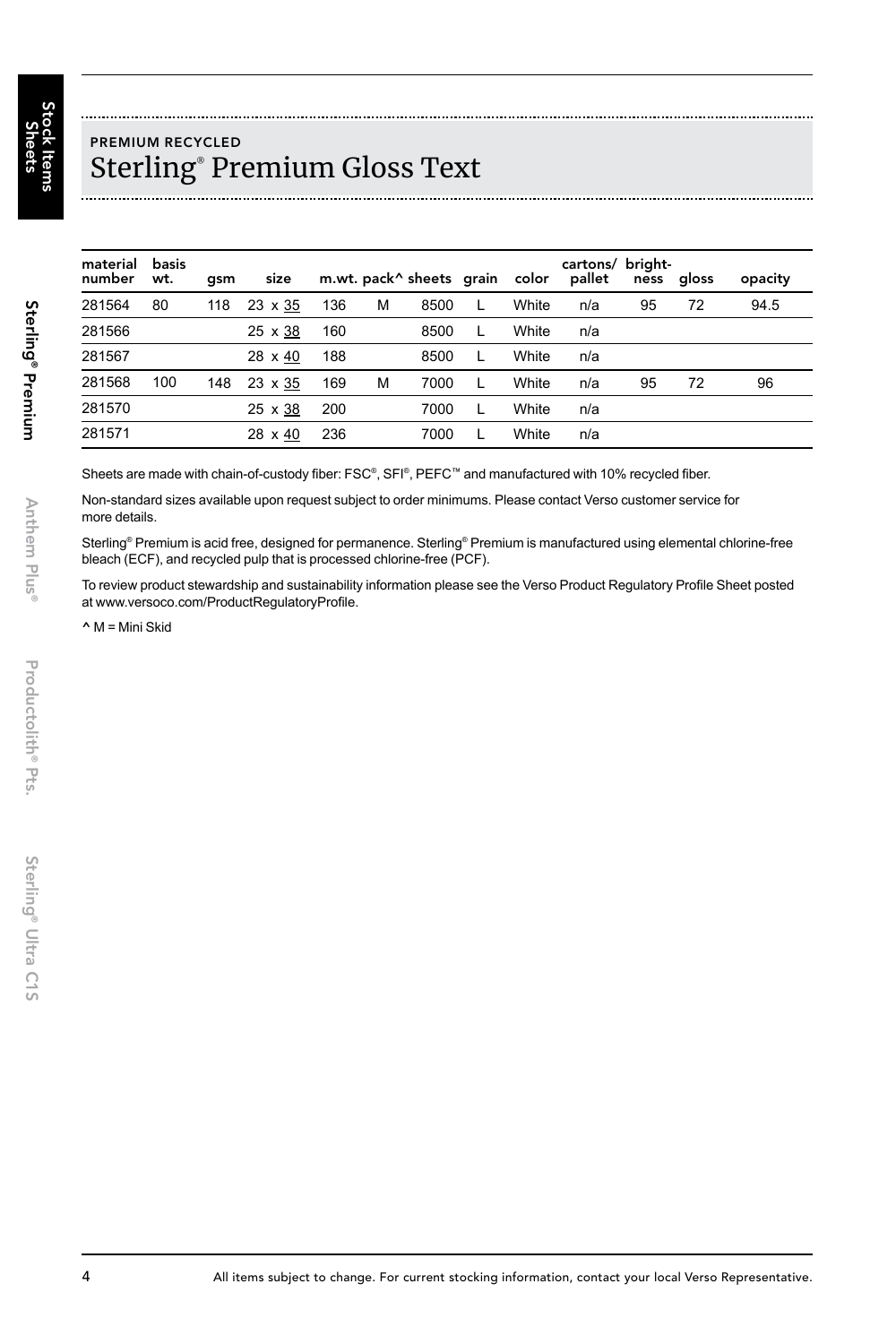## PREMIUM RECYCLED Sterling® Premium Gloss Cover

| material<br>number | basis<br>wt.      | gsm | size           |     |   | m.wt. pack^sheets grain |   | color | cartons/<br>pallet | bright-<br>ness |    | gloss opacity |
|--------------------|-------------------|-----|----------------|-----|---|-------------------------|---|-------|--------------------|-----------------|----|---------------|
| 281353             | 80 (7 pt.)*       | 216 | $23 \times 35$ | 248 | C | 600                     | L | White | 16                 | 95              | 72 | 98            |
| 281355             |                   |     | 25 x 38        | 292 |   | 500                     | L | White | 16                 |                 |    |               |
| 281357             |                   |     | 28 X 40        | 344 |   | 450                     | L | White | 12                 |                 |    |               |
| 281476             | 80 (7 pt.)*       | 216 | 19 x 25        | 146 | M | 9000                    | L | White | n/a                | 95              | 72 | 98            |
| 281547             |                   |     | $23 \times 35$ | 248 |   | 4500                    | L | White | n/a                |                 |    |               |
| 281549             |                   |     | 25 x 38        | 292 |   | 4500                    | L | White | n/a                |                 |    |               |
| 281550             |                   |     | 26 x 40        | 320 |   | 4500                    | L | White | n/a                |                 |    |               |
| 281551             |                   |     | 28 x 40        | 344 |   | 4500                    | L | White | n/a                |                 |    |               |
| 281361             | 100 (9 pt.)** 271 |     | 25 x 38        | 366 | C | 400                     | L | White | 16                 | 95              | 72 | 99            |
| 281363             |                   |     | 28 x 40        | 430 |   | 350                     | L | White | 12                 |                 |    |               |
| 281553             | 100 (9 pt.)** 271 |     | $23 \times 35$ | 310 | M | 4000                    | L | White | n/a                | 95              | 72 | 99            |
| 281554             |                   |     | 25 x 38        | 366 |   | 4000                    | L | White | n/a                |                 |    |               |
| 281555             |                   |     | 26 x 40        | 400 |   | 4000                    | L | White | n/a                |                 |    |               |
| 281556             |                   |     | 28 x 40        | 430 |   | 4000                    | L | White | n/a                |                 |    |               |

Sheets are made with chain-of-custody fiber: FSC®, SFI®, PEFC™ and manufactured with 10% recycled fiber.

Non-standard sizes available upon request subject to order minimums. Please contact Verso customer service for more details.

Sterling® Premium is acid free, designed for permanence. Sterling® Premium is manufactured using elemental chlorine-free bleach (ECF), and recycled pulp that is processed chlorine-free (PCF).

To review product stewardship and sustainability information please see the Verso Product Regulatory Profile Sheet posted at www.versoco.com/ProductRegulatoryProfile.

Noted \*7 pt. and \*\*9 pt. minimum caliper items are guaranteed for postal applications. With the exception of noted \*7 pt. and \*\*9 pt. minimum caliper items, Verso manufactures to basis weight, not to specific bulk standards.

^ M = Mini Skid

Sterling® Premium 120 lb. gloss cover available in 2022. Contact your Verso Sales Representative for more details.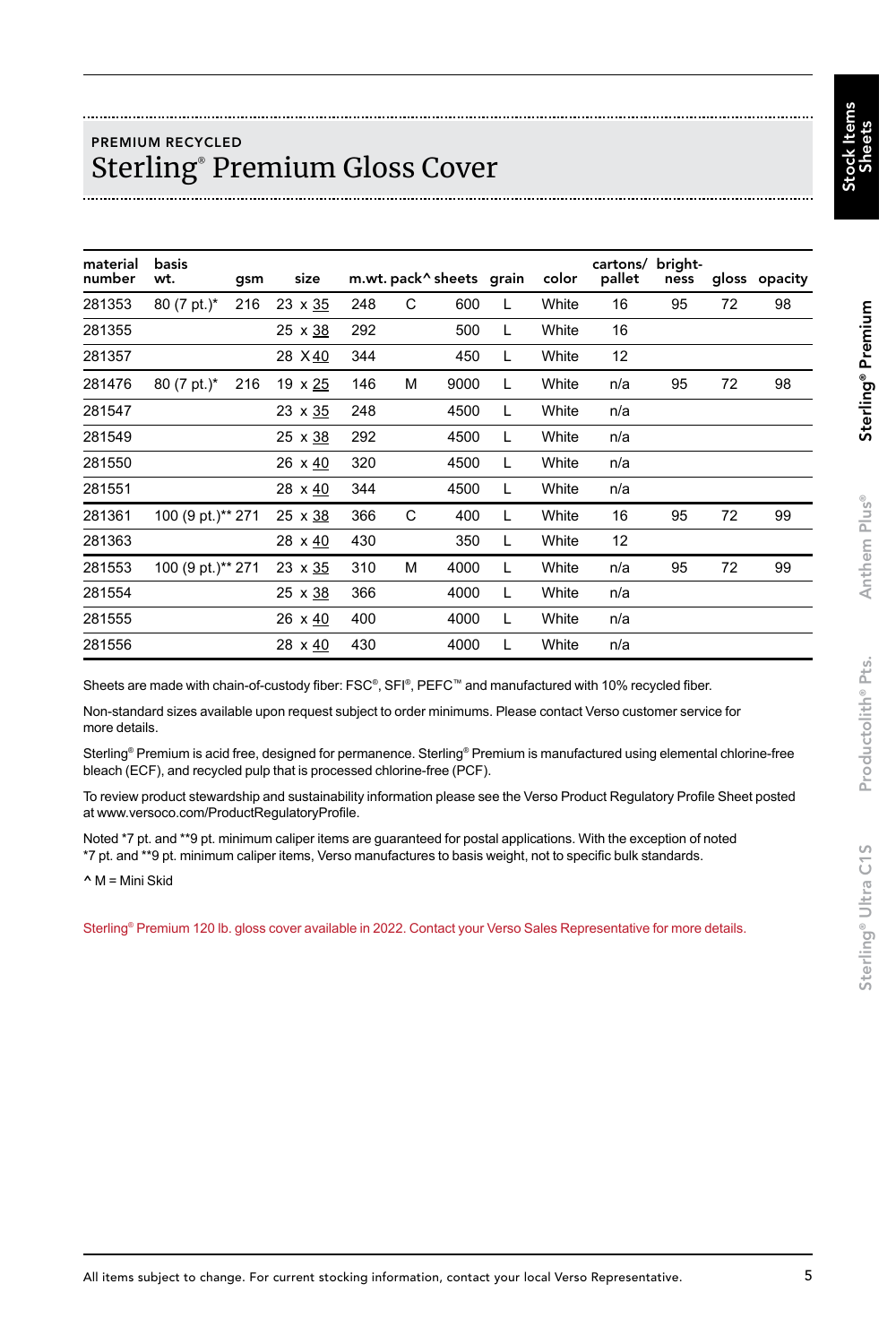Sterling® Premium

Sterling<sup>®</sup> Premium

Anthem

Plus®

## PREMIUM RECYCLED Sterling® Premium Silk Text

| material<br>number | basis<br>wt. | qsm | size    |     |   | m.wt. pack^sheets grain |   | color | cartons/ bright-<br>pallet | ness | gloss | opacity |
|--------------------|--------------|-----|---------|-----|---|-------------------------|---|-------|----------------------------|------|-------|---------|
| 281534             | 80           | 118 | 23 x 35 | 136 | M | 8500                    |   | White | n/a                        | 95   | 45    | 94.5    |
| 281535             |              |     | 24 x 36 | 146 |   | 8500                    | L | White | n/a                        |      |       |         |
| 281536             |              |     | 25 x 38 | 160 |   | 8500                    | L | White | n/a                        |      |       |         |
| 281537             |              |     | 28 x 40 | 188 |   | 8500                    | L | White | n/a                        |      |       |         |
| 281538             | 100          | 148 | 23 x 35 | 169 | M | 7000                    | L | White | n/a                        | 95   | 45    | 96      |
| 281539             |              |     | 24 x 36 | 182 |   | 7000                    | L | White | n/a                        |      |       |         |
| 281540             |              |     | 25 x 38 | 200 |   | 7000                    |   | White | n/a                        |      |       |         |
| 281541             |              |     | 28 x 40 | 236 |   | 7000                    | L | White | n/a                        |      |       |         |

Sheets are made with chain-of-custody fiber: FSC®, SFI®, PEFC™ and manufactured with 10% recycled fiber.

Non-standard sizes available upon request subject to order minimums. Please contact Verso customer service for more details.

Sterling® Premium is acid free, designed for permanence. Sterling® Premium is manufactured using elemental chlorine-free bleach (ECF), and recycled pulp that is processed chlorine-free (PCF).

To review product stewardship and sustainability information please see the Verso Product Regulatory Profile Sheet posted at www.versoco.com/ProductRegulatoryProfile.

^ M = Mini Skid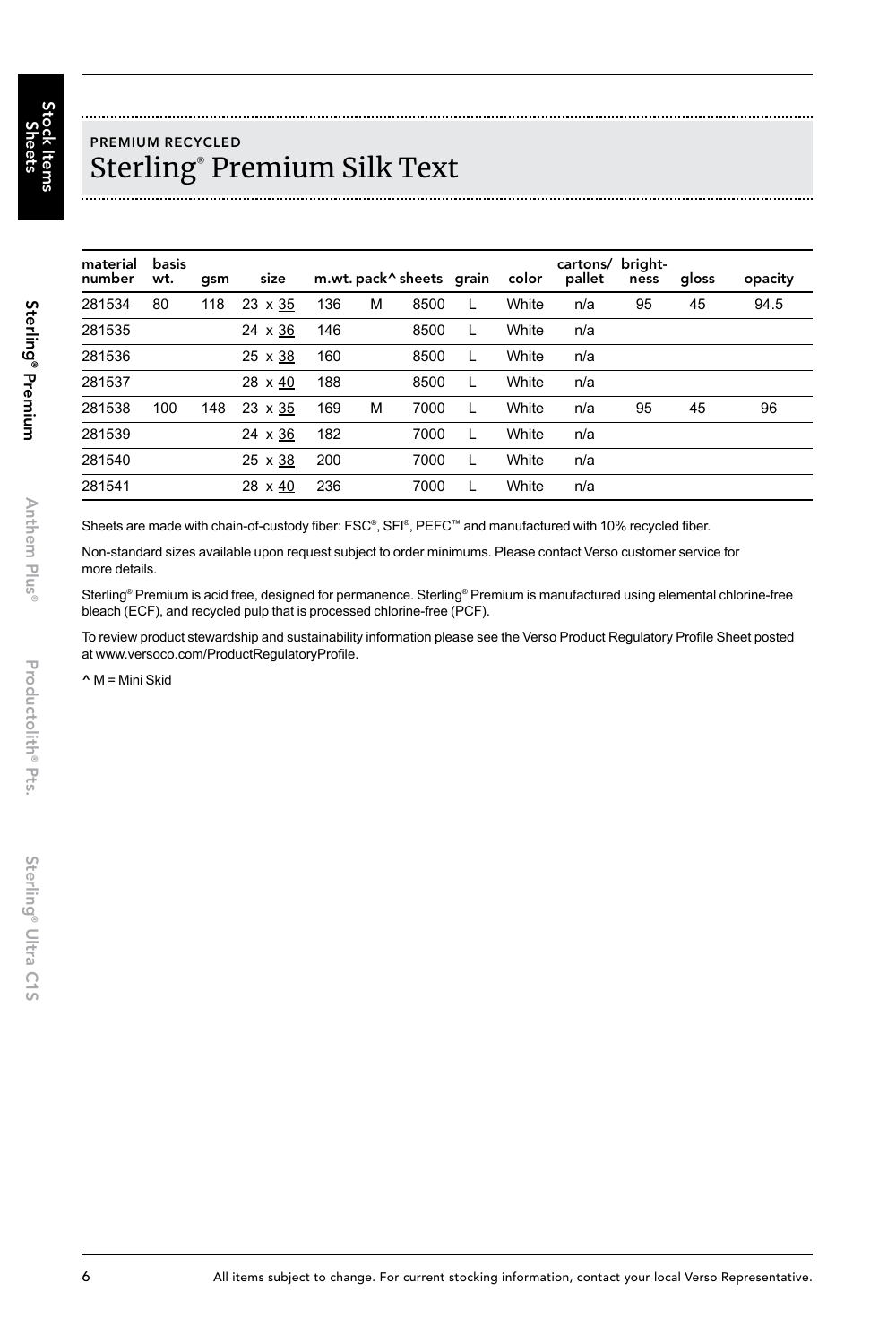## PREMIUM RECYCLED Sterling® Premium Silk Cover

| material<br>number | basis<br>wt.    | gsm | size           |     |   | m.wt. pack^ sheets grain |   | color | cartons/<br>pallet | bright-<br>ness |    | gloss opacity |
|--------------------|-----------------|-----|----------------|-----|---|--------------------------|---|-------|--------------------|-----------------|----|---------------|
| 281316             | 80 (7 pt.)*     | 216 | $25 \times 38$ | 292 | C | 500                      | L | White | 16                 | 95              | 45 | 98            |
| 281317             |                 |     | 26 $\times$ 40 | 320 |   | 500                      | L | White | 16                 |                 |    |               |
| 281318             |                 |     | 28 x 40        | 344 |   | 450                      | L | White | 12                 |                 |    |               |
| 281470             | 80 (7 pt.)* 216 |     | $23 \times 35$ | 248 | M | 4500                     | L | White | n/a                | 95              | 45 | 98            |
| 281471             |                 |     | $25 \times 38$ | 292 |   | 4500                     | L | White | n/a                |                 |    |               |
| 281522             |                 |     | 26 x 40        | 320 |   | 4500                     | L | White | n/a                |                 |    |               |
| 281523             |                 |     | 28 $\times$ 40 | 344 |   | 4500                     | L | White | n/a                |                 |    |               |
| 281319             | 100 (9 pt.) 271 |     | 20 x 26        | 200 | C | 800                      | L | White | 16                 | 95              | 45 | 99            |
| 281320             |                 |     | $23 \times 35$ | 310 |   | 500                      | L | White | 16                 |                 |    |               |
| 281322             |                 |     | $25 \times 38$ | 366 |   | 400                      | L | White | 16                 |                 |    |               |
| 281323             |                 |     | 26 x 40        | 400 |   | 400                      | L | White | 16                 |                 |    |               |
| 281324             |                 |     | 28 $\times$ 40 | 430 |   | 350                      | L | White | 12                 |                 |    |               |
| 281525             | 100 (9 pt.) 271 |     | $23 \times 35$ | 310 | M | 4000                     | L | White | n/a                | 95              | 45 | 99            |
| 281526             |                 |     | 25 x 38        | 366 |   | 4000                     | L | White | n/a                |                 |    |               |
| 281527             |                 |     | 26 x 40        | 400 |   | 4000                     | L | White | n/a                |                 |    |               |
| 281528             |                 |     | 28 x 40        | 430 |   | 4000                     | L | White | n/a                |                 |    |               |

Sheets are made with chain-of-custody fiber: FSC®, SFI®, PEFC™ and manufactured with 10% recycled fiber.

Non-standard sizes available upon request subject to order minimums. Please contact Verso customer service for more details.

Sterling® Premium is acid free, designed for permanence. Sterling® Premium is manufactured using elemental chlorine-free bleach (ECF), and recycled pulp that is processed chlorine-free (PCF).

To review product stewardship and sustainability information please see the Verso Product Regulatory Profile Sheet posted at www.versoco.com/ProductRegulatoryProfile.

Noted \*7 pt. and \*\*9 pt. minimum caliper items are guaranteed for postal applications. With the exception of noted \*7 pt. and \*\*9 pt. minimum caliper items, Verso manufactures to basis weight, not to specific bulk standards.

 $\wedge$  M = Mini Skid

Sterling® Premium 120 lb. silk cover available in 2022. Contact your Verso Sales Representative for more details.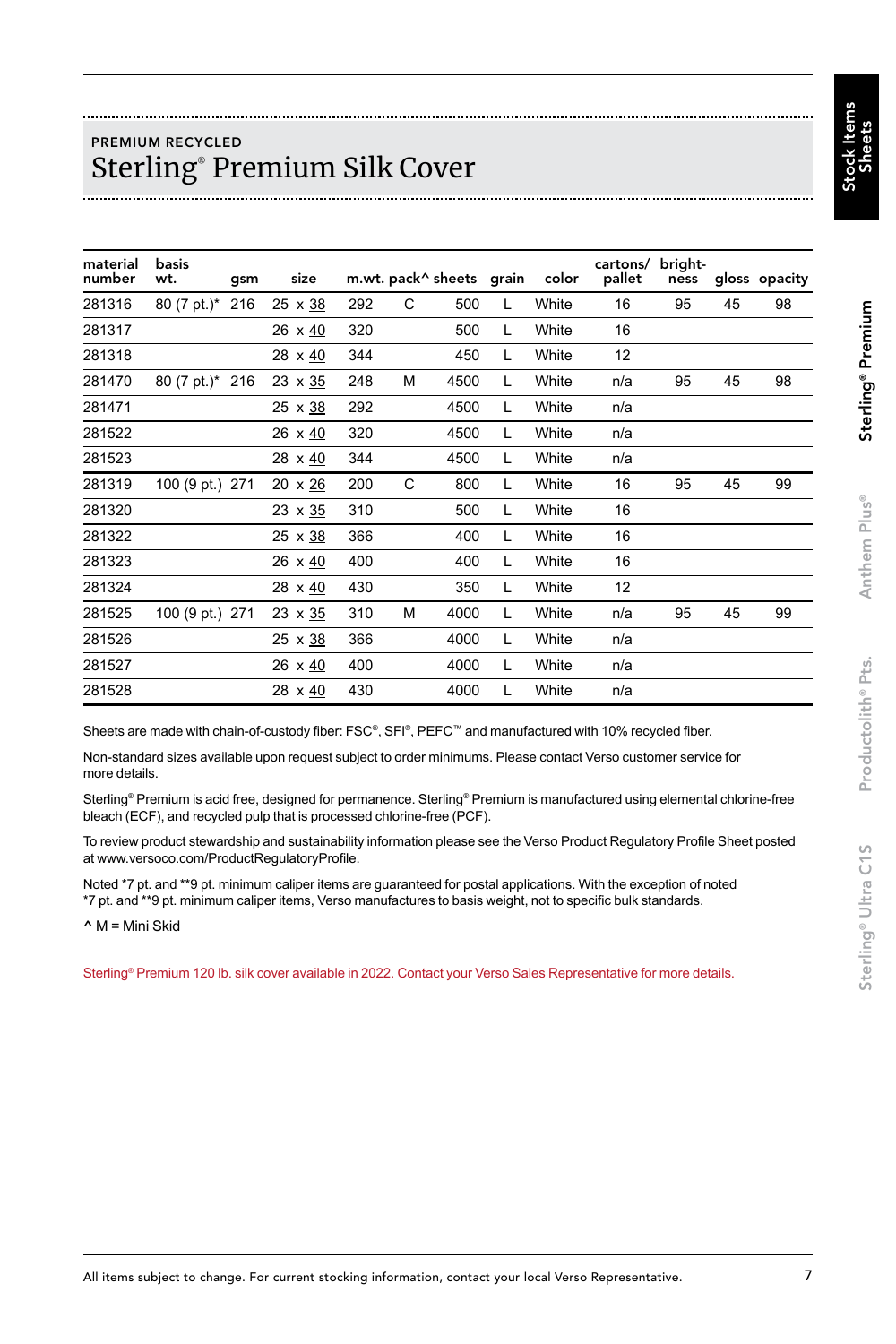Sterling® Premium

Sterling<sup>®</sup> Premium

Anthem

Plus®

Productolith® Pts.

Productolith<sup>®</sup> Pts.

## ECONOMY Anthem Plus® Gloss Text

| material<br>number | basis<br>wt. | gsm | size    |     |   | m.wt. pack^sheets grain |   | color | cartons/<br>pallet | bright-<br>ness | gloss | opacity |
|--------------------|--------------|-----|---------|-----|---|-------------------------|---|-------|--------------------|-----------------|-------|---------|
| 308179             | 70           | 104 | 19 x 25 | 70  | M | 19000                   | L | White | n/a                | 90              | 68    | 92      |
| 299518             |              |     | 23 x 35 | 119 |   | 9500                    | L | White | n/a                |                 |       |         |
| 299520             |              |     | 24 x 36 | 128 |   | 9500                    | L | White | n/a                |                 |       |         |
| 299522             |              |     | 25 x 38 | 140 |   | 9500                    | L | White | n/a                |                 |       |         |
| 299524             |              |     | 28 x 40 | 166 |   | 9500                    | L | White | n/a                |                 |       |         |
| 299333             | 80           | 118 | 28 x 40 | 188 | C | 800                     | L | White | 12                 | 90              | 68    | 93.5    |
| 303914             | 80           | 118 | 19 x 25 | 80  | M | 17000                   | L | White | n/a                | 90              | 68    | 93.5    |
| 299535             |              |     | 23 x 35 | 136 |   | 8500                    | L | White | n/a                |                 |       |         |
| 299539             |              |     | 24 x 36 | 146 |   | 8500                    | L | White | n/a                |                 |       |         |
| 299543             |              |     | 25 x 38 | 160 |   | 8500                    | L | White | n/a                |                 |       |         |
| 299549             |              |     | 28 x 40 | 188 |   | 8500                    | L | White | n/a                |                 |       |         |
| 299532             | 80           | 118 | 23 x 29 | 112 | S | 14000                   | L | White | n/a                | 90              | 68    | 93.5    |
| 299275             | 100          | 148 | 28 x 40 | 236 | C | 700                     | L | White | 12                 | 90              | 68    | 95.5    |
| 303915             | 100          | 148 | 19 x 25 | 100 | M | 14000                   | L | White | n/a                | 90              | 68    | 95.5    |
| 299472             |              |     | 23 x 35 | 169 |   | 7000                    | L | White | n/a                |                 |       |         |
| 299478             |              |     | 24 x 36 | 182 |   | 7000                    | L | White | n/a                |                 |       |         |
| 299482             |              |     | 25 x 38 | 200 |   | 7000                    | L | White | n/a                |                 |       |         |
| 299488             |              |     | 28 x 40 | 236 |   | 7000                    | L | White | n/a                |                 |       |         |
| 299468             | 100          | 148 | 23 x 29 | 140 | S | 11000                   | L | White | n/a                | 90              | 68    | 95.5    |

Anthem Plus® is made with chain-of-custody fiber: FSC®, SFI®, PEFC™.

Anthem Plus® Recycled is available as a non-standard item. Subject to master roll availability and run schedules.

Anthem Plus® is acid free and is manufactured using elemental chlorine-free bleach (ECF).

To review product stewardship and sustainability information please see the Verso Product Regulatory Profile Sheet posted at www.versoco.com/ProductRegulatoryProfile.

^ M = Mini Skid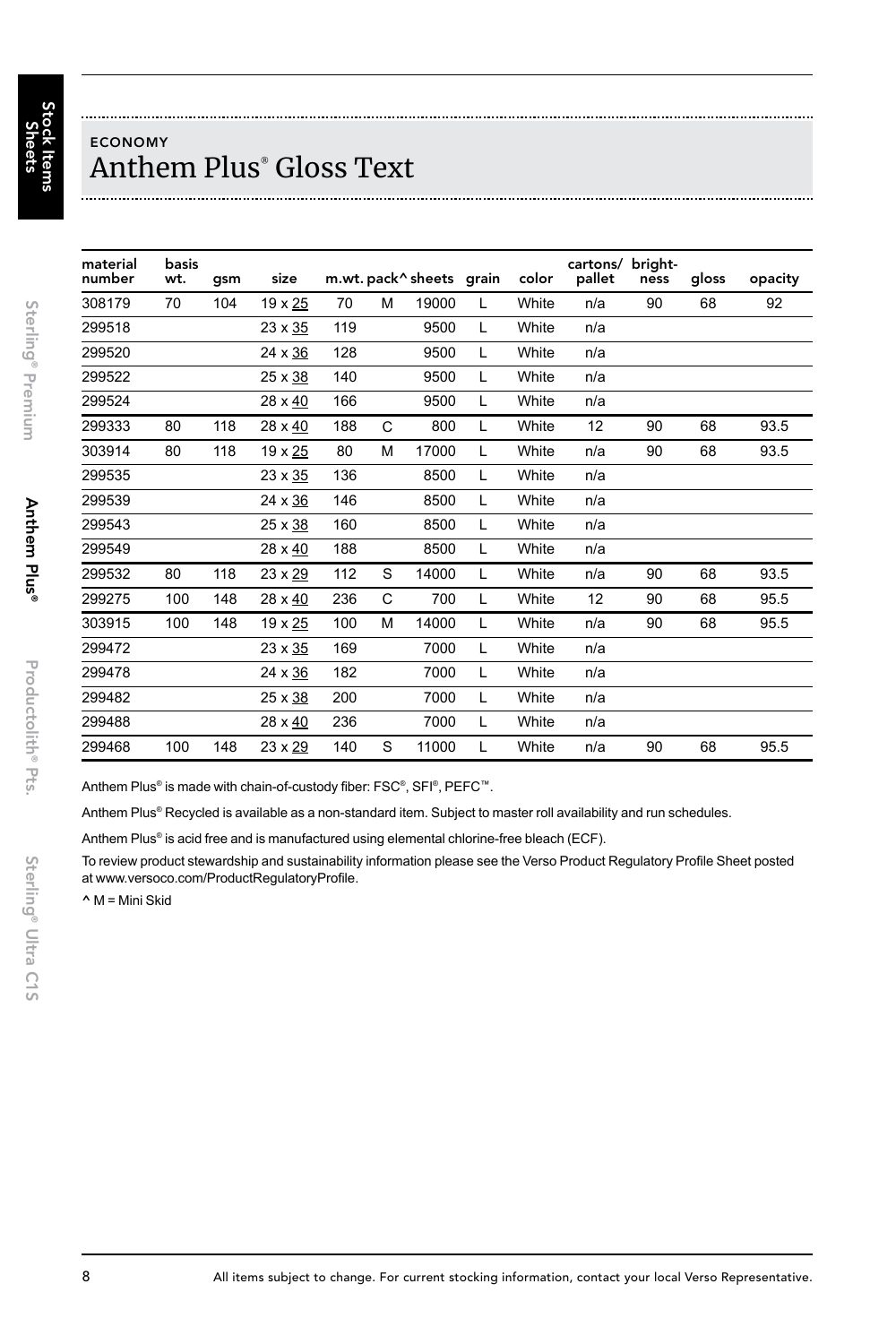## ECONOMY Anthem Plus® Gloss Cover

| material<br>number | basis<br>wt.      | gsm | size    |     |              | m.wt. pack^ sheets grain |   | color | cartons/ bright-<br>pallet | ness |    | gloss opacity |
|--------------------|-------------------|-----|---------|-----|--------------|--------------------------|---|-------|----------------------------|------|----|---------------|
| 299320             | 80 (7 pt.)*       | 216 | 23 x 35 | 248 | C            | 600                      | Г | White | 16                         | 90   | 68 | 98            |
| 299326             |                   |     | 25 x 38 | 292 |              | 500                      | L | White | 16                         |      |    |               |
| 299332             |                   |     | 28 x 40 | 344 |              | 450                      | L | White | 12                         |      |    |               |
| 303919             | 80 (7 pt.)*       | 216 | 19 x 25 | 146 | M            | 9000                     | L | White | n/a                        | 90   | 68 | 98            |
| 348616             |                   |     | 20 x 26 | 160 |              | 9000                     | L | White | n/a                        |      |    |               |
| 299534             |                   |     | 23 x 35 | 248 |              | 4500                     | L | White | n/a                        |      |    |               |
| 299538             |                   |     | 24 x 36 | 266 |              | 4500                     | L | White | n/a                        |      |    |               |
| 299542             |                   |     | 25 x 38 | 292 |              | 4500                     | L | White | n/a                        |      |    |               |
| 299546             |                   |     | 26 x 40 | 320 |              | 4500                     | L | White | n/a                        |      |    |               |
| 299548             |                   |     | 28 x 40 | 344 |              | 4500                     | L | White | n/a                        |      |    |               |
| 299531             | 80 (7 pt.)*       | 216 | 23 x 29 | 205 | S            | 7000                     | L | White | n/a                        | 90   | 68 | 98            |
| 298734             | 100 (9 pt.)** 271 |     | 19 x 25 | 183 | $\mathsf{C}$ | 900                      | L | White | 16                         | 90   | 68 | 99            |
| 299140             |                   |     | 20 x 26 | 200 |              | 800                      | L | White | 16                         |      |    |               |
| 299262             |                   |     | 23 x 35 | 310 |              | 500                      | L | White | 16                         |      |    |               |
| 299268             |                   |     | 25 x 38 | 366 |              | 400                      | L | White | 16                         |      |    |               |
| 299272             |                   |     | 26 x 40 | 400 |              | 400                      | L | White | 16                         |      |    |               |
| 299274             |                   |     | 28 x 40 | 430 |              | 350                      | L | White | 12                         |      |    |               |
| 303920             | 100 (9 pt.)** 271 |     | 19 x 25 | 183 | M            | 8000                     | L | White | n/a                        | 90   | 68 | 99            |
| 303922             |                   |     | 20 x 26 | 200 |              | 8000                     | L | White | n/a                        |      |    |               |
| 299470             |                   |     | 23 x 35 | 310 |              | 4000                     | L | White | n/a                        |      |    |               |
| 299476             |                   |     | 24 x 36 | 332 |              | 4000                     | L | White | n/a                        |      |    |               |
| 299481             |                   |     | 25 x 38 | 366 |              | 4000                     | L | White | n/a                        |      |    |               |
| 299485             |                   |     | 26 x 40 | 400 |              | 4000                     | L | White | n/a                        |      |    |               |
| 299487             |                   |     | 28 x 40 | 430 |              | 4000                     | L | White | n/a                        |      |    |               |
| 299466             | 100 (9 pt.)** 271 |     | 23 x 29 | 257 | S            | 5500                     | Г | White | n/a                        | 90   | 68 | 99            |
| 299505             | 110               | 297 | 26 x 40 | 440 | М            | 3500                     | L | White | n/a                        | 90   | 68 | 99            |
| 299506             |                   |     | 28 x 40 | 474 |              | 3500                     | L | White | n/a                        |      |    |               |

Anthem Plus® is made with chain-of-custody fiber: FSC®, SFI®, PEFC™.

Anthem Plus® Recycled is available as a non-standard item. Subject to master roll availability and run schedules.

Anthem Plus® is acid free and is manufactured using elemental chlorine-free bleach (ECF).

To review product stewardship and sustainability information please see the Verso Product Regulatory Profile Sheet posted at www.versoco.com/ProductRegulatoryProfile.

Noted \*7 pt. and \*\*9 pt. minimum caliper items are guaranteed for postal applications. With the exception of noted \*7 pt. and \*\*9 pt. minimum caliper items, Verso manufactures to basis weight, not to specific bulk standards.

^ M = Mini Skid

Anthem Plus® 120 lb. gloss cover available in 2022. Contact your Verso Sales Representative for more details.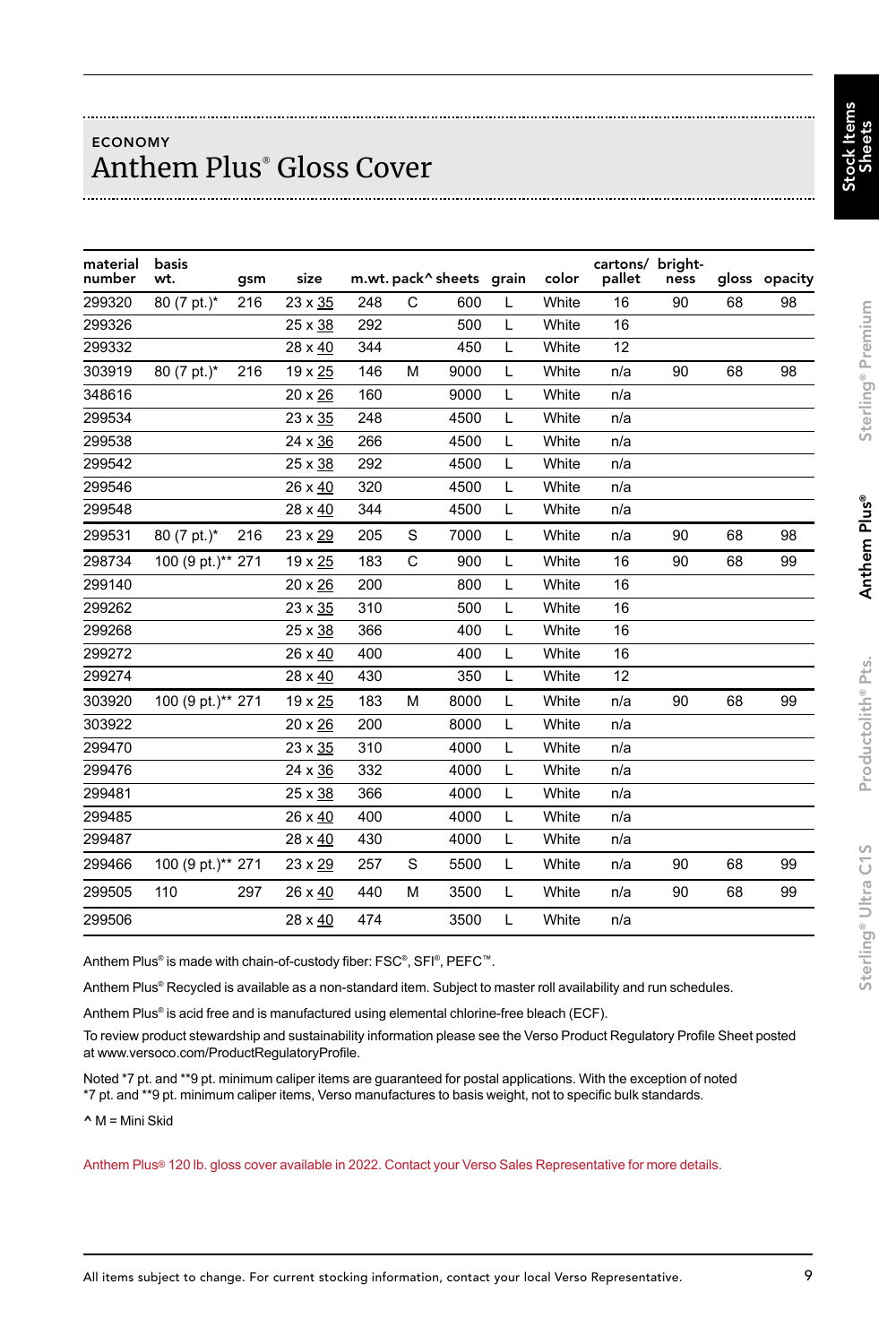## ECONOMY Anthem Plus® Satin Text

| material<br>number | basis<br>wt.       | gsm | size    |     |   | m.wt. pack^sheets grain |   | color | cartons/ bright-<br>pallet | ness | gloss | opacity |
|--------------------|--------------------|-----|---------|-----|---|-------------------------|---|-------|----------------------------|------|-------|---------|
| 299313             | 70                 | 104 | 25 x 38 | 140 | C | 1100                    | L | White | 16                         | 90   | 35    | 92      |
| 303916             | 70                 | 104 | 19 x 25 | 70  | M | 19000                   | L | White | n/a                        | 90   | 35    | 92      |
| 299519             |                    |     | 23 x 35 | 119 |   | 9500                    | L | White | n/a                        |      |       |         |
| 299521             |                    |     | 24 x 36 | 128 |   | 9500                    | L | White | n/a                        |      |       |         |
| 299523             |                    |     | 25 x 38 | 140 |   | 9500                    | L | White | n/a                        |      |       |         |
| 299525             |                    |     | 28 x 40 | 166 |   | 9500                    | L | White | n/a                        |      |       |         |
| 299329             | 80                 | 118 | 25 x 38 | 160 | C | 1000                    | L | White | 16                         | 90   | 35    | 94.5    |
| 299335             |                    |     | 28 x 40 | 188 |   | 800                     | L | White | 12                         |      |       |         |
| 303917             | 80                 | 118 | 19 x 25 | 80  | M | 17000                   | Г | White | n/a                        | 90   | 35    | 94.5    |
| 299537             |                    |     | 23 x 35 | 136 |   | 8500                    | L | White | n/a                        |      |       |         |
| 299541             |                    |     | 24 x 36 | 146 |   | 8500                    | L | White | n/a                        |      |       |         |
| 299545             |                    |     | 25 x 38 | 160 |   | 8500                    | L | White | n/a                        |      |       |         |
| 299551             |                    |     | 28 x 40 | 188 |   | 8500                    | L | White | n/a                        |      |       |         |
| 299533             | 80                 | 118 | 23 x 29 | 112 | S | 14000                   | L | White | n/a                        | 90   | 35    | 94.5    |
| 299277             | 100                | 148 | 28 x 40 | 236 | C | 700                     | L | White | 12                         | 90   | 35    | 96.5    |
| 303918             | 100                | 148 | 19 x 25 | 100 | M | 14000                   | L | White | n/a                        | 90   | 35    | 96.5    |
| 299474             |                    |     | 23 x 35 | 169 |   | 7000                    | L | White | n/a                        |      |       |         |
| 299480             |                    |     | 24 x 36 | 182 |   | 7000                    | L | White | n/a                        |      |       |         |
| 299484             |                    |     | 25 x 38 | 200 |   | 7000                    | L | White | n/a                        |      |       |         |
| 299490             |                    |     | 28 x 40 | 236 |   | 7000                    | L | White | n/a                        |      |       |         |
| 299491             | 100                | 148 | 23 x 29 | 140 | S | 11000                   | L | White | n/a                        | 90   | 35    | 96.5    |
| 298741             | 110<br>$(7 pt.)^*$ | 163 | 19 x 25 | 110 | C | 1400                    | Г | White | 16                         | 90   | 30    | 96      |
| 299291             |                    |     | 28 x 40 | 260 |   | 550                     | L | White | 12                         |      |       |         |
| 348521             | 110<br>$(7 pt.)^*$ | 163 | 19 x 25 | 110 | M | 11000                   | Г | White | n/a                        | 90   | 30    | 96      |
| 299501             |                    |     | 25 x 38 | 220 |   | 6000                    | L | White | n/a                        |      |       |         |
| 299583             |                    |     | 28 x 40 | 260 |   | 5000                    | L | White | n/a                        |      |       |         |

Anthem Plus® is made with chain-of-custody fiber: FSC®, SFI®, PEFC™.

Anthem Plus® Recycled is available as a non-standard item. Subject to master roll availability and run schedules.

Anthem Plus® is acid free and is manufactured using elemental chlorine-free bleach (ECF).

To review product stewardship and sustainability information please see the Verso Product Regulatory Profile Sheet posted at www.versoco.com/ProductRegulatoryProfile.

Noted \*7 pt. minimum caliper items are guaranteed for postal applications. With the exception of noted \*7 pt. minimum caliper items, Verso manufactures to basis weight, not to specific bulk standards.

 $\wedge$  M = Mini Skid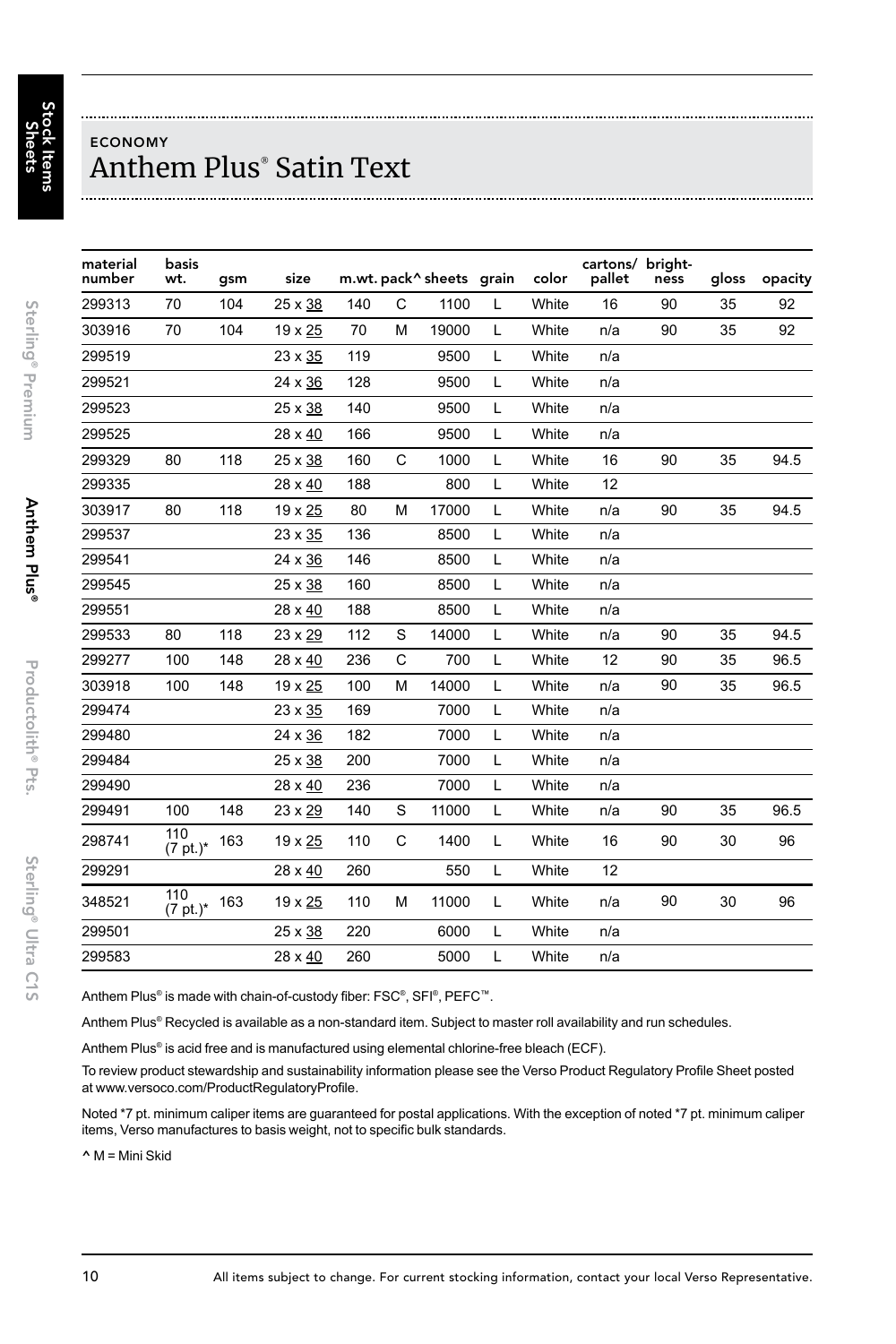## ECONOMY Anthem Plus® Satin Cover

| material basis<br>number | wt.              | gsm | size    |     | m.wt. pack^ sheets grain |      |   | color | cartons/ bright-<br>pallet | ness | gloss | opacity |
|--------------------------|------------------|-----|---------|-----|--------------------------|------|---|-------|----------------------------|------|-------|---------|
| 299062                   | 80 (9 pt.)** 216 |     | 19 x 25 | 146 | C                        | 1100 | L | White | 16                         | 90   | 35    | 99      |
| 299317                   |                  |     | 20 x 26 | 160 |                          | 1000 | L | White | 16                         |      |       |         |
| 299322                   |                  |     | 23 x 35 | 248 |                          | 600  | L | White | 16                         |      |       |         |
| 299328                   |                  |     | 25 x 38 | 292 |                          | 500  | L | White | 16                         |      |       |         |
| 299331                   |                  |     | 26 x 40 | 320 |                          | 500  | L | White | 16                         |      |       |         |
| 299334                   |                  |     | 28 x 40 | 344 |                          | 450  | L | White | 12                         |      |       |         |
| 303921                   | 80 (9 pt.)** 216 |     | 19 x 25 | 146 | M                        | 9000 | L | White | n/a                        | 90   | 35    | 99      |
| 348618                   |                  |     | 20 x 26 | 160 |                          | 9000 | L | White | n/a                        |      |       |         |
| 299536                   |                  |     | 23 x 35 | 248 |                          | 4500 | L | White | n/a                        |      |       |         |
| 299540                   |                  |     | 24 x 36 | 266 |                          | 4500 | L | White | n/a                        |      |       |         |
| 299544                   |                  |     | 25 x 38 | 292 |                          | 4500 | L | White | n/a                        |      |       |         |
| 299547                   |                  |     | 26 x 40 | 320 |                          | 4500 | L | White | n/a                        |      |       |         |
| 299550                   |                  |     | 28 x 40 | 344 |                          | 4500 | L | White | n/a                        |      |       |         |
| 312743                   | 80 (9 pt.)** 216 |     | 23 x 29 | 205 | S                        | 7000 | L | White | n/a                        | 90   | 35    | 99      |
| 298980                   | 100              | 271 | 19 x 25 | 183 | C                        | 900  | L | White | 16                         | 90   | 35    | 99      |
| 299141                   |                  |     | 20 x 26 | 200 |                          | 800  | L | White | 16                         |      |       |         |
| 299264                   |                  |     | 23 x 35 | 310 |                          | 500  | L | White | 16                         |      |       |         |
| 299270                   |                  |     | 25 x 38 | 366 |                          | 400  | L | White | 16                         |      |       |         |
| 299273                   |                  |     | 26 x 40 | 400 |                          | 400  | L | White | 16                         |      |       |         |
| 299276                   |                  |     | 28 x 40 | 430 |                          | 350  | L | White | 12                         |      |       |         |
| 308268                   | 100              | 271 | 19 x 25 | 183 | M                        | 8000 | L | White | n/a                        | 90   | 35    | 99      |
| 348603                   |                  |     | 20 x 26 | 200 |                          | 8000 | L | White | n/a                        |      |       |         |
| 299483                   |                  |     | 25 x 38 | 366 |                          | 4000 | L | White | n/a                        |      |       |         |
| 299486                   |                  |     | 26 x 40 | 400 |                          | 4000 | L | White | n/a                        |      |       |         |
| 299489                   |                  |     | 28 x 40 | 430 |                          | 4000 | L | White | n/a                        |      |       |         |
| 357876                   | 110              | 297 | 26 x 40 | 440 | M                        | 3000 | L | White | n/a                        | 90   | 35    | 99      |
| 357878                   |                  |     | 28 x 40 | 474 |                          | 3000 | L | White | n/a                        |      |       |         |

Anthem Plus® is made with chain-of-custody fiber: FSC®, SFI®, PEFC™.

Anthem Plus® Recycled is available as a non-standard item. Subject to master roll availability and run schedules.

Anthem Plus® is acid free and is manufactured using elemental chlorine-free bleach (ECF).

To review product stewardship and sustainability information please see the Verso Product Regulatory Profile Sheet posted at www.versoco.com/ProductRegulatoryProfile.

Noted \*\*9 pt. minimum caliper items are guaranteed for postal applications. With the exception of noted \*\*9 pt. minimum caliper items, Verso manufactures to basis weight, not to specific bulk standards.

 $^{\wedge}$  M = Mini Skid

Anthem Plus® 120 lb. satin cover available in 2022. Contact your Verso Sales Representative for more details.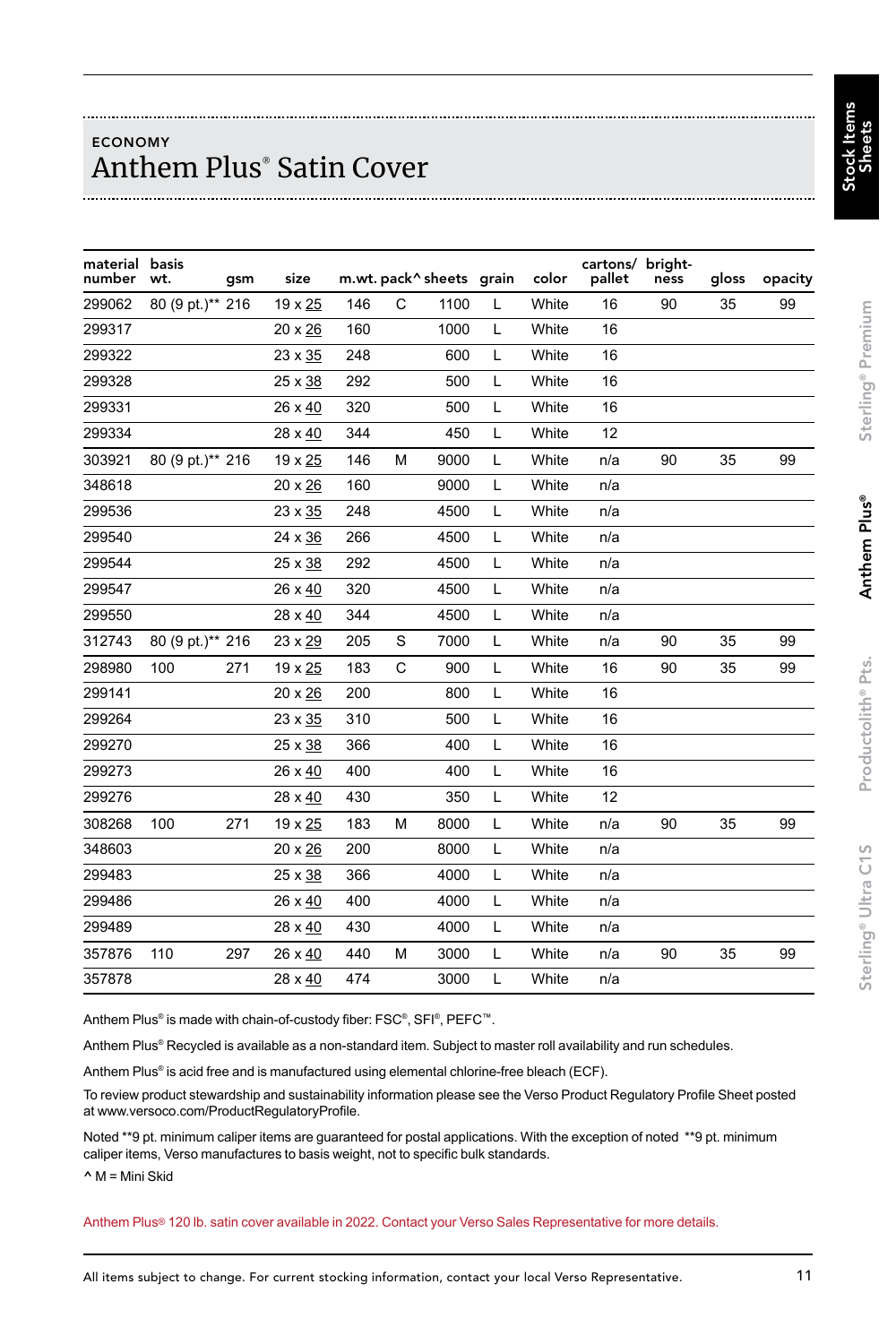Sterling® Premium

Sterling<sup>®</sup> Premium

Anthem

Plus®

Productolith® Pts.

Productolith<sup>®</sup> Pts.

## PREMIUM Productolith® Pts. C1S Caliper Cover/SBS Paperboard

| material<br>number caliper | board<br>wts.<br>(24x36) | qsm | size           |     |   | m.wt. pack sheets grain |   | color | cartons/ bright-<br>pallet | ness |    | gloss opacity |
|----------------------------|--------------------------|-----|----------------|-----|---|-------------------------|---|-------|----------------------------|------|----|---------------|
| 402885 8 pt.               | 108                      | 176 | 20 x 26        | 130 | C | 1100                    |   | White | 16                         | 91   | 40 | 97            |
| 403023                     |                          |     | 26 x 40        | 260 |   | 550                     | L | White | 16                         |      |    |               |
| 403031                     |                          |     | 28 x 40        | 280 |   | 500                     | L | White | 12                         |      |    |               |
| 403083 8 pt.               | 108                      | 176 | $25 \times 38$ | 238 | S | 10000                   |   | White | n/a                        | 91   | 40 | 97            |
| 403099                     |                          |     | 28 $\times$ 40 | 280 |   | 8000                    |   | White | n/a                        |      |    |               |
| 402886 10 pt.              | 134                      | 218 | 20 x 26        | 161 | C | 900                     | L | White | 16                         | 91   | 40 | 98            |
| 403280 10 pt.              | 134                      | 218 | 19 x 25        | 147 | S | 12000                   |   | White | n/a                        | 91   | 40 | 98            |
| 403281                     |                          |     | 20 x 26        | 161 |   | 16000                   | L | White | n/a                        |      |    |               |
| 403084                     |                          |     | $25 \times 38$ | 295 |   | 8000                    |   | White | n/a                        |      |    |               |
| 403100                     |                          |     | 28 x 40        | 347 |   | 7000                    | L | White | n/a                        |      |    |               |
| 402887 12 pt.              | 157                      | 256 | 20 x 26        | 189 | C | 750                     | L | White | 16                         | 91   | 40 | 99            |
| 403283 12 pt.              | 157                      | 256 | 20 x 26        | 189 | S | 12000                   |   | White | n/a                        | 91   | 40 | 99            |
| 403101                     |                          |     | 28 x 40        | 407 |   | 6000                    |   | White | n/a                        |      |    |               |

Productolith® Pts. is made with chain-of-custody fiber: FSC®, SFI®, PEFC™.

All calipers manufactured with 10% recycled fiber upon request with upcharge.

Non-standard sizes available upon request subject to order minimums. Please contact Verso customer service for more details.

Productolith® Pts. is acid free and is manufactured using elemental chlorine-free bleach (ECF).

To review product stewardship and sustainability information please see the Verso Product Regulatory Profile Sheet posted at www.versoco.com/ProductRegulatoryProfile.

Equivalent Basis Weights

|            | Board Bswt.<br>(24x36) | Text Bswt.<br>(25x38) | Cover Bswt.<br>(20x26) | <b>GSM</b> |
|------------|------------------------|-----------------------|------------------------|------------|
| 8 pt. C1S  | 108                    | 119                   | 65                     | 176        |
| 10 pt. C1S | 134                    | 147                   | 80                     | 218        |
| 12 pt. C1S | 157                    | 173                   | 95                     | 256        |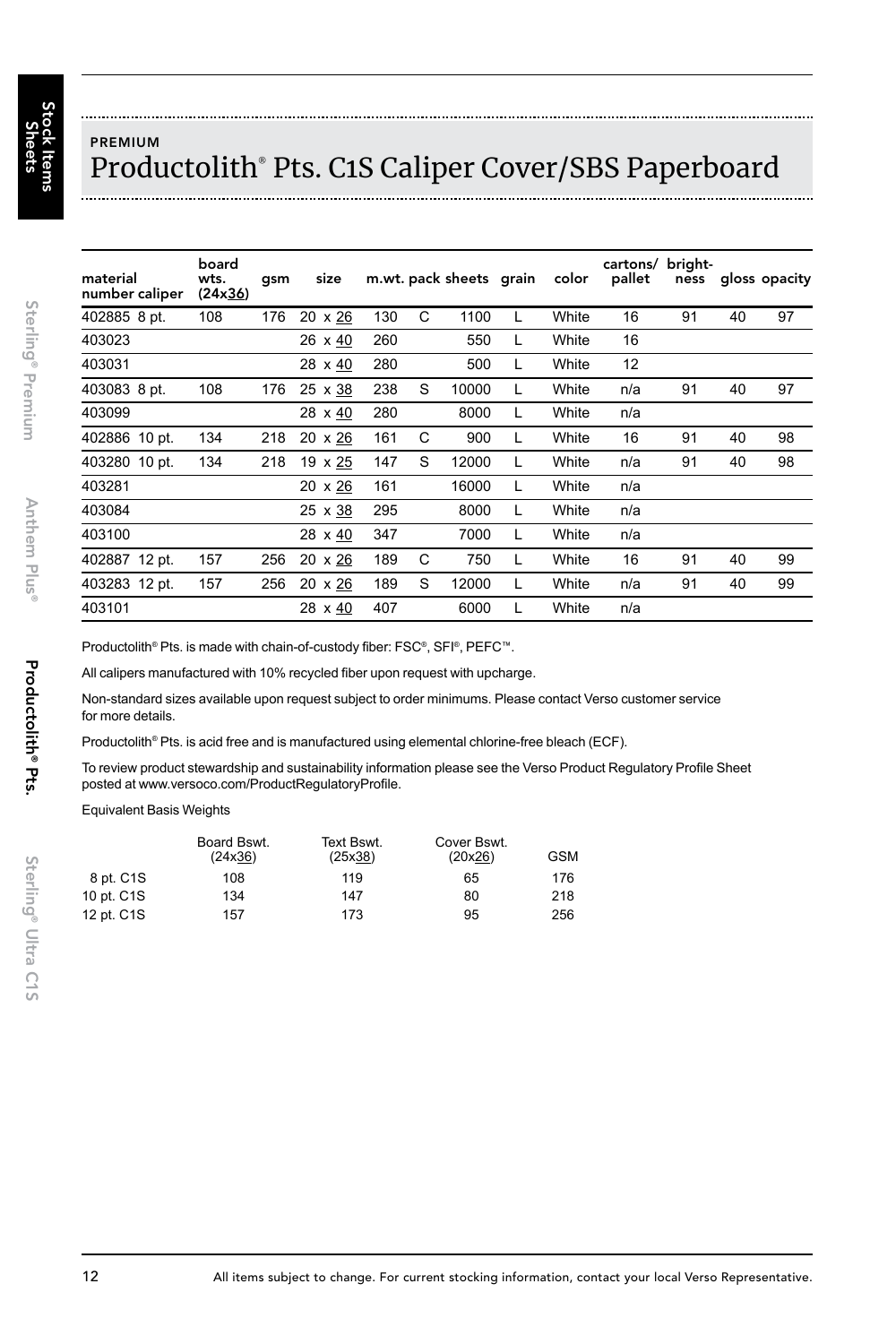## PREMIUM Productolith® Pts. C2S Caliper Cover/SBS Paperboard

| material      | board<br>wts.<br>number caliper (24x36) | qsm | size        |     |   | m.wt. pack sheets grain |   | color | cartons/ bright- |    |    | pallet ness gloss opacity |
|---------------|-----------------------------------------|-----|-------------|-----|---|-------------------------|---|-------|------------------|----|----|---------------------------|
| 403082 8 pt.  | 118                                     |     | 192 25 x 38 | 259 | S | 9000                    | L | White | n/a              | 91 | 40 | 96                        |
| 403028 10 pt. | 145                                     | 237 | 26 x 40     | 349 | C | 400                     | L | White | 16               | 91 | 40 | 97.5                      |
| 403073 10 pt. | 145                                     | 237 | 23 x 35     | 270 | S | 8000                    | L | White | n/a              | 91 | 40 | 97.5                      |
| 403088        |                                         |     | 25 x 38     | 319 |   | 7000                    | L | White | n/a              |    |    |                           |
| 403102        |                                         |     | 28 x 40     | 376 |   | 5000                    | L | White | n/a              |    |    |                           |
| 403007 12 pt. | 170                                     | 277 | 23 x 35     | 317 | C | 450                     | L | White | 16               | 91 | 40 | 98                        |
| 403074 12 pt. | 170                                     | 277 | 23 x 35     | 317 | S | 8000                    | L | White | n/a              | 91 | 40 | 98                        |
| 403089        |                                         |     | 25 x 38     | 374 |   | 6000                    | L | White | n/a              |    |    |                           |
| 403098        |                                         |     | 26 x 40     | 409 |   | 5000                    | L | White | n/a              |    |    |                           |
| 403103        |                                         |     | 28 x 40     | 441 |   | 5000                    |   | White | n/a              |    |    |                           |

Productolith® Pts. is made with chain-of-custody fiber: FSC®, SFI®, PEFC™.

All calipers manufactured with 10% recycled fiber upon request with upcharge.

Non-standard sizes available upon request subject to order minimums. Please contact Verso customer service for more details.

Productolith® Pts. is acid free and is manufactured using elemental chlorine-free bleach (ECF).

To review product stewardship and sustainability information please see the Verso Product Regulatory Profile Sheet posted at www.versoco.com/ProductRegulatoryProfile.

Equivalent Basis Weights

|            | Board Bswt.<br>(24x36) | Text Bswt.<br>(25x38) | Cover Bswt.<br>(20x26) | <b>GSM</b> |
|------------|------------------------|-----------------------|------------------------|------------|
| 8 pt. C2S  | 118                    | 130                   | 71                     | 192        |
| 10 pt. C2S | 145                    | 160                   | 88                     | 237        |
| 12 pt. C2S | 170                    | 187                   | 102                    | 277        |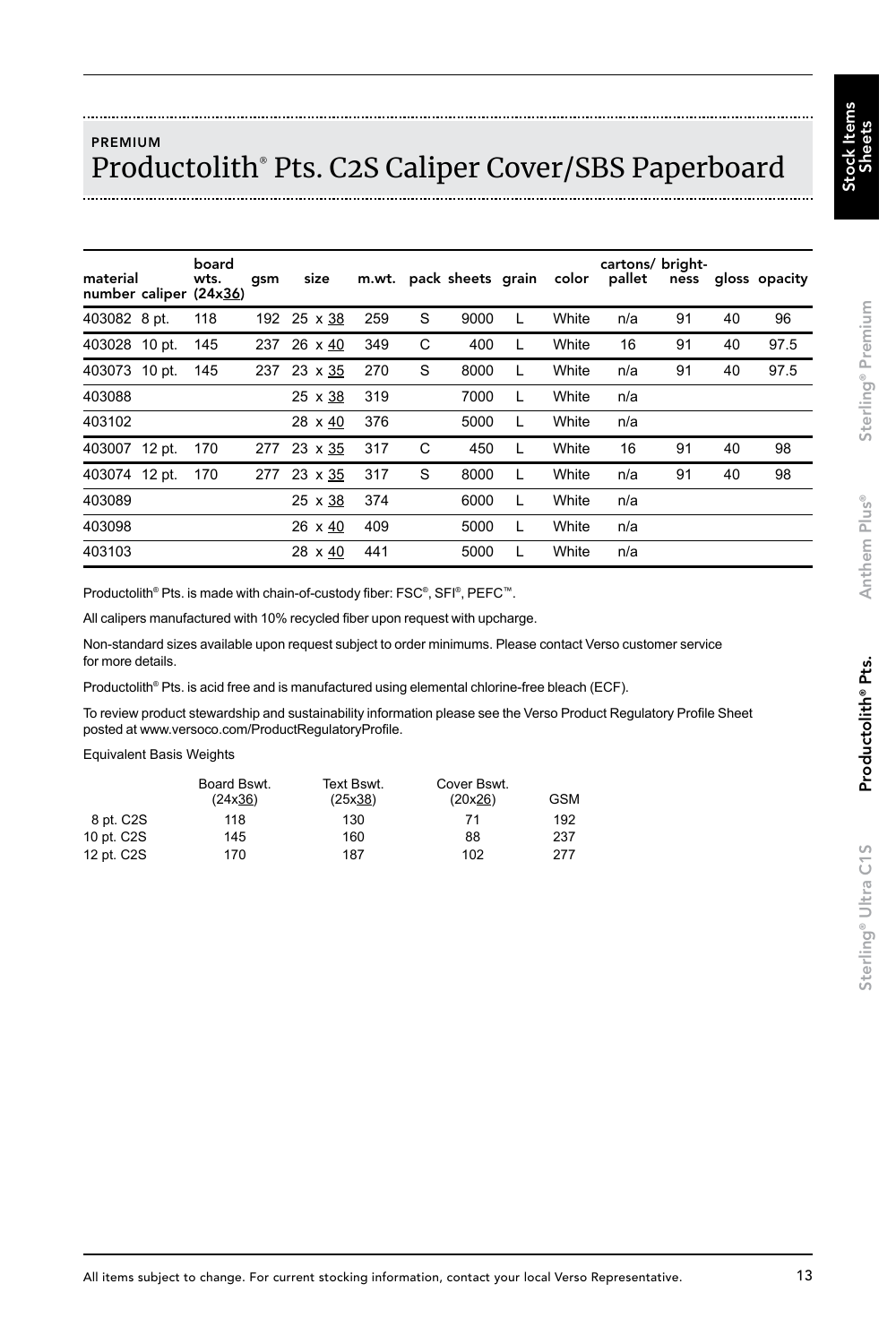## COATED ONE SIDE SHEET Sterling® Ultra C1S

| material<br>number | basis<br>wt. | gsm | size           |     |   | m.wt. pack sheets grain |   | color | cartons/<br>pallet | bright-<br>ness | gloss | opacity |
|--------------------|--------------|-----|----------------|-----|---|-------------------------|---|-------|--------------------|-----------------|-------|---------|
| 87539              | 70           | 104 | 28 x 40        | 166 | C | 900                     | L | White | 12                 | 89              | 72    | 89.5    |
| 87570              | 70           | 104 | 23 x 35        | 119 | S | 21000                   | L | White | n/a                | 89              | 72    | 89.5    |
| 87572              |              |     | 28 x 40        | 166 |   | 15000                   | L | White | n/a                |                 |       |         |
| 87542              | 80           | 118 | 23 x 35        | 136 | C | 1100                    | L | White | 16                 | 89              | 72    | 92      |
| 87543              |              |     | $25 \times 38$ | 160 |   | 1000                    | L | White | 16                 |                 |       |         |
| 87544              |              |     | 28 x 40        | 188 |   | 800                     | L | White | 12                 |                 |       |         |
| 87575              | 80           | 118 | 23 x 35        | 136 | S | 18000                   | L | White | n/a                | 89              | 72    | 92      |
| 87576              |              |     | 25 x 38        | 160 |   | 15000                   | L | White | n/a                |                 |       |         |
| 87577              |              |     | 28 x 40        | 188 |   | 13000                   | L | White | n/a                |                 |       |         |
| 374759             | 95           | 141 | 28 x 40        | 224 | C | 700                     | L | White | 12                 | 89              | 72    | 94      |
| 374760             | 95           | 141 | 23 x 35        | 161 | S | 15000                   | L | White | n/a                | 89              | 72    | 94      |
| 374761             |              |     | 25 x 38        | 190 |   | 13000                   | L | White | n/a                |                 |       |         |
| 374843             |              |     | 28 x 40        | 224 |   | 11000                   |   | White | n/a                |                 |       |         |

Manufactured with 10% recycled fiber upon request with upcharge.

Non-standard sizes available upon request subject to order minimums. Please contact Verso customer service for more details.

Sterling® Ultra C1S is acid free, designed for permanence and manufactured using elemental chlorine-free (ECF) bleached pulp.

To review product stewardship and sustainability information please see the Verso Product Regulatory Profile Sheet posted at www.versoco.com/ProductRegulatoryProfile.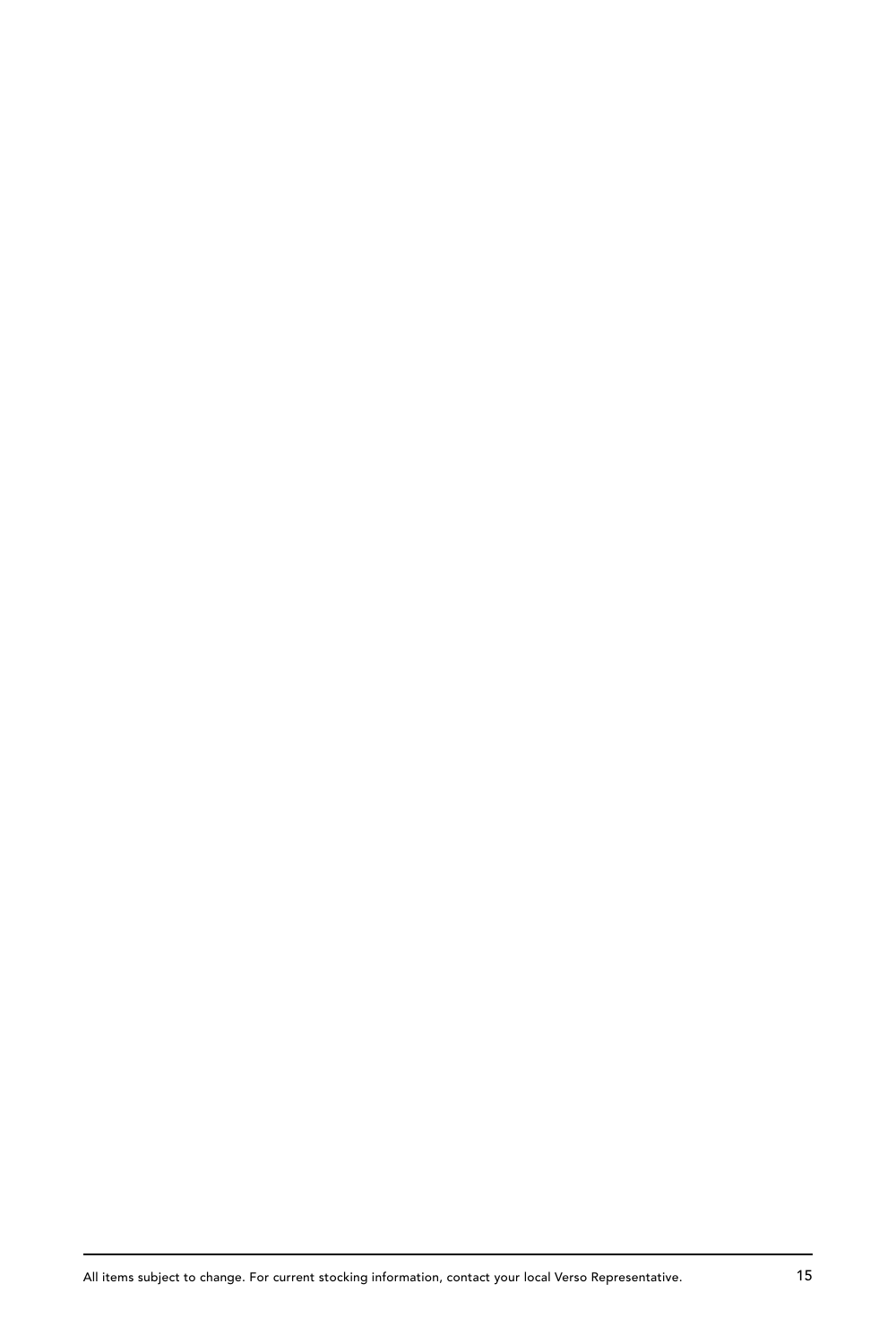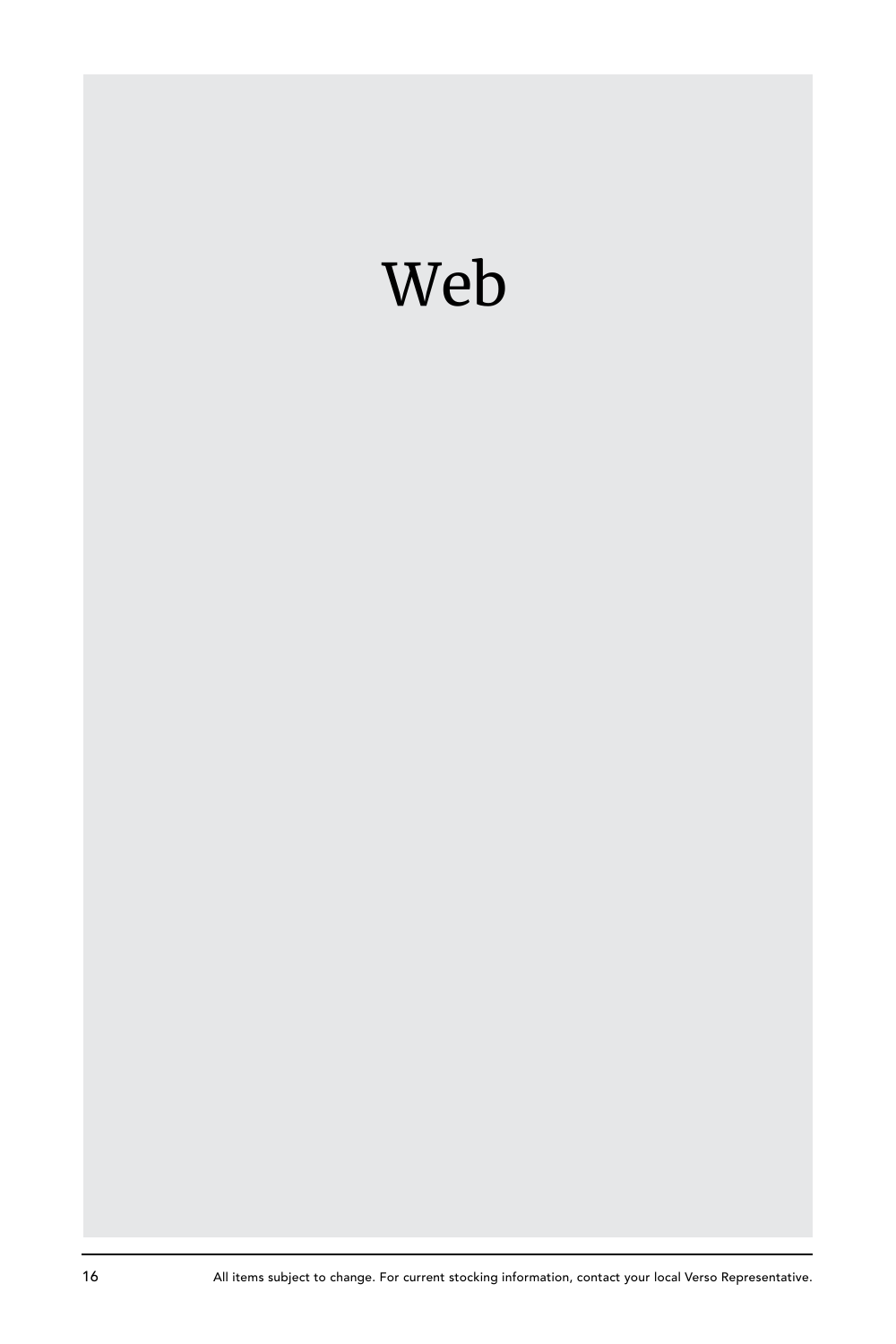## NO. 2 Sterling® Ultra Gloss Text

| material<br>number | basis wt. | gsm | size | diameter | color | brightness | gloss | opacity |
|--------------------|-----------|-----|------|----------|-------|------------|-------|---------|
| 150516             | 60        | 89  | 35   | 50       | White | 90         | 72    | 92      |
| 61506              | 70        | 104 | 18   | 50       | White | 90         | 72    | 93      |
| 57677              |           |     | 35   | 50       | White |            |       |         |
| 57679              |           |     | 35.5 | 50       | White |            |       |         |
| 57687              |           |     | 38   | 50       | White |            |       |         |
| 61511              | 80        | 118 | 17.5 | 50       | White | 90         | 72    | 94      |
| 61512              |           |     | 18   | 50       | White |            |       |         |
| 61514              |           |     | 26.5 | 50       | White |            |       |         |
| 61515              |           |     | 35   | 50       | White |            |       |         |
| 85381              |           |     | 35.5 | 50       | White |            |       |         |
| 61516              |           |     | 38   | 50       | White |            |       |         |
| 212546             | 100       |     | 18   | 50       | White | 90         | 72    | 95      |
| 212725             |           |     | 20   | 50       | White |            |       |         |
| 61521              |           |     | 35   | 50       | White |            |       |         |
| 150499             |           |     | 35.5 | 50       | White |            |       |         |
| 61522              |           |     | 38   | 50       | White |            |       |         |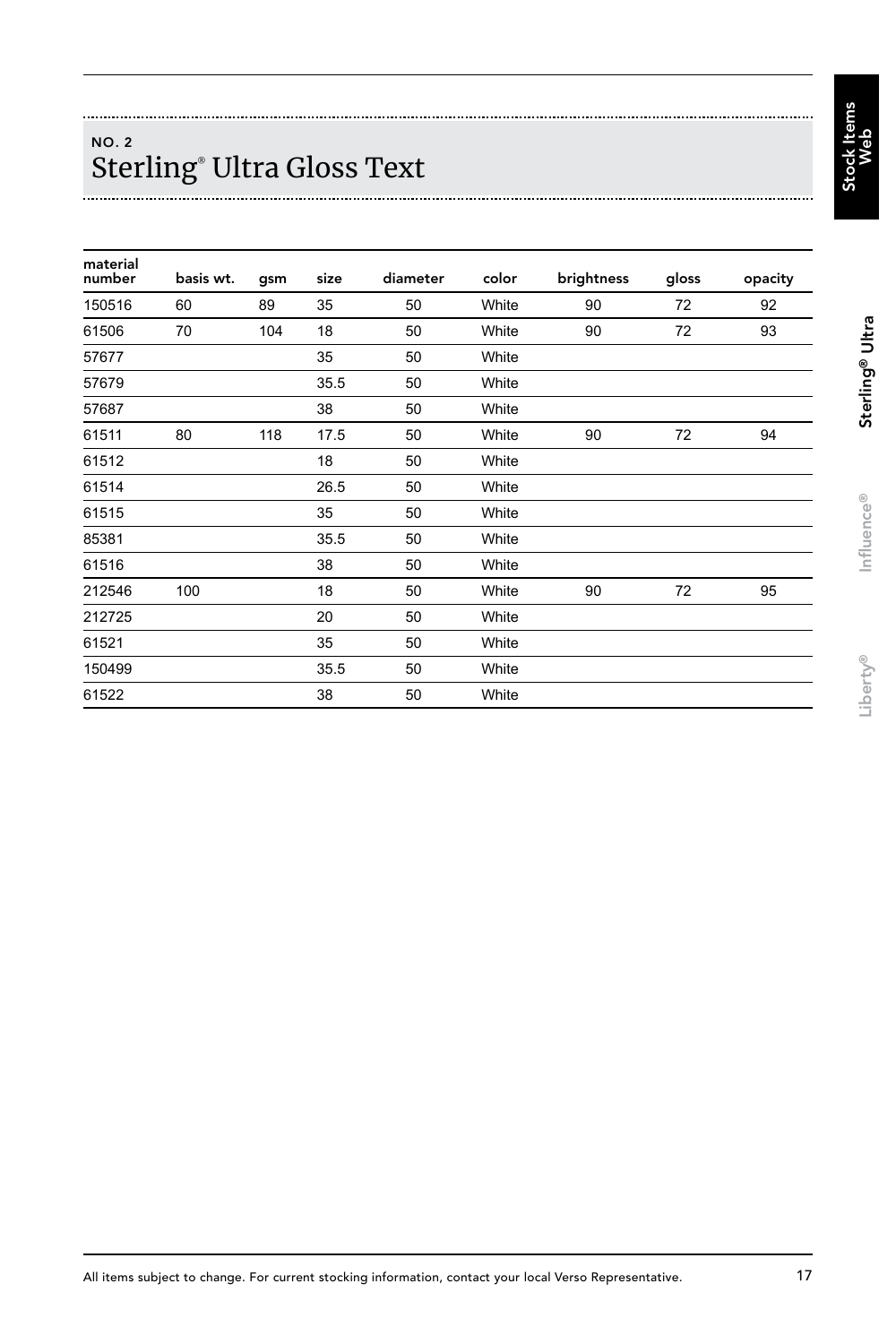## NO. 2 Sterling® Ultra Gloss Cover

| material<br>number | basis wt.                           | gsm | size | diameter | color | brightness | gloss | opacity |
|--------------------|-------------------------------------|-----|------|----------|-------|------------|-------|---------|
| 86918              | 7 pt.* HY<br>(123 lb. T / 68 lb. C) | 182 | 38   | 50       | White | 90         | 70    | 97      |
| 304468             | 7 pt.*<br>(133 lb. T / 73 lb. C)    | 197 | 23   | 50       | White | 90         | 72    | 98      |
| 86833              |                                     |     | 35.5 | 50       | White |            |       |         |
| 86834              |                                     |     | 38   | 50       | White |            |       |         |
| 290893             | 8 pt.<br>(142 lb. T / 78 lb. C)     | 210 | 17.5 | 50       | White | 90         | 72    | 98      |
| 301366             |                                     |     | 23   | 50       | White |            |       |         |
| 86859              |                                     |     | 35.5 | 50       | White |            |       |         |
| 86860              |                                     |     | 38   | 50       | White |            |       |         |
| 340958             | 9 pt.**<br>(162 lb. T / 89 lb. C)   | 240 | 18   | 50       | White | 90         | 72    | 98.5    |
| 348164             |                                     |     | 20   | 50       | White |            |       |         |
| 86880              |                                     |     | 26.5 | 50       | White |            |       |         |
| 86884              |                                     |     | 35   | 50       | White |            |       |         |
| 86885              |                                     |     | 35.5 | 50       | White |            |       |         |
| 86886              |                                     |     | 38   | 50       | White |            |       |         |

Noted \*7 pt. and \*\*9 pt. minimum caliper items are guaranteed for postal applications. With the exception of noted

\*7 pt. and \*\*9 pt. minimum caliper items, Verso manufactures to basis weight, not to specific bulk standards.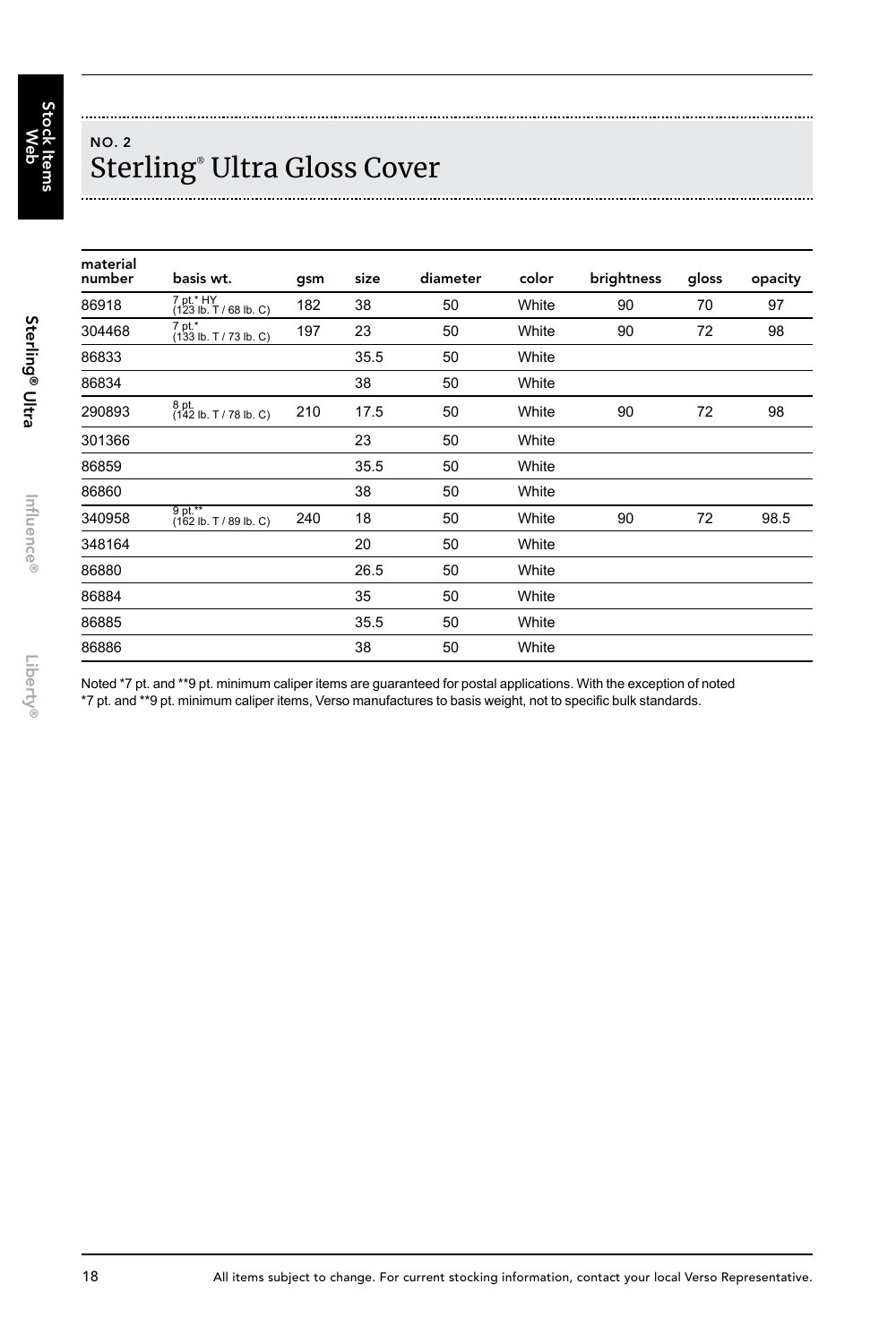tems Stock Items Web

## NO. 2 Sterling® Ultra Dull Text

| material<br>number | basis wt. | qsm | size | diameter | color | brightness | gloss | opacity |
|--------------------|-----------|-----|------|----------|-------|------------|-------|---------|
| 150508             | 60        | 89  | 35   | 50       | White | 90         | 40    | 92      |
| 46766              | 70        | 104 | 35   | 50       | White | 90         | 40    | 93      |
| 61469              |           |     | 38   | 50       | White |            |       |         |
| 56263              | 80        | 118 | 35   | 50       | White | 90         | 40    | 94      |
| 150535             |           |     | 35.5 | 50       | White |            |       |         |
| 61680              |           |     | 38   | 50       | White |            |       |         |
| 52892              | 100       | 148 | 18   | 40       | White | 90         | 40    | 95      |
| 61480              |           |     | 38   | 50       | White |            |       |         |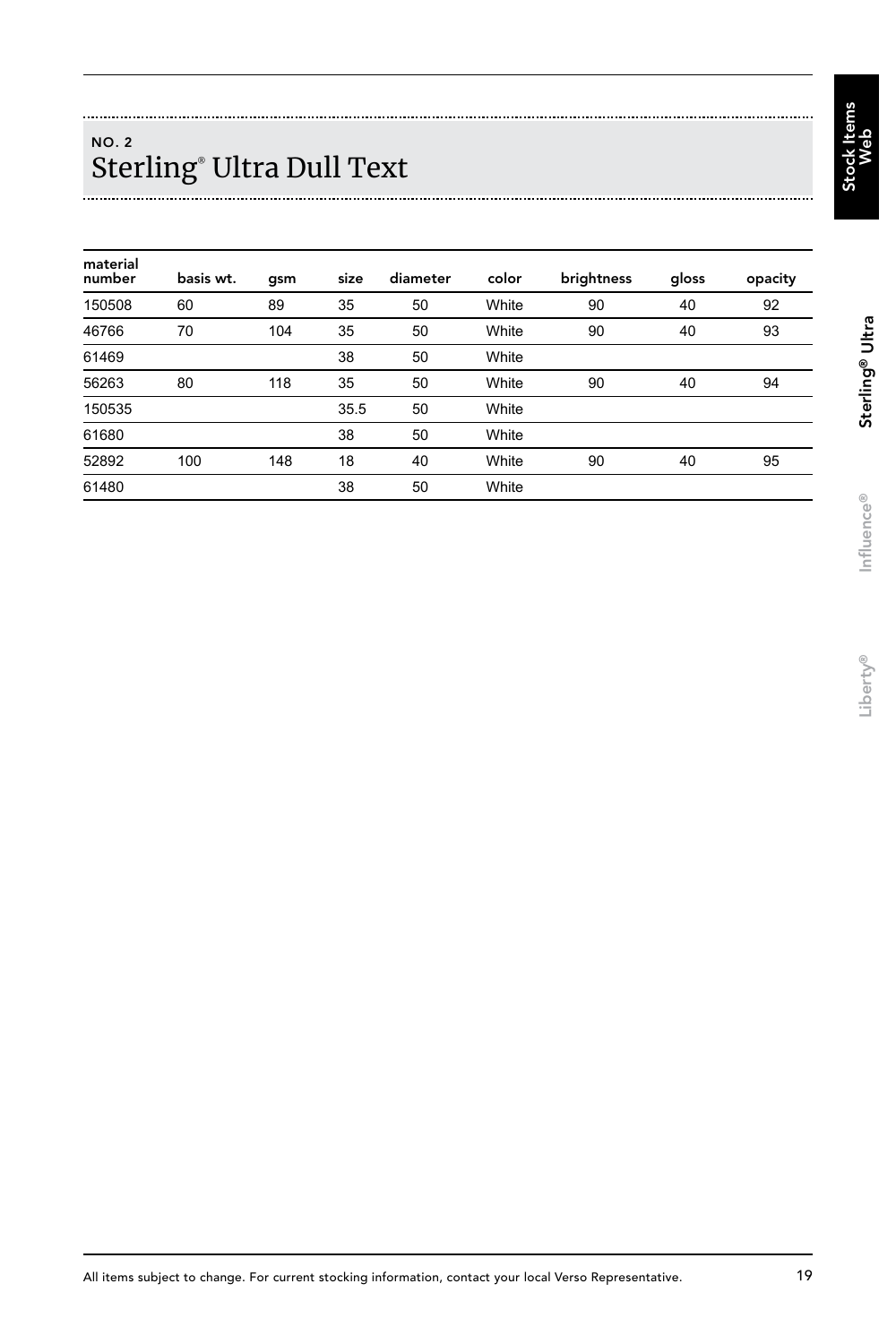Stock Items ≶<br>ବ

## NO. 2 Sterling® Ultra Dull Cover

| material<br>number | basis wt.                          | asm | size | diameter | color | brightness | aloss | opacity |
|--------------------|------------------------------------|-----|------|----------|-------|------------|-------|---------|
| 342046             | 7 pt.*<br>$(129$ lb, T / 71 lb, C) | 191 | 38   | 50       | White | 90         | 40    | 98      |

Noted \*7 pt. minimum caliper items are quaranteed for postal applications. With the exception of noted \*7 pt. minimum caliper items, Verso manufactures to basis weight, not to specific bulk standards.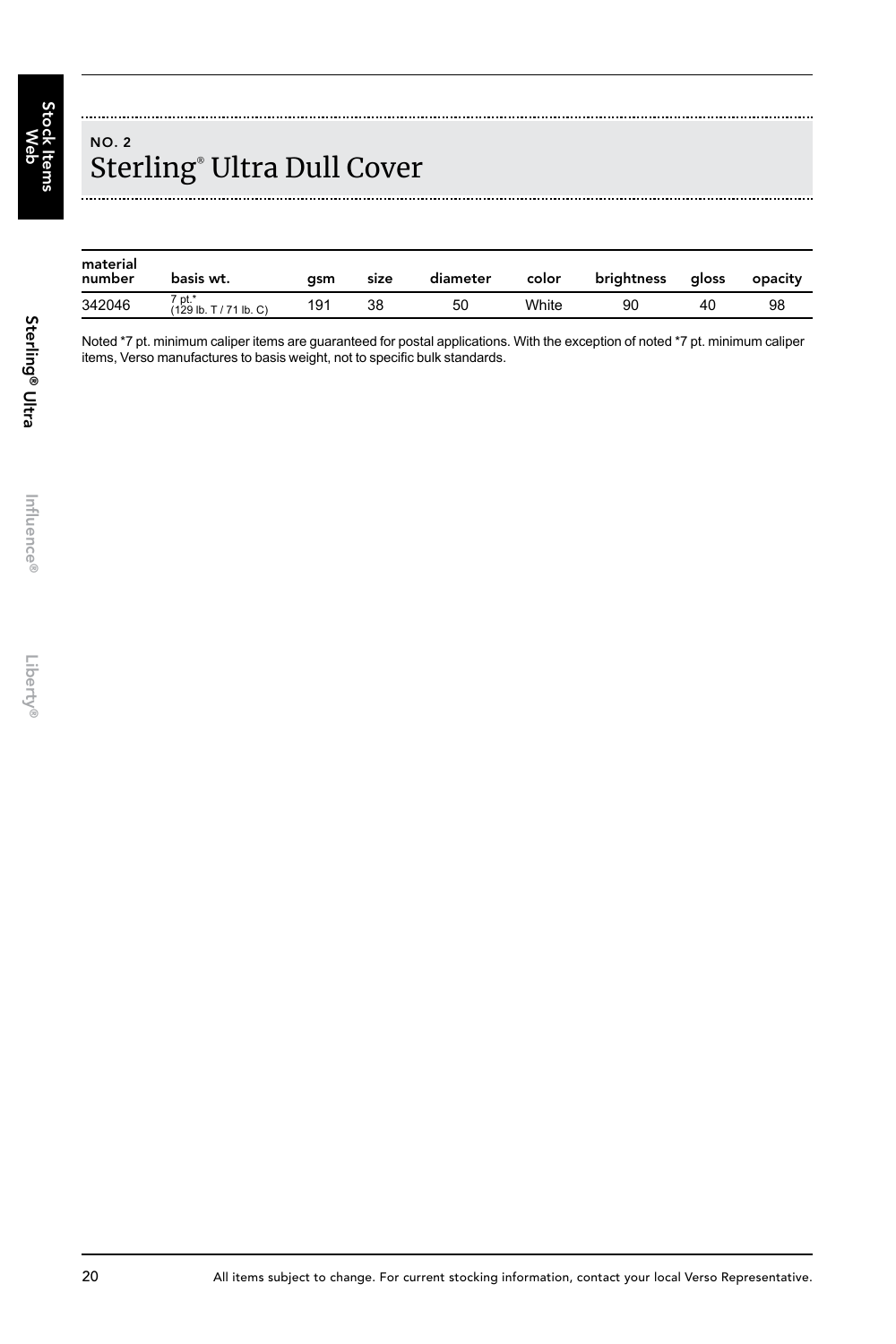tems Stock Items Web

## NO. 2 Sterling® Ultra Matte Text

| material<br>number | basis wt. | gsm | size | diameter | color | brightness | gloss | opacity |
|--------------------|-----------|-----|------|----------|-------|------------|-------|---------|
| 153084             | 60        | 89  | 35   | 50       | White | 90         | 25    | 93      |
| 61530              | 70        | 104 | 18   | 50       | White | 90         | 25    | 94      |
| 61533              |           |     | 35   | 50       | White |            |       |         |
| 61534              |           |     | 38   | 50       | White |            |       |         |
| 47175              | 80        | 118 | 18   | 40       | White | 90         | 25    | 95      |
| 61536              |           |     | 18   | 50       | White |            |       |         |
| 61537              |           |     | 23   | 50       | White |            |       |         |
| 85394              |           |     | 33   | 50       | White |            |       |         |
| 61539              |           |     | 35   | 50       | White |            |       |         |
| 61540              |           |     | 38   | 50       | White |            |       |         |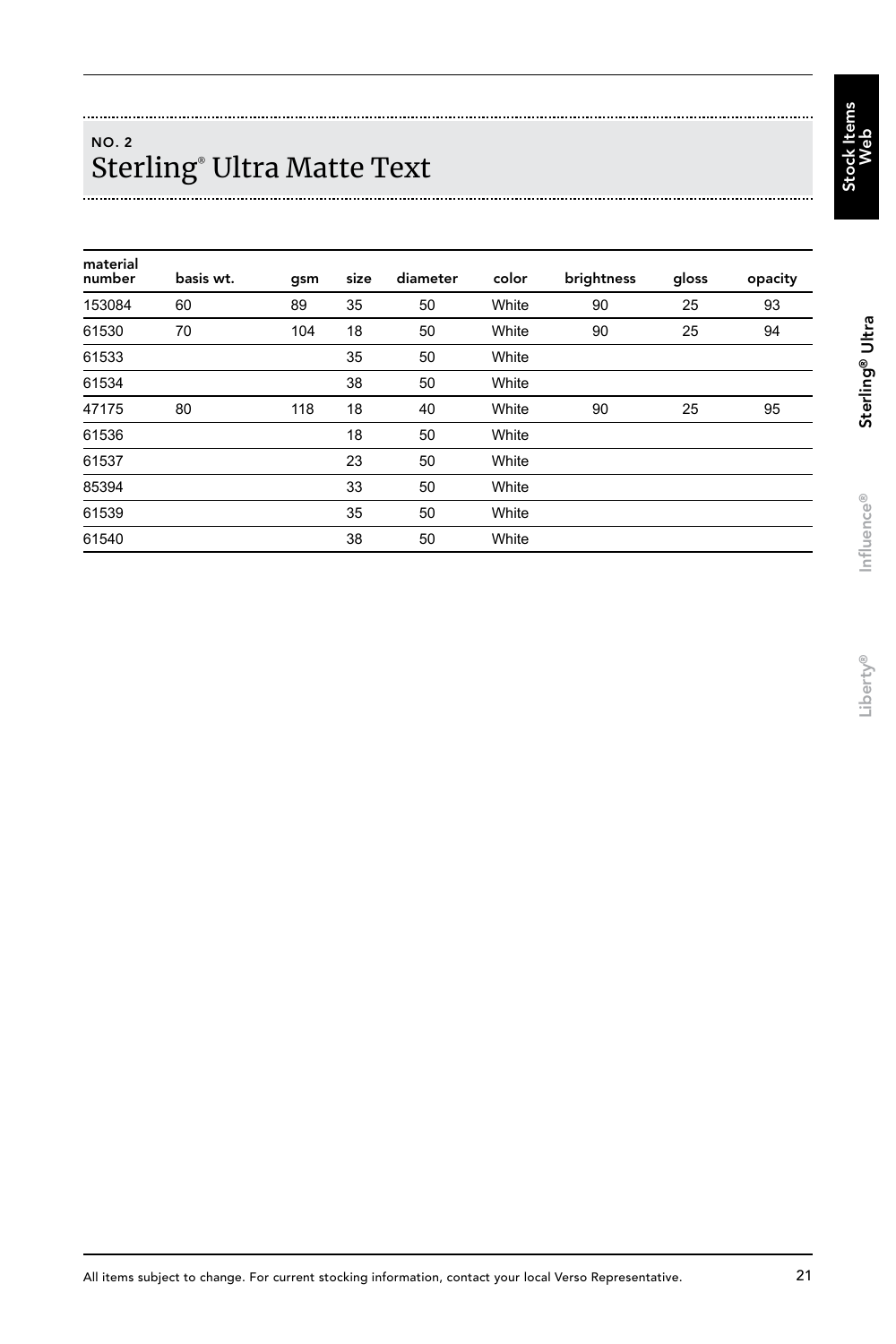## NO. 2 Sterling® Ultra Matte Cover

| material<br>number | basis wt.                         | qsm | size | diameter | color | brightness | gloss | opacity |
|--------------------|-----------------------------------|-----|------|----------|-------|------------|-------|---------|
| 310656             | 7 pt.*<br>(116 lb. T / 64 lb. C)  | 172 | 18   | 50       | White | 90         | 25    | 97      |
| 86927              |                                   |     | 26.5 | 40       | White |            |       |         |
| 86932              |                                   |     | 35   | 40       | White |            |       |         |
| 310565             | 9 pt.**<br>(143 lb. T / 79 lb. C) | 212 | 18   | 50       | White | 90         | 25    | 98      |
| 86987              |                                   |     | 26.5 | 40       | White |            |       |         |
| 87005              |                                   |     | 35.5 | 50       | White |            |       |         |

Noted \*7 pt. and \*\*9 pt. minimum caliper items are guaranteed for postal applications. With the exception of noted \*7 pt. and \*\*9 pt. minimum caliper items, Verso manufactures to basis weight, not to specific bulk standards.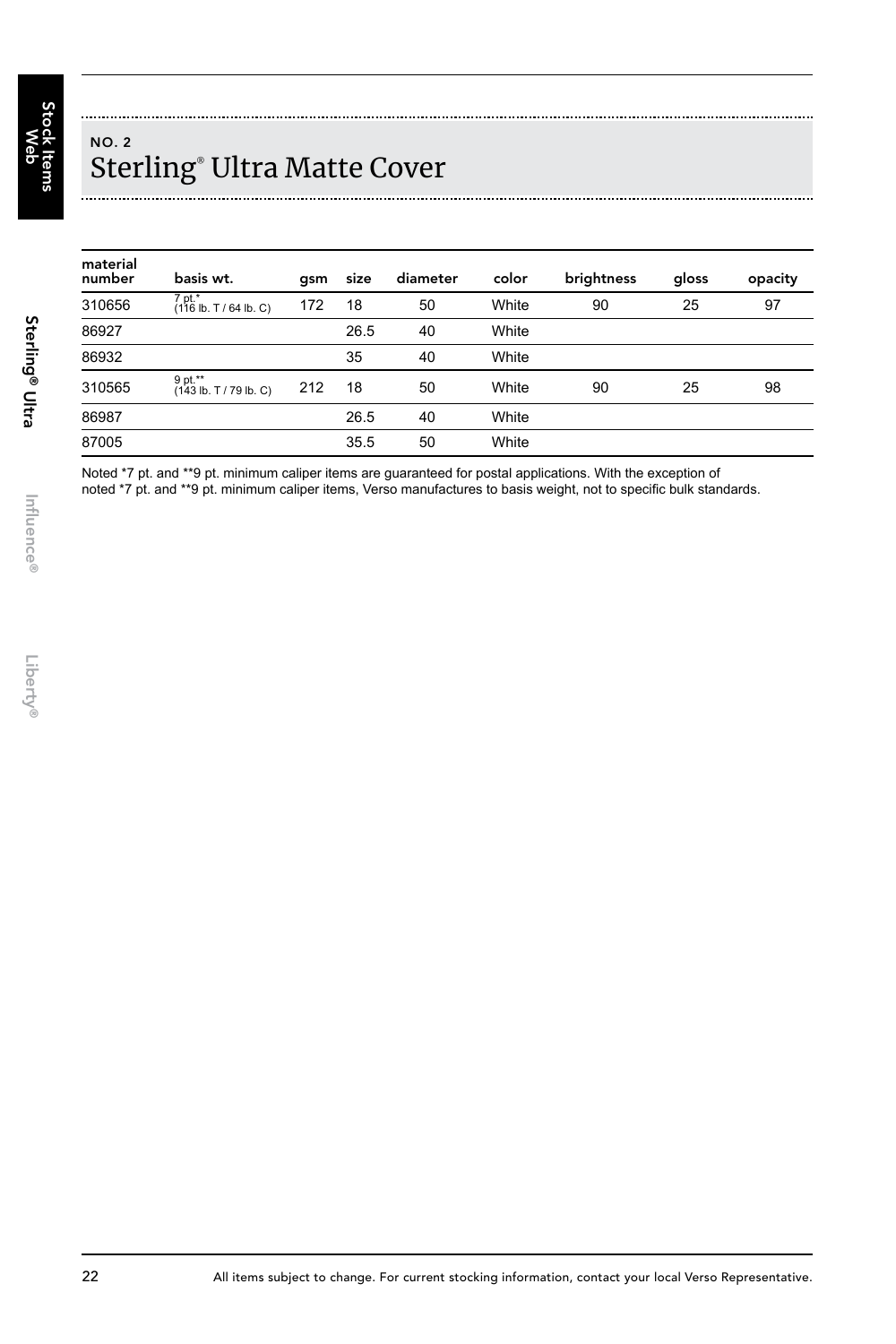## NO. 3 COATED FREESHEET Influence® Gloss Text

| material<br>number | basis wt. | gsm | size | diameter | color | brightness | gloss | opacity |
|--------------------|-----------|-----|------|----------|-------|------------|-------|---------|
| 327225             | 45        | 67  | 35   | 50       | White | 86         | 70    | 88.5    |
| 327317             | 50        | 74  | 17.5 | 40       | White | 86         | 70    | 89.5    |
| 351673             |           |     | 18   | 50       | White |            |       |         |
| 327338             |           |     | 26.5 | 50       | White |            |       |         |
| 327363             |           |     | 33   | 50       | White |            |       |         |
| 327372             |           |     | 34.5 | 50       | White |            |       |         |
| 327375             |           |     | 35   | 50       | White |            |       |         |
| 327388             |           |     | 38   | 50       | White |            |       |         |
| 327483             | 60        | 89  | 17.5 | 50       | White | 88         | 70    | 91.5    |
| 327485             |           |     | 18   | 40       | White |            |       |         |
| 327486             |           |     | 18   | 50       | White |            |       |         |
| 327491             |           |     | 20   | 50       | White |            |       |         |
| 327508             |           |     | 23   | 50       | White |            |       |         |
| 327514             |           |     | 23.5 | 50       | White |            |       |         |
| 327535             |           |     | 26.5 | 50       | White |            |       |         |
| 327577             |           |     | 33   | 50       | White |            |       |         |
| 327590             |           |     | 34.5 | 50       | White |            |       |         |
| 327592             |           |     | 35   | 40       | White |            |       |         |
| 327593             |           |     | 35   | 50       | White |            |       |         |
| 327599             |           |     | 35.5 | 50       | White |            |       |         |
| 327609             |           |     | 38   | 40       | White |            |       |         |
| 327610             |           |     | 38   | 50       | White |            |       |         |
| 327643             |           |     | 52.5 | 50       | White |            |       |         |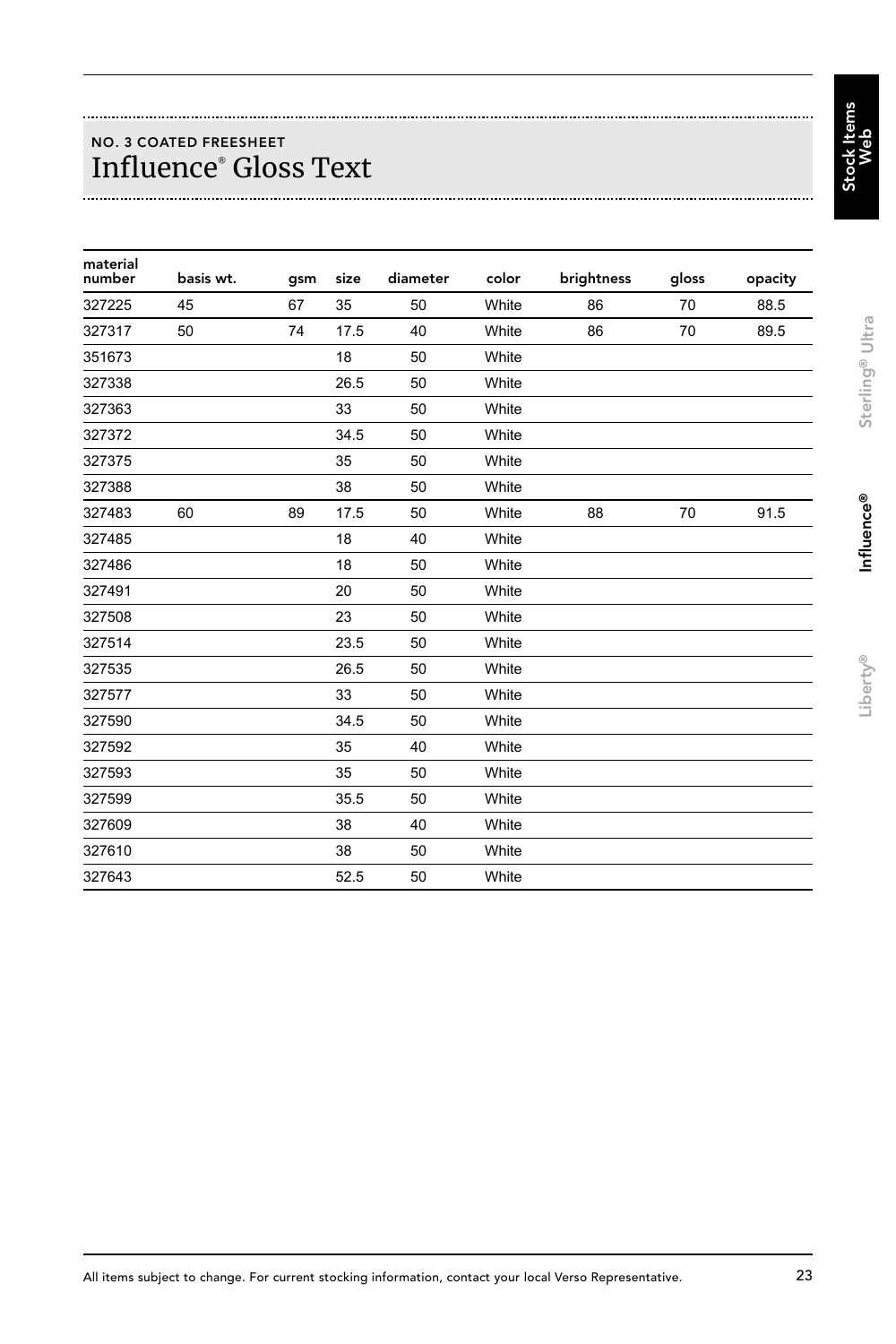## NO. 3 COATED FREESHEET Influence® Gloss Text (cont.)

| material<br>number | basis wt. | gsm | size | diameter | color | brightness | gloss | opacity |
|--------------------|-----------|-----|------|----------|-------|------------|-------|---------|
| 325465             | 70        | 104 | 17.5 | 40       | White | 88         | 70    | 93      |
| 325467             |           |     | 17.5 | 50       | White |            |       |         |
| 325471             |           |     | 18   | 40       | White |            |       |         |
| 325474             |           |     | 18   | 50       | White |            |       |         |
| 325507             |           |     | 23   | 50       | White |            |       |         |
| 325513             |           |     | 23.5 | 40       | White |            |       |         |
| 325536             |           |     | 26.5 | 50       | White |            |       |         |
| 325580             |           |     | 33   | 50       | White |            |       |         |
| 325595             |           |     | 34.5 | 50       | White |            |       |         |
| 325599             |           |     | 35   | 40       | White |            |       |         |
| 325600             |           |     | 35   | 50       | White |            |       |         |
| 325607             |           |     | 35.5 | 50       | White |            |       |         |
| 325624             |           |     | 38   | 50       | White |            |       |         |
| 326114             | 80        | 118 | 17.5 | 50       | White | 88         | 70    | 94      |
| 326120             |           |     | 18   | 40       | White |            |       |         |
| 326123             |           |     | 18   | 50       | White |            |       |         |
| 326184             |           |     | 23   | 50       | White |            |       |         |
| 326191             |           |     | 23.5 | 50       | White |            |       |         |
| 326217             |           |     | 26.5 | 50       | White |            |       |         |
| 326275             |           |     | 33   | 50       | White |            |       |         |
| 326293             |           |     | 34.5 | 50       | White |            |       |         |
| 326298             |           |     | 35   | 40       | White |            |       |         |
| 326299             |           |     | 35   | 50       | White |            |       |         |
| 326309             |           |     | 35.5 | 50       | White |            |       |         |
| 326329             |           |     | 38   | 50       | White |            |       |         |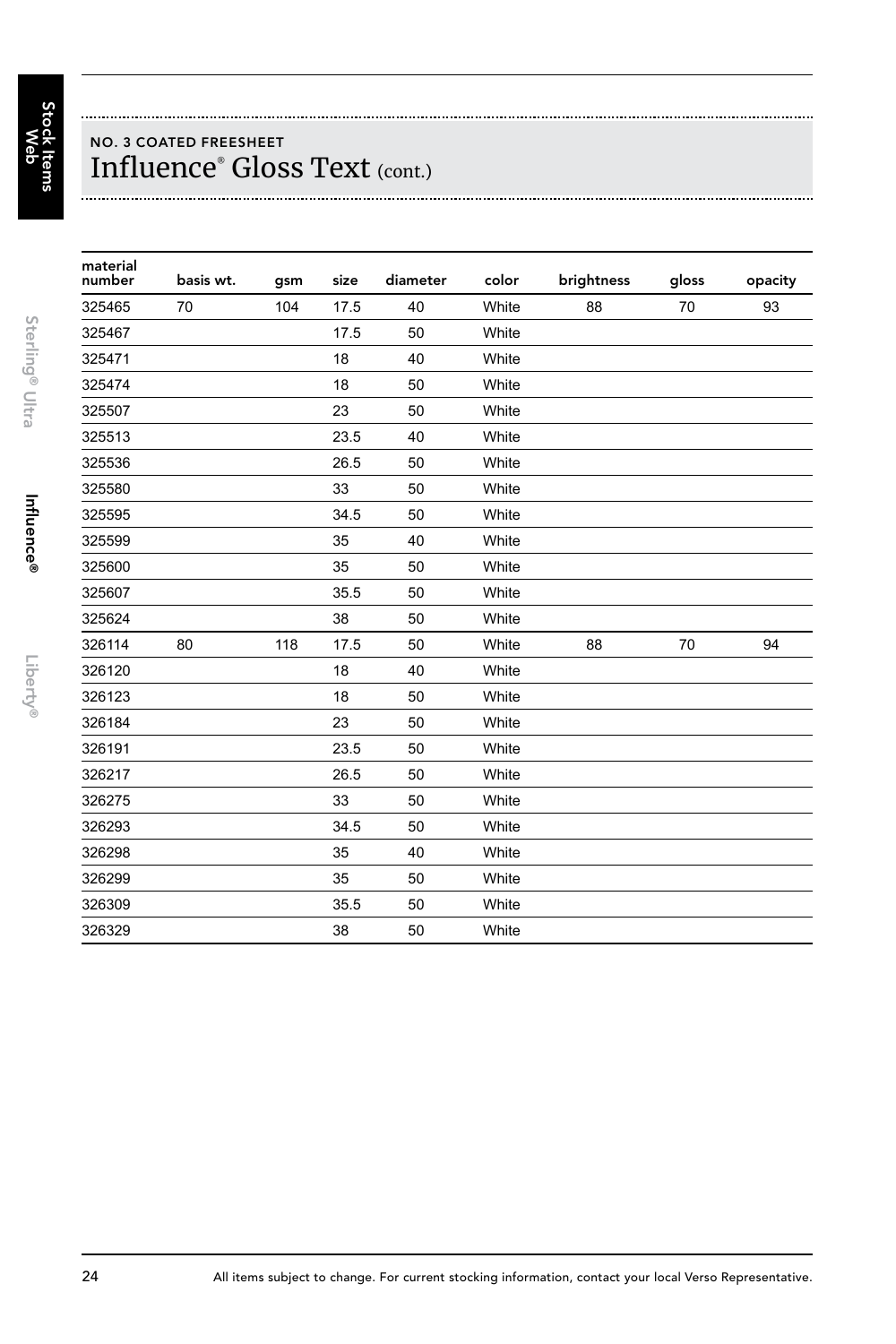### NO. 3 COATED FREESHEET Influence® Gloss Text (cont.)

| material<br>number | basis wt. | gsm | size | diameter | color | brightness | gloss | opacity |
|--------------------|-----------|-----|------|----------|-------|------------|-------|---------|
| 324847             | 100       | 148 | 17.5 | 50       | White | 88         | 70    | 96      |
| 324856             |           |     | 18   | 50       | White |            |       |         |
| 324900             |           |     | 23   | 50       | White |            |       |         |
| 324934             |           |     | 26.5 | 50       | White |            |       |         |
| 324975             |           |     | 33   | 50       | White |            |       |         |
| 324996             |           |     | 34.5 | 50       | White |            |       |         |
| 325002             |           |     | 35   | 50       | White |            |       |         |
| 325012             |           |     | 35.5 | 50       | White |            |       |         |
| 325029             |           |     | 38   | 50       | White |            |       |         |
|                    |           |     |      |          |       |            |       |         |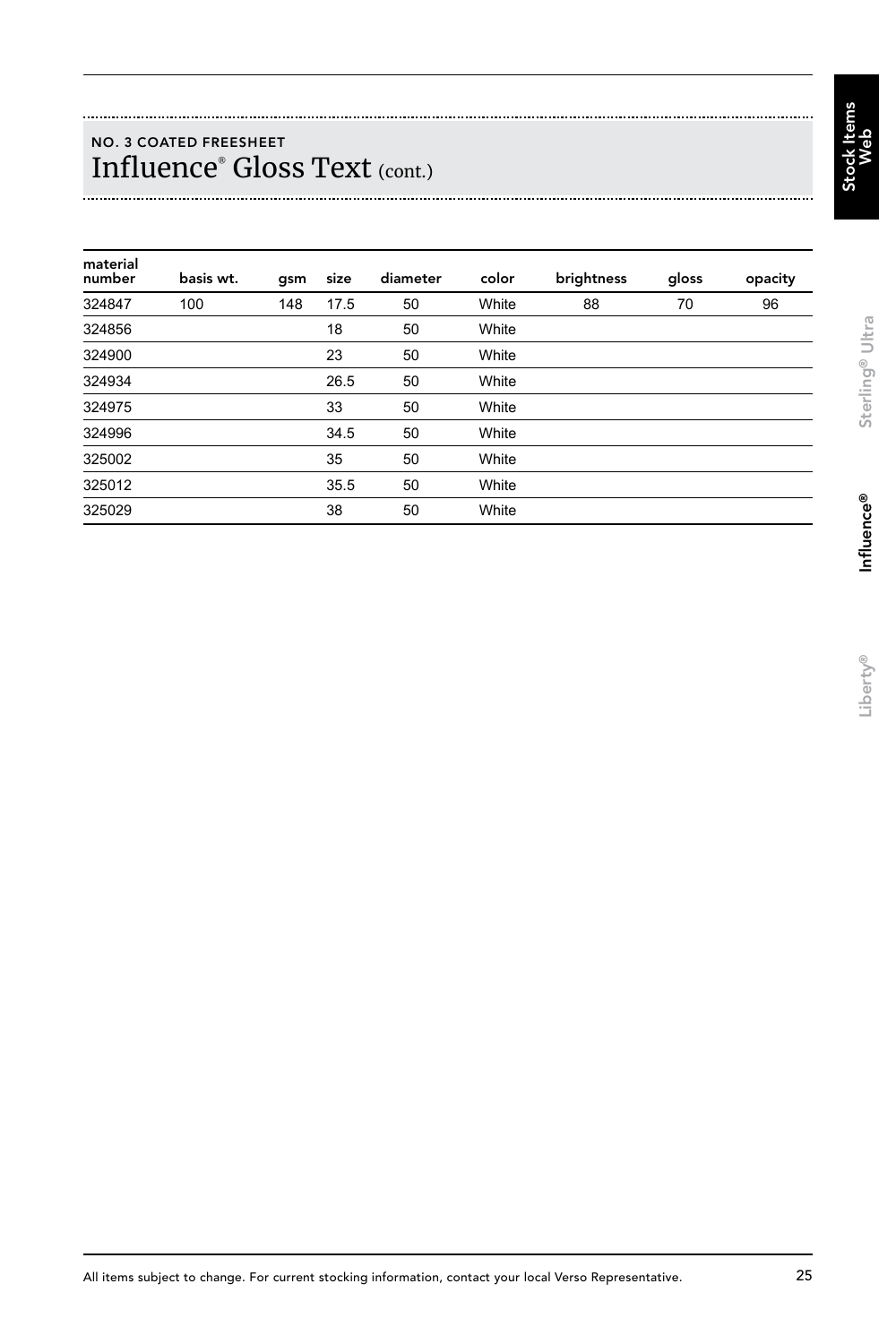## NO. 3 COATED FREESHEET Influence® Gloss Cover

| material<br>number | basis wt.      | asm | size | diameter | color | brightness | gloss | opacity |
|--------------------|----------------|-----|------|----------|-------|------------|-------|---------|
| 331331             | $80 (7 pt.)$ * | 216 | 18   | 50       | White | 88         | 70    | 98      |
| 357779             |                |     | 20   | 50       | White |            |       |         |
| 329478             |                |     | 35   | 50       | White |            |       |         |
| 329480             |                |     | 35.5 | 40       | White |            |       |         |

Noted \*7 pt. minimum caliper items are guaranteed for postal applications. With the exception of noted \*7 pt. minimum caliper items, Verso manufactures to basis weight, not to specific bulk standards.

Sterling® Ultra

Sterling<sup>®</sup> Ultra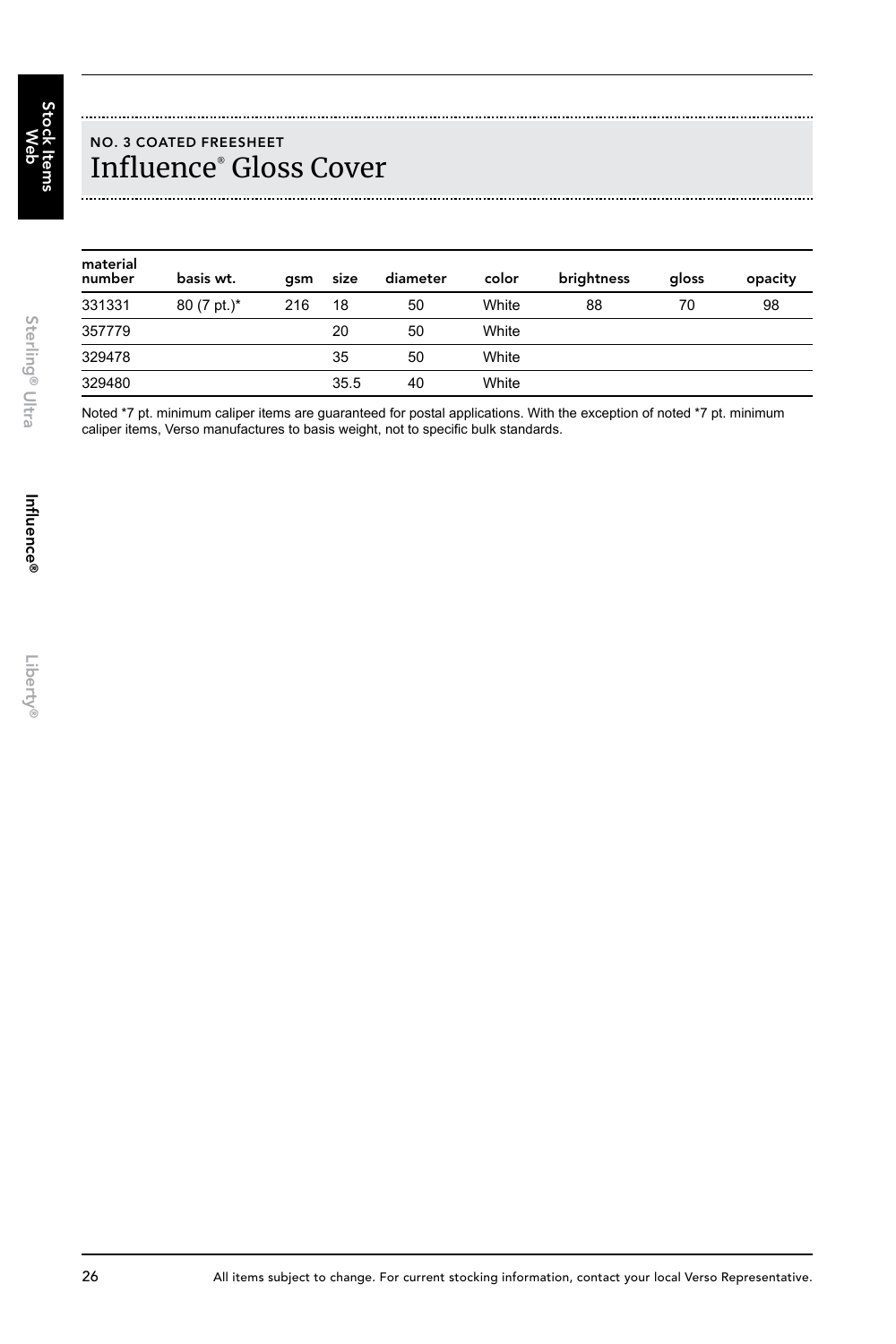suue: Stock Items Web

## NO. 3 COATED FREESHEET Influence® Soft-Gloss Text

| material<br>number | basis wt. | color<br>diameter<br>size<br>qsm |      | brightness | gloss | opacity |    |      |
|--------------------|-----------|----------------------------------|------|------------|-------|---------|----|------|
| 327803             | 50        | 74                               | 35   | 50         | White | 86      | 35 | 90.5 |
| 327864             | 60        | 89                               | 35   | 50         | White | 88      | 35 | 92   |
| 325991             | 70        | 104                              | 35   | 50         | White | 88      | 35 | 94   |
| 325995             |           |                                  | 35.5 | 50         | White |         |    |      |
| 326679             | 80        | 118                              | 18   | 50         | White | 88      | 35 | 95   |
| 326738             |           |                                  | 35   | 50         | White |         |    |      |
| 326739             |           |                                  | 35.5 | 40         | White |         |    |      |
| 325347             | 100       | 148                              | 35.5 | 50         | White | 88      | 35 | 96   |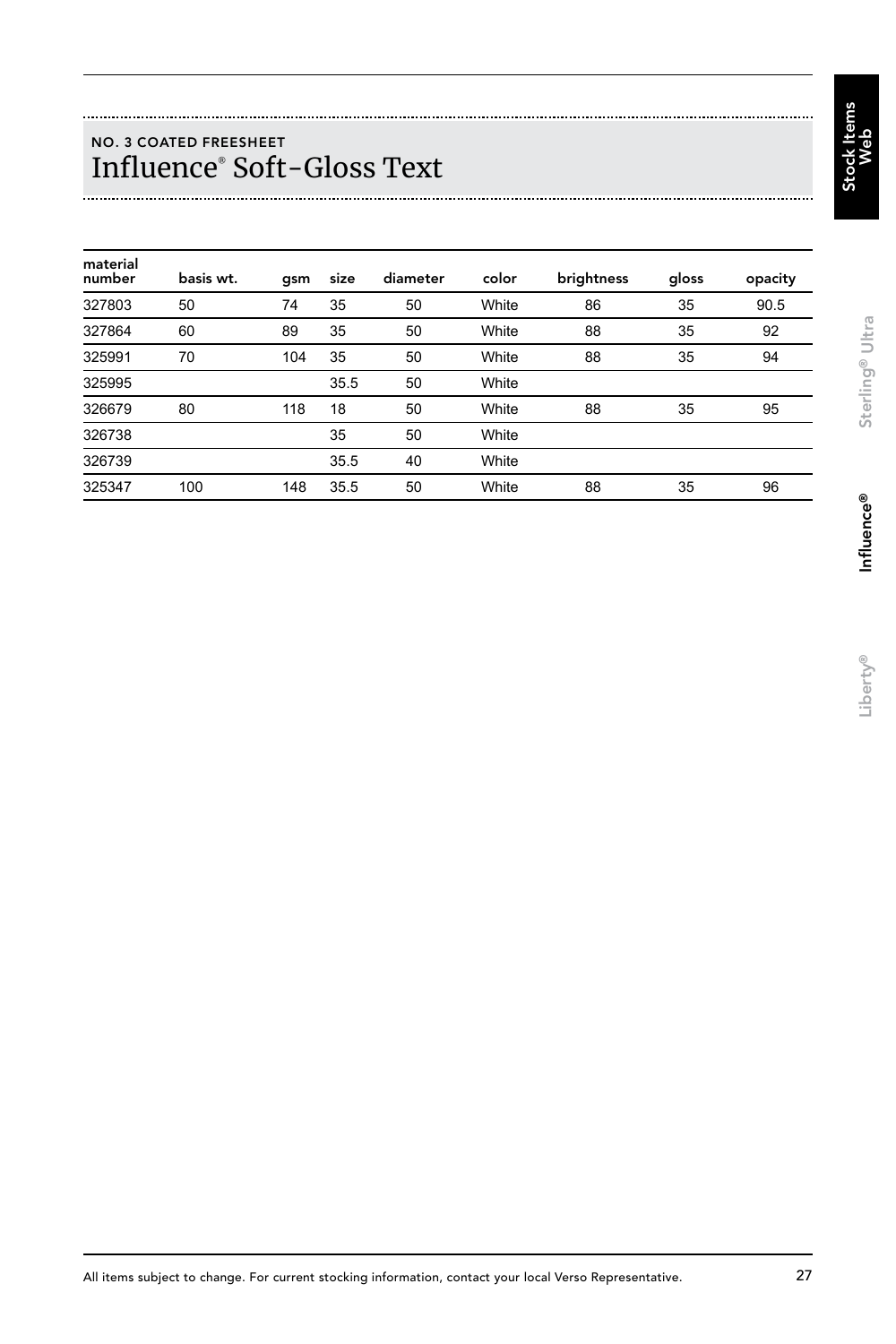## NO. 3 COATED FREESHEET Influence® Matte Text

| material<br>number | basis wt. | gsm | size | diameter | color | brightness | gloss | opacity |
|--------------------|-----------|-----|------|----------|-------|------------|-------|---------|
| 327746             | 50        | 74  | 35   | 50       | White | 86         | 25    | 91      |
| 326980             | 60        | 89  | 17.5 | 50       | White | 88         | 25    | 92      |
| 326983             |           |     | 18   | 40       | White |            |       |         |
| 326984             |           |     | 18   | 50       | White |            |       |         |
| 326991             |           |     | 23.5 | 50       | White |            |       |         |
| 327001             |           |     | 26.5 | 50       | White |            |       |         |
| 327018             |           |     | 33   | 50       | White |            |       |         |
| 327025             |           |     | 34.5 | 50       | White |            |       |         |
| 327029             |           |     | 35   | 50       | White |            |       |         |
| 327032             |           |     | 35.5 | 50       | White |            |       |         |
| 327042             |           |     | 38   | 50       | White |            |       |         |
| 325754             | 70        | 104 | 17.5 | 50       | White | 88         | 25    | 93      |
| 325757             |           |     | 18   | 40       | White |            |       |         |
| 325760             |           |     | 18   | 50       | White |            |       |         |
| 325784             |           |     | 23   | 50       | White |            |       |         |
| 325788             |           |     | 23.5 | 50       | White |            |       |         |
| 325802             |           |     | 26.5 | 50       | White |            |       |         |
| 325840             |           |     | 35   | 50       | White |            |       |         |
| 325843             |           |     | 35.5 | 50       | White |            |       |         |
| 325855             |           |     | 38   | 50       | White |            |       |         |
| 326497             | 80        | 118 | 18   | 40       | White | 88         | 25    | 95      |
| 326499             |           |     | 18   | 50       | White |            |       |         |
| 326537             |           |     | 26.5 | 50       | White |            |       |         |
| 326559             |           |     | 33   | 50       | White |            |       |         |
| 326573             |           |     | 35   | 50       | White |            |       |         |
| 326577             |           |     | 35.5 | 50       | White |            |       |         |
| 326593             |           |     | 38   | 50       | White |            |       |         |
| 353655             | 100       | 148 | 20   | 50       | White | 88         | 25    | 96      |
| 338270             |           |     | 21.5 | 50       | White |            |       |         |
| 325195             |           |     | 26.5 | 50       | White |            |       |         |
| 325212             |           |     | 33   | 50       | White |            |       |         |
| 325221             |           |     | 35   | 50       | White |            |       |         |
| 325234             |           |     | 38   | 50       | White |            |       |         |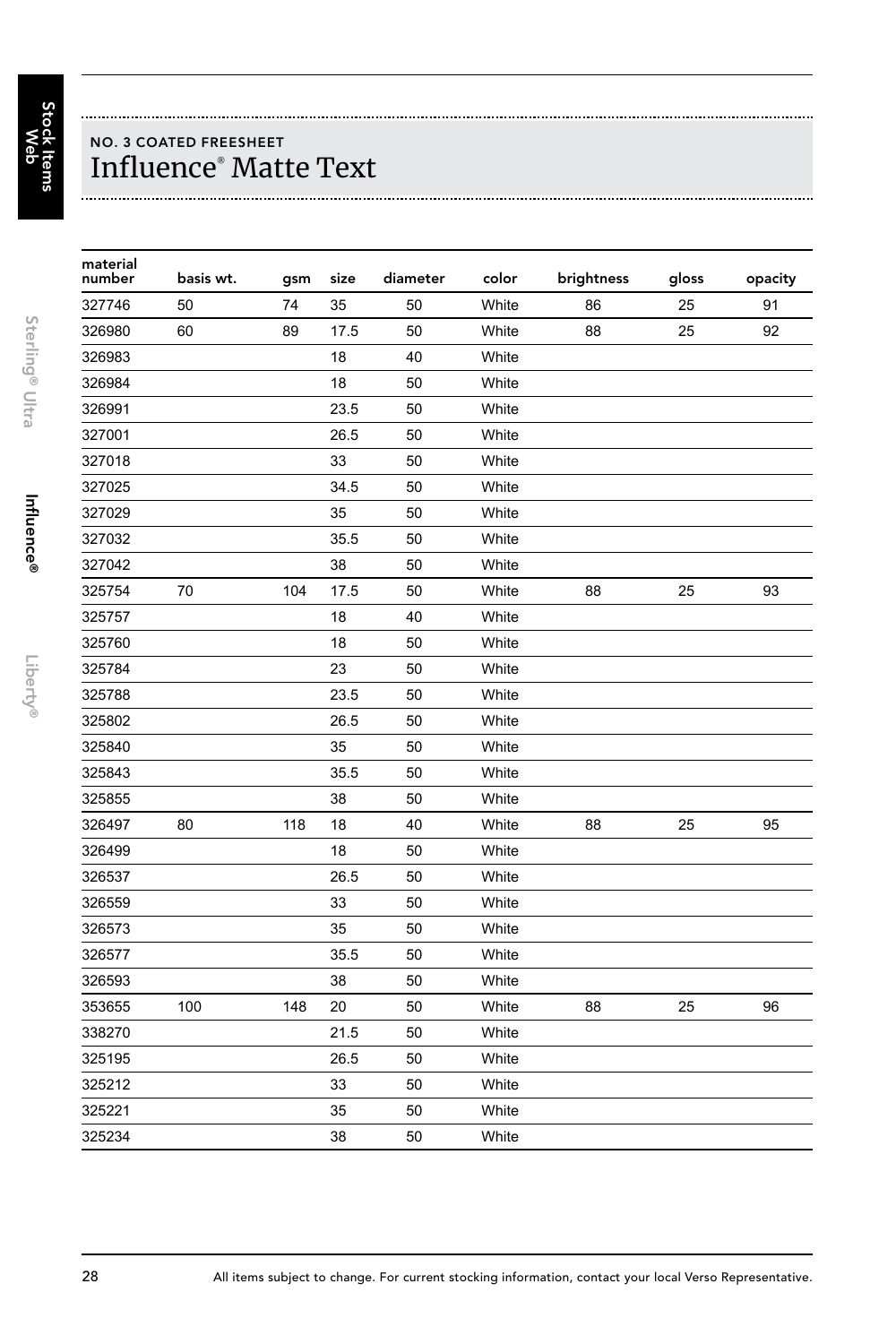## NO. 3 COATED FREESHEET Influence® Matte Cover

| material<br>number | basis wt.    | asm | size | diameter | color | brightness | aloss | opacity |
|--------------------|--------------|-----|------|----------|-------|------------|-------|---------|
| 340428             | 80 (9 pt.)** | 216 | 20   | 50       | White | 88         | 30    | 98      |
| 329682             |              |     | 35.5 | 50       | White |            |       |         |
| 329695             |              |     | 38   | 50       | White |            |       |         |

Noted \*\*9 pt. minimum caliper items are guaranteed for postal applications. With the exception of noted \*\*9 pt. minimum caliper items, Verso manufactures to basis weight, not to specific bulk standards.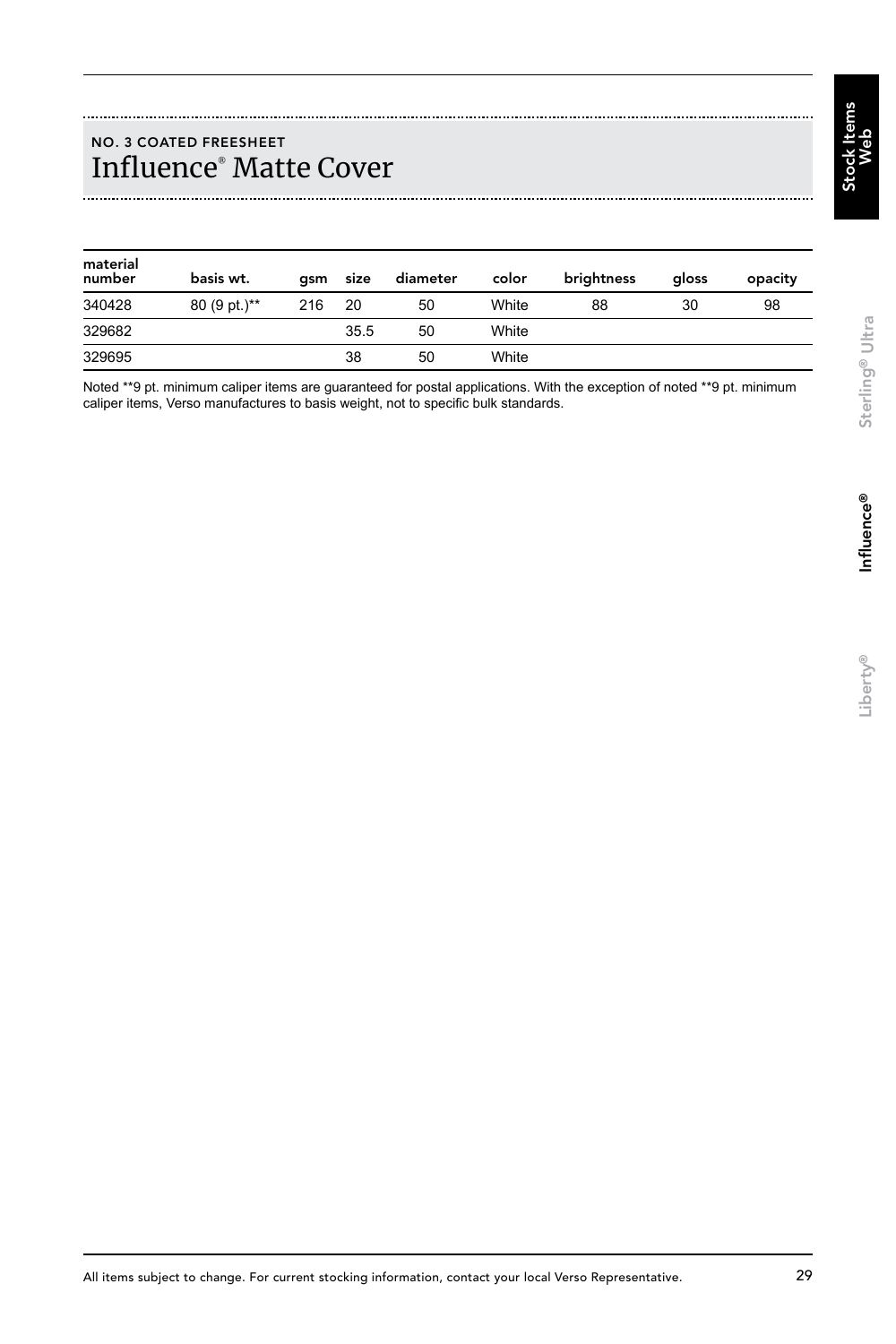## NO. 3 COATED FREESHEET Influence® Matte Reply Card

| material<br>number | basis wt.     | asm | size | diameter | color | brightness | aloss | opacity |
|--------------------|---------------|-----|------|----------|-------|------------|-------|---------|
| 340061             | 134 (9 pt.)** | 198 | 18   | 50       | White | 88         | 20    | 98      |
| 329790             |               |     | 35   | 50       | White |            |       |         |

Noted \*\*9 pt. minimum caliper items are guaranteed for postal applications. With the exception of noted \*\*9 pt. minimum caliper items, Verso manufactures to basis weight, not to specific bulk standards.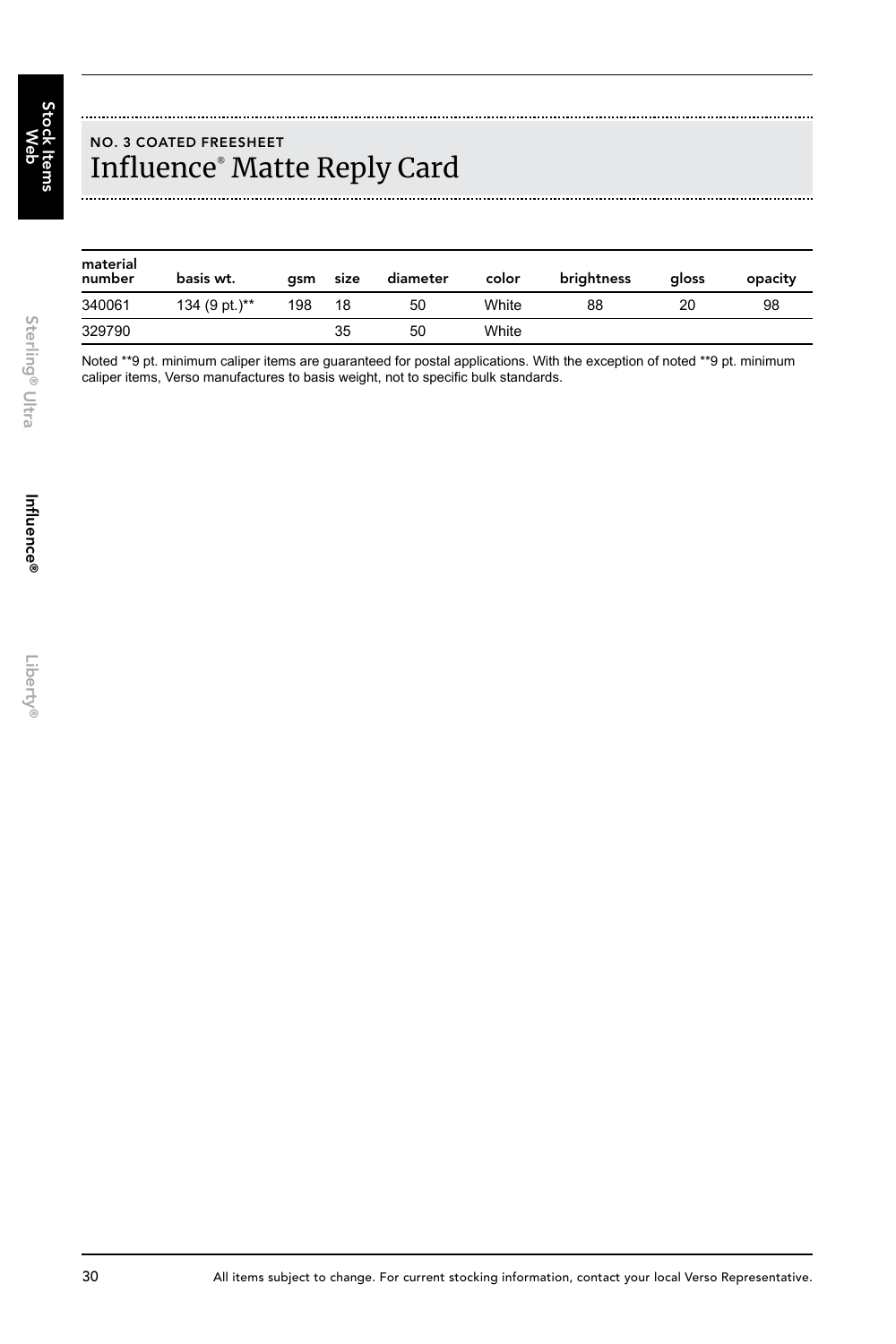## NO. 4 COATED GROUNDWOOD Liberty® Gloss Text

| material<br>number | basis wt. | qsm | size | diameter | color | brightness | gloss | opacity |
|--------------------|-----------|-----|------|----------|-------|------------|-------|---------|
| 331814             | 40        | 59  | 33   | 50       | White | 82         | 62    | 87      |
| 331854             |           |     | 35   | 50       | White |            |       |         |
| 333787             | 45        | 67  | 33   | 50       | White | 82         | 64    | 89.5    |
| 333820             |           |     | 35   | 50       | White |            |       |         |
| 334219             | 50        | 74  | 33   | 50       | White | 83         | 65    | 91      |
| 334253             |           |     | 35   | 50       | White |            |       |         |
| 334635             | 60        | 89  | 33   | 50       | White | 84         | 68    | 92.5    |
| 334664             |           |     | 35   | 50       | White |            |       |         |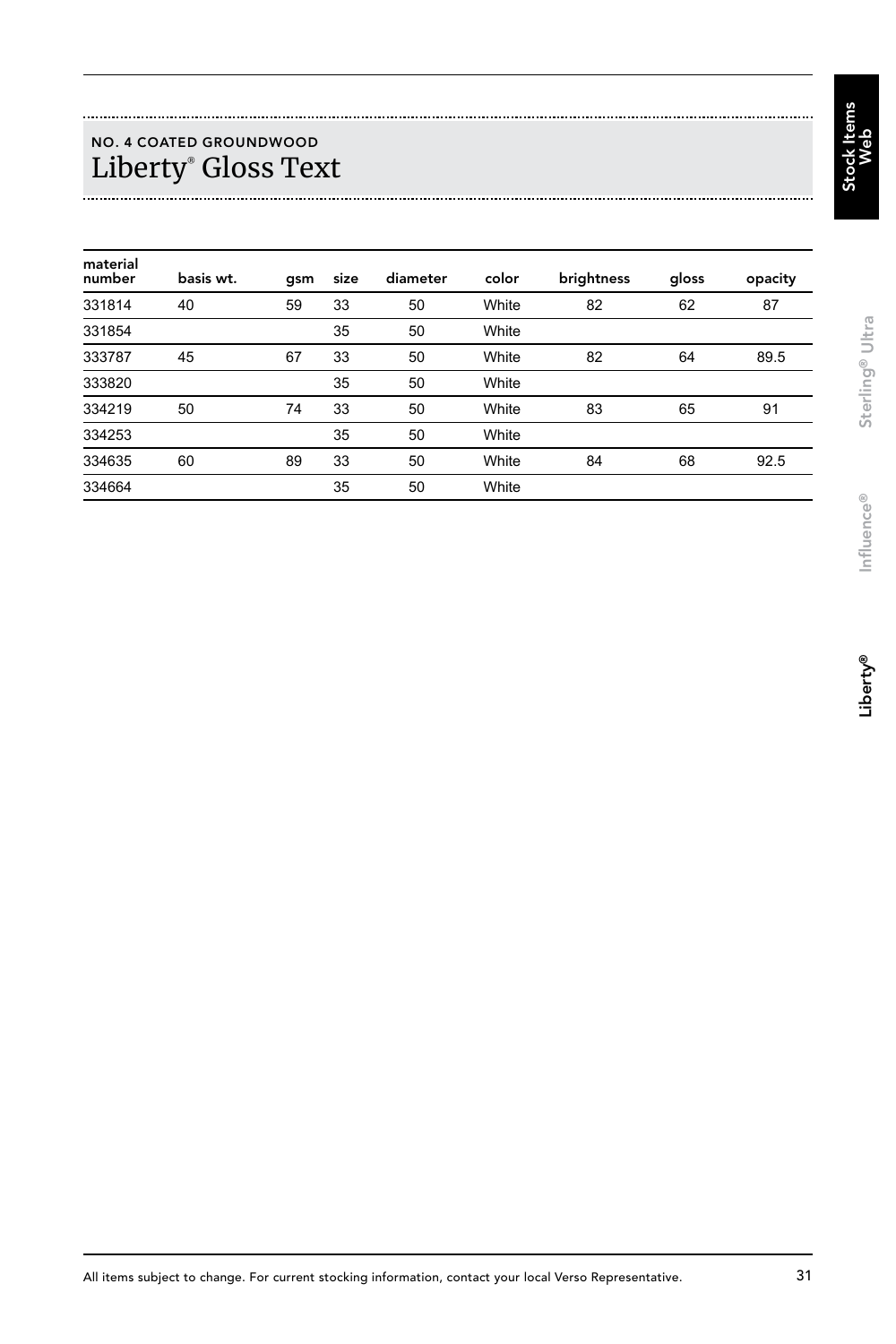

## NO. 4 COATED GROUNDWOOD Liberty® Dull Text

| material<br>number | basis wt. | asm | size | diameter | color | brightness | aloss | opacity |
|--------------------|-----------|-----|------|----------|-------|------------|-------|---------|
| 355201             | 40        | 59  | 35   | 50       | White | 82         | 35    | 87      |
| 355279             | 50        | 74  | 35   | 50       | White | 82         | 35    | 90.5    |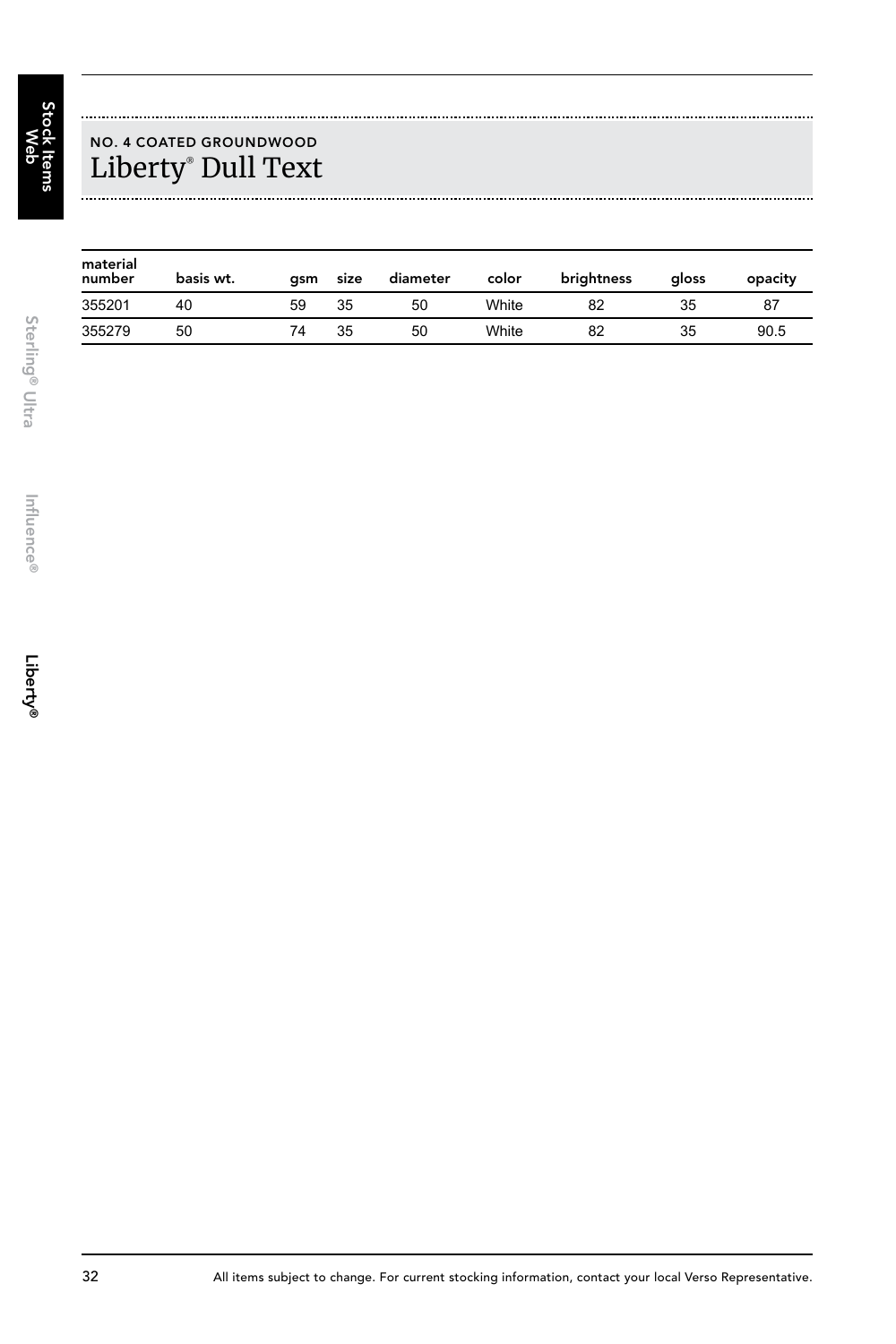## NO. 4 COATED GROUNDWOOD Liberty® Matte Text

| material<br>number | basis wt. | asm | size | diameter | color | brightness | aloss | opacity |
|--------------------|-----------|-----|------|----------|-------|------------|-------|---------|
| 333969             |           |     | 35   | 50       | White |            |       |         |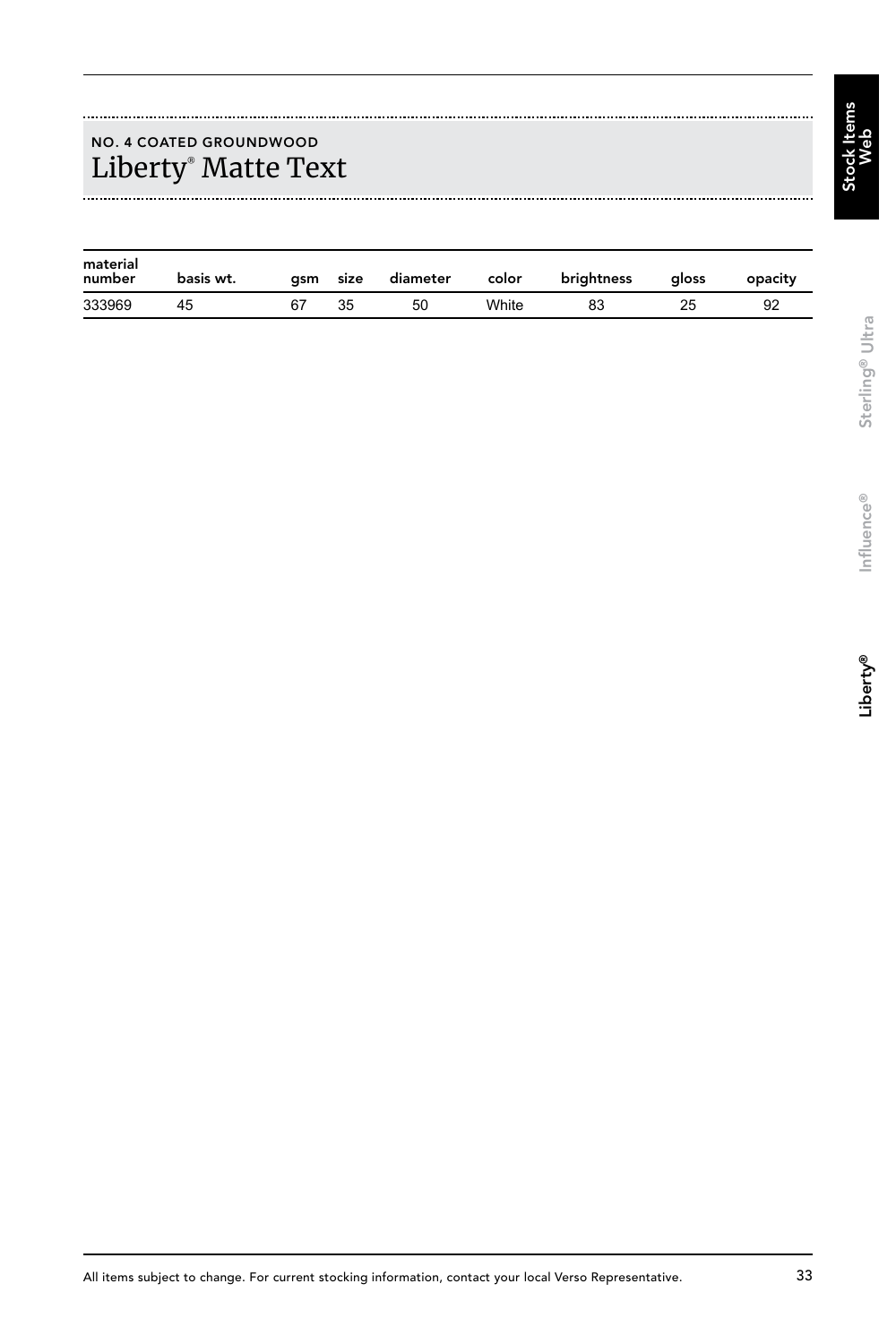# Digital Sheets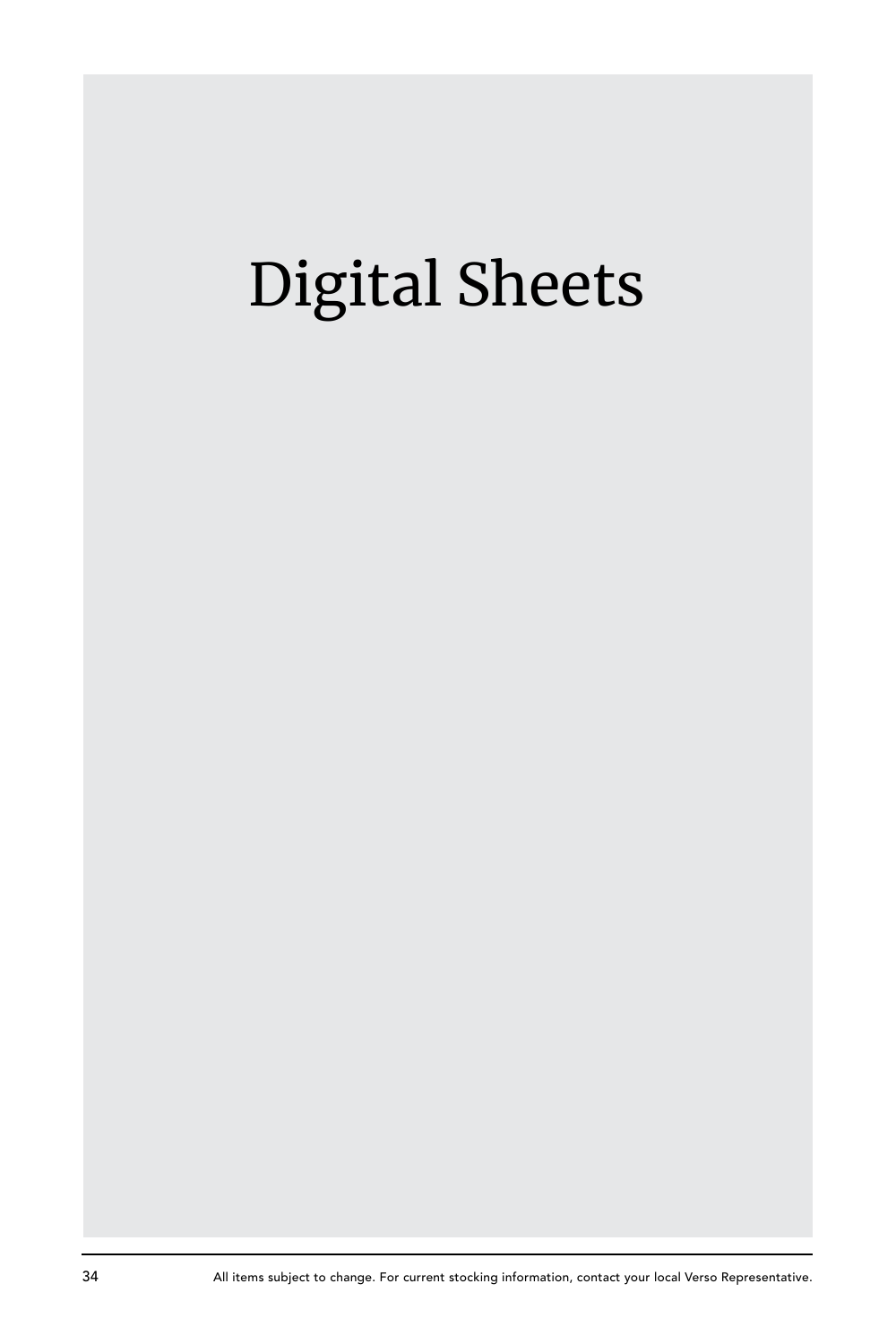Stock Items Digital Sheets

## PREMIUM RECYCLED Sterling® Premium Digital™ Gloss Text

| material<br>number | basis<br>wt. | qsm | size            | m.wt. | sheets/<br>skid |     | tiers package carton | sheets/ packages/ sheets/ cartons/ | carton |     |   | bright-<br>pallet grain ness |    | gloss opacity |
|--------------------|--------------|-----|-----------------|-------|-----------------|-----|----------------------|------------------------------------|--------|-----|---|------------------------------|----|---------------|
| 389583             | 80           | 118 | $8.5 \times 11$ | 16    | n/a             | n/a | 500                  | 6                                  | 3000   | 40  | L | 95                           | 72 | 94.5          |
| 389577             |              |     | 11 x 17         | 31    | n/a             | n/a | 500                  | 3                                  | 1500   | 40  | L |                              |    |               |
| 389551             |              |     | 12 x 18         | 36    | n/a             | n/a | 500                  | 3                                  | 1500   | 40  | L |                              |    |               |
| 389595             |              |     | 13 x 19         | 42    | n/a             | n/a | 500                  | 3                                  | 1500   | 30  | L |                              |    |               |
| 389638             |              |     | 17 x 11         | 31    | n/a             | n/a | 500                  | 3                                  | 1500   | 40  | S |                              |    |               |
| 389640             |              |     | 18 x 12         | 36    | n/a             | n/a | 500                  | 3                                  | 1500   | 40  | S |                              |    |               |
| 389601             |              |     | 29.5 x 20.75    | 103   | 8000            | 1   | n/a                  | n/a                                | n/a    | n/a | S |                              |    |               |
| 389592             | 100          | 148 | $8.5 \times 11$ | 20    | n/a             | n/a | 400                  | 6                                  | 2400   | 40  | L | 95                           | 72 | 96            |
| 389586             |              |     | 11 x <u>17</u>  | 39    | n/a             | n/a | 500                  | 3                                  | 1500   | 40  | L |                              |    |               |
| 389550             |              |     | 12 x 18         | 45    | n/a             | n/a | 500                  | 2                                  | 1000   | 40  | L |                              |    |               |
| 389580             |              |     | 13 x 19         | 52    | n/a             | n/a | 500                  | $\overline{2}$                     | 1000   | 30  | L |                              |    |               |
| 389639             |              |     | 17 x 11         | 39    | n/a             | n/a | 500                  | 3                                  | 1500   | 40  | S |                              |    |               |
| 389732             |              |     | 18 x 12         | 45    | n/a             | n/a | 500                  | $\overline{2}$                     | 1000   | 40  | S |                              |    |               |
| 389733             |              |     | 19 x 13         | 52    | n/a             | n/a | 500                  | $\overline{2}$                     | 1000   | 30  | S |                              |    |               |
| 389599             |              |     | 29.5 x 20.75    | 129   | 7000            | 1   | n/a                  | n/a                                | n/a    | n/a | S |                              |    |               |

Sterling® Premium Digital™ is made with chain-of-custody fiber: FSC®, SFI®, PEFC™ and manufactured with 10% recycled fiber.

Non-standard sizes available upon request subject to order minimums. Please contact Verso customer service for more details.

All materials available only in white.

Certified is

Sterling® Premium Digital™ is designed for small format presses, direct-to-press installations, production color, black & white digital presses, high-speed color and black & white copiers.

Sterling<sup>®</sup> Premium Digital<sup>™</sup> is certified to run on HP Indigo equipment and certified by RIT. Please refer to http://printlab.rit.edu/services/media-certification/hp-indigo-program for further information.

Verso is an Alliance One Select Member for Graphic Arts.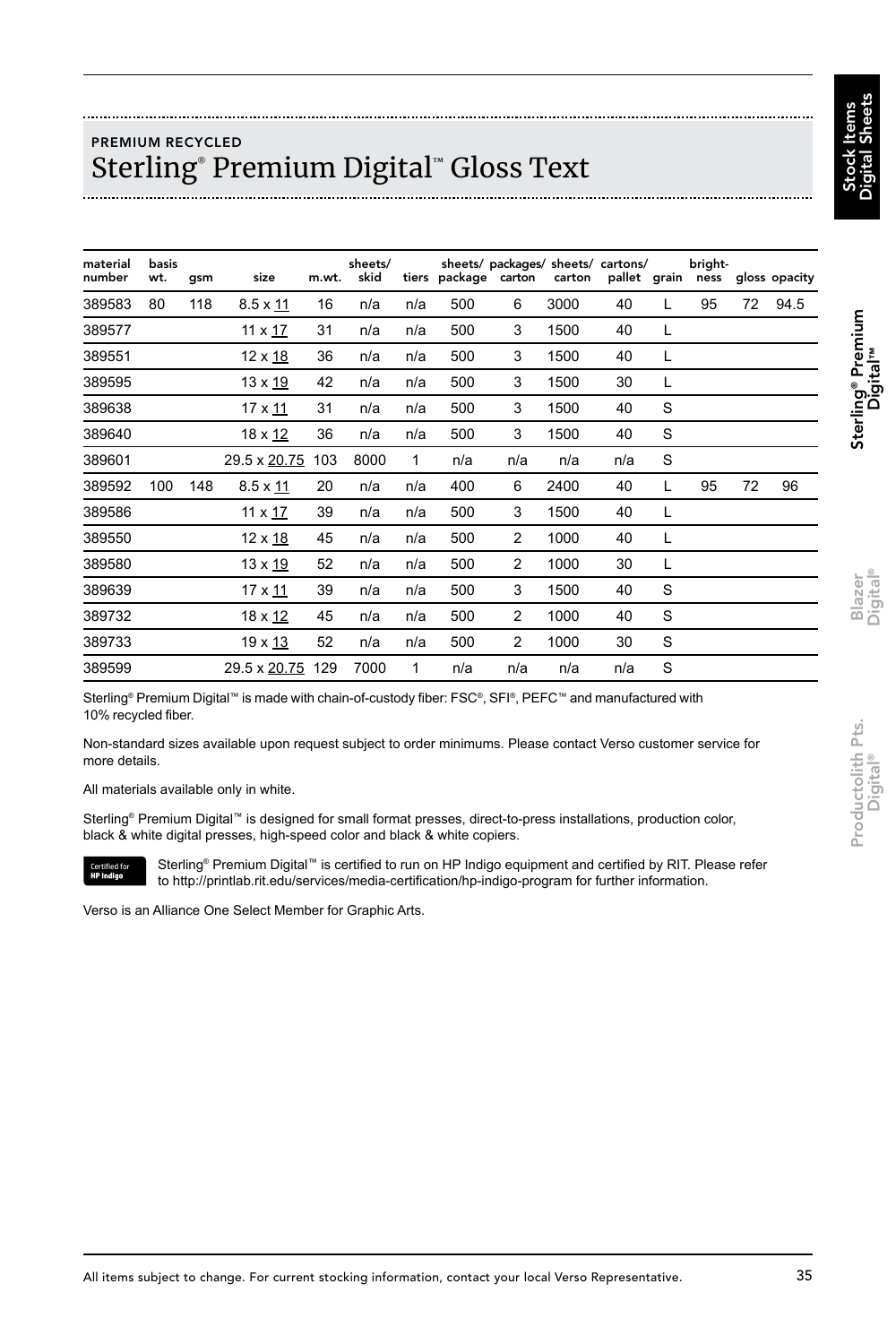## PREMIUM RECYCLED Sterling® Premium Digital™ Gloss Cover

| material<br>number | basis<br>wt.       | qsm | size            | m.wt. | sheets/<br>skid |     |     | sheets/ packages/ sheets/ cartons/<br>tiers package carton carton pallet grain ness gloss opacity |      |     |   | bright- |    |    |
|--------------------|--------------------|-----|-----------------|-------|-----------------|-----|-----|---------------------------------------------------------------------------------------------------|------|-----|---|---------|----|----|
| 389584             | 80<br>$(7pt.)^*$   | 216 | $8.5 \times 11$ | 29    | n/a             | n/a | 250 | 6                                                                                                 | 1500 | 40  | L | 95      | 72 | 98 |
| 389585             |                    |     | 17 x 11         | 58    | n/a             | n/a | 250 | 3                                                                                                 | 750  | 40  | S |         |    |    |
| 389575             |                    |     | 18 x 12         | 66    | n/a             | n/a | 250 | 3                                                                                                 | 750  | 40  | S |         |    |    |
| 389591             |                    |     | 19 x 13         | 76    | n/a             | n/a | 250 | 3                                                                                                 | 750  | 30  | S |         |    |    |
| 389573             |                    |     | 20.75 x 29.5    | 188   | 4000            | 1   | n/a | n/a                                                                                               | n/a  | n/a | L |         |    |    |
| 389589             | 100<br>$(9$ pt.)** | 271 | $8.5 \times 11$ | 36    | n/a             | n/a | 200 | 6                                                                                                 | 1200 | 40  | L | 95      | 72 | 99 |
| 389588             |                    |     | 17 x 11         | 72    | n/a             | n/a | 250 | $\overline{2}$                                                                                    | 500  | 40  | S |         |    |    |
| 389572             |                    |     | 18 x 12         | 83    | n/a             | n/a | 250 | $\overline{2}$                                                                                    | 500  | 40  | S |         |    |    |
| 389582             |                    |     | 19 x 13         | 95    | n/a             | n/a | 250 | 2                                                                                                 | 500  | 30  | S |         |    |    |
| 389581             |                    |     | 20.75 x 29.5    | 235   | 3000            | 1   | n/a | n/a                                                                                               | n/a  | n/a | L |         |    |    |

Sterling® Premium Digital™ is made with chain-of-custody fiber: FSC®, SFI®, PEFC™ and manufactured with 10% recycled fiber.

Non-standard sizes available upon request subject to order minimums. Please contact Verso customer service for more details.

All materials available only in white.

Sterling® Premium Digital™ is designed for small format presses, direct-to-press installations, production color, black & white digital presses, high-speed color and black & white copiers.

Noted \*7 pt. and \*\*9 pt. minimum caliper items are guaranteed for postal applications. With the exception of noted \*7 pt. and \*\*9 pt. minimum caliper items, Verso manufactures to basis weight, not to specific bulk standards.

Sterling<sup>®</sup> Premium Digital<sup>™</sup> is certified to run on HP Indigo equipment and certified by RIT. Please refer to http://printlab.rit.edu/services/media-certification/hp-indigo-program for further information. Certified for<br>HP Indigo

Verso is an Alliance One Select Member for Graphic Arts.

Sterling® Premium Digital™ 120 lb. gloss cover available in 2022. Contact your Verso Sales Representative for more details.

Blazer<br>Digital®

Sterling® Premium<br>Digital™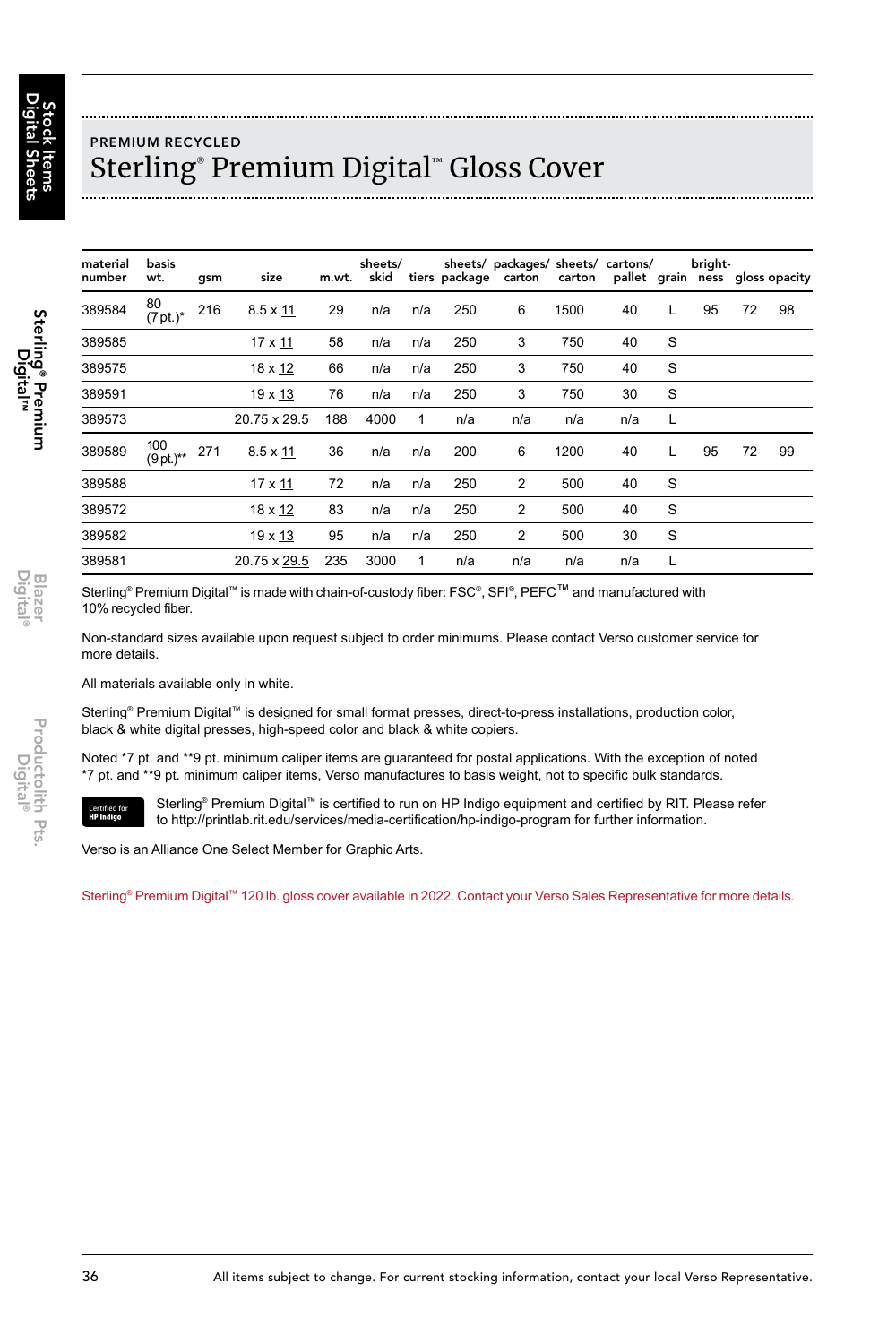#### PREMIUM RECYCLED Sterling® Premium Digital™ Silk Text

| material<br>number | basis<br>wt. | qsm | size             |    | sheets/<br>m.wt. skid |              |     | sheets/ packages/ sheets/ cartons/<br>tiers package carton carton pallet grain ness gloss opacity |      |     |   | bright- |    |      |
|--------------------|--------------|-----|------------------|----|-----------------------|--------------|-----|---------------------------------------------------------------------------------------------------|------|-----|---|---------|----|------|
| 389574             | 80           | 118 | $12 \times 18$   | 36 | n/a                   | n/a          | 500 | 3                                                                                                 | 1500 | 40  |   | 95      | 45 | 94.5 |
| 389594             |              |     | $13 \times 19$   | 42 | n/a                   | n/a          | 500 | 3                                                                                                 | 1500 | 30  | L |         |    |      |
| 389641             |              |     | 18 x 12          | 36 | n/a                   | n/a          | 500 | 3                                                                                                 | 1500 | 40  | S |         |    |      |
| 389598             |              |     | 29.5 x 20.75 103 |    | 8000                  | $\mathbf{1}$ | n/a | n/a                                                                                               | n/a  | n/a | S |         |    |      |
| 389576             | 100          | 148 | $12 \times 18$   | 45 | n/a                   | n/a          | 500 | $\overline{2}$                                                                                    | 1000 | 40  | L | 95      | 45 | 96   |
| 389590             |              |     | 13 x 19          | 52 | n/a                   | n/a          | 500 | $\overline{2}$                                                                                    | 1000 | 30  | L |         |    |      |
| 390000             |              |     | 18 x 12          | 45 | n/a                   | n/a          | 500 | 2                                                                                                 | 1000 | 40  | S |         |    |      |
| 389600             |              |     | 29.5 x 20.75 129 |    | 7000                  |              | n/a | n/a                                                                                               | n/a  | n/a | S |         |    |      |

Sterling® Premium Digital™ is made with chain-of-custody fiber: FSC®, SFI®, PEFC™ and manufactured with 10% recycled fiber.

Non-standard sizes available upon request subject to order minimums. Please contact Verso customer service for more details.

All materials available only in white.

Sterling® Premium Digital™ is designed for small format presses, direct-to-press installations, production color, black & white digital presses, high-speed color and black & white copiers.



Sterling<sup>®</sup> Premium Digital™ is certified to run on HP Indigo equipment and certified by RIT. Please refer to http://printlab.rit.edu/services/media-certification/hp-indigo-program for further information.

Verso is an Alliance One Select Member for Graphic Arts.

Productolith Pts.<br>Digital<sup>®</sup>

Blazer<br>Digital® Productolith Pts. Blazer **Sterling® Premium**<br>Digital® Digital® Digital®

™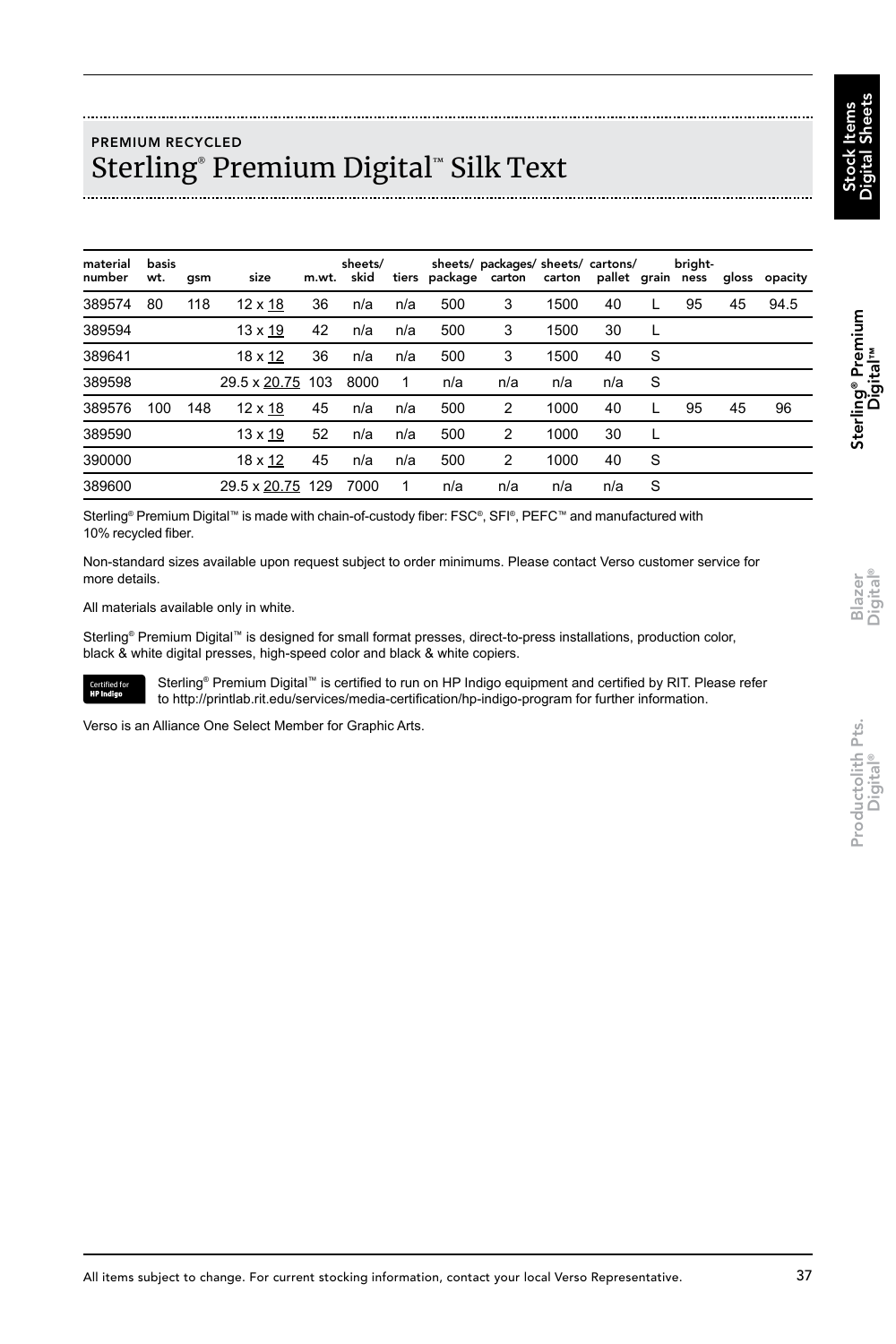## PREMIUM RECYCLED Sterling® Premium Digital™ Silk Cover

| material<br>number | basis<br>wt.       | qsm | size         |     | sheets/<br>m.wt. skid |     |     | sheets/ packages/ sheets/ cartons/<br>tiers package carton carton pallet grain ness gloss opacity |     |     |   | bright- |    |    |
|--------------------|--------------------|-----|--------------|-----|-----------------------|-----|-----|---------------------------------------------------------------------------------------------------|-----|-----|---|---------|----|----|
| 389579             | 80<br>$(7pt.)^*$   | 216 | 18 x 12      | 66  | n/a                   | n/a | 250 | 3                                                                                                 | 750 | 40  | S | 95      | 45 | 98 |
| 389593             |                    |     | 19 x 13      | 76  | n/a                   | n/a | 250 | 3                                                                                                 | 750 | 30  | S |         |    |    |
| 389597             |                    |     | 20.75 x 29.5 | 188 | 4000                  | -1  | n/a | n/a                                                                                               | n/a | n/a |   |         |    |    |
| 389578             | 100<br>$(9$ pt.)** | 271 | 18 x 12      | 83  | n/a                   | n/a | 250 | 2                                                                                                 | 500 | 40  | S | 95      | 45 | 99 |
| 389587             |                    |     | 19 x 13      | 95  | n/a                   | n/a | 250 | 2                                                                                                 | 500 | 30  | S |         |    |    |
| 389596             |                    |     | 20.75 x 29.5 | 235 | 3000                  | 1   | n/a | n/a                                                                                               | n/a | n/a | L |         |    |    |

Sterling® Premium Digital™ is made with chain-of-custody fiber: FSC®, SFI®, PEFC™ and manufactured with 10% recycled fiber.

Non-standard sizes available upon request subject to order minimums. Please contact Verso customer service for more details.

All materials available only in white.

Sterling® Premium Digital™ is designed for small format presses, direct-to-press installations, production color, black & white digital presses, high-speed color and black & white copiers.

Noted \*7 pt. and \*\*9 pt. minimum caliper items are guaranteed for postal applications. With the exception of noted \*7 pt. and \*\*9 pt. minimum caliper items, Verso manufactures to basis weight, not to specific bulk standards.



Sterling<sup>®</sup> Premium Digital<sup>™</sup> is certified to run on HP Indigo equipment and certified by RIT. Please refer to http://printlab.rit.edu/services/media-certification/hp-indigo-program for further information.

Verso is an Alliance One Select Member for Graphic Arts.

Sterling® Premium Digital™ 120 lb. silk cover available in 2022. Contact your Verso Sales Representative for more details.

Sterling® Premium<br>Sterling® Premium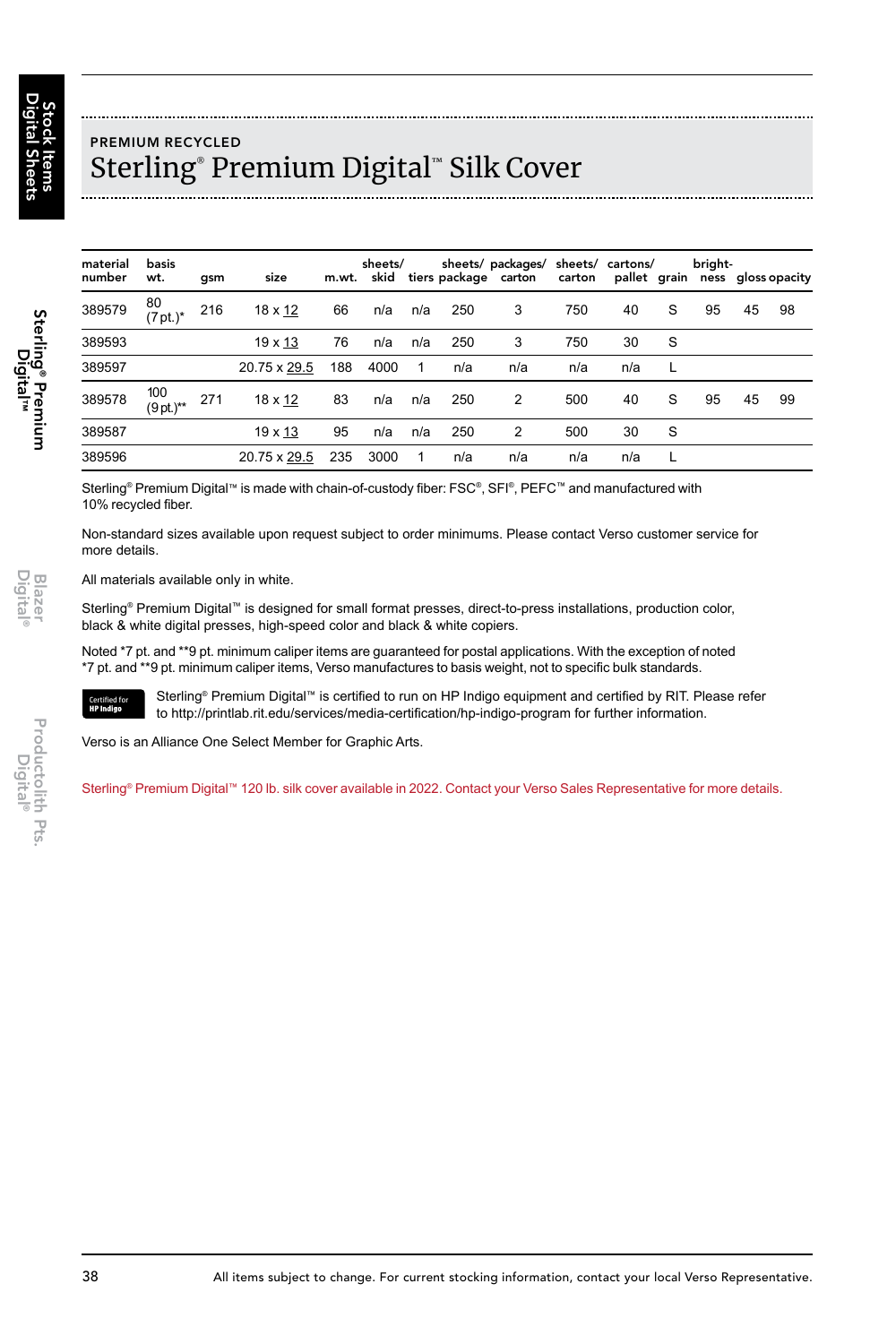™

Blazer<br>Digital

Productolith Pts. Digital® Sterling® Premium Digital Productolith Pts.<br>Digital<sup>®</sup>

## ECONOMY Blazer Digital® Gloss Text

| material<br>number | basis<br>wt. gsm |     | size           | m.wt. | sheets/<br>skid |     | sheets/ | packages/ sheets/ cartons/<br>tiers package carton carton |      | pallet grain ness gloss opacity |   | bright- |    |      |
|--------------------|------------------|-----|----------------|-------|-----------------|-----|---------|-----------------------------------------------------------|------|---------------------------------|---|---------|----|------|
| 279498             | 80               | 118 | 11 x 17        | 31    | n/a             | n/a | 500     | 3                                                         | 1500 | 40                              |   | 90      | 68 | 93.5 |
| 279499             |                  |     | $12 \times 18$ | 36    | n/a             | n/a | 500     | 3                                                         | 1500 | 40                              | L |         |    |      |
| 279500             |                  |     | 13 x 19        | 42    | n/a             | n/a | 500     | 3                                                         | 1500 | 30                              | L |         |    |      |
| 308065             |                  |     | 29.5 x 20.75   | 103   | 8000            | 1   | n/a     | n/a                                                       | n/a  | n/a                             | S |         |    |      |
| 279652             | 100              | 148 | 11 x 17        | 39    | n/a             | n/a | 500     | 3                                                         | 1500 | 40                              | L | 90      | 68 | 95.5 |
| 279653             |                  |     | $12 \times 18$ | 45    | n/a             | n/a | 500     | 2                                                         | 1000 | 40                              | L |         |    |      |
| 279654             |                  |     | 13 x 19        | 52    | n/a             | n/a | 500     | 2                                                         | 1000 | 30                              |   |         |    |      |
| 308066             |                  |     | 29.5 x 20.75   | 129   | 7000            | 1   | n/a     | n/a                                                       | n/a  | n/a                             | S |         |    |      |

Blazer Digital® is made with chain-of-custody fiber: FSC®, SFI®, PEFC™.

Non-standard sizes available upon request subject to order minimums. Please contact Verso customer service for more details.

All materials available only in white.

Certified fo<br>HP Indigo

Blazer Digital® is designed for small format presses, direct-to-press installations, production color, black & white digital presses, high-speed color and black & white copiers.

Blazer Digital® is certified to run on HP Indigo equipment and certified by RIT. Please refer to http://printlab.rit.edu/services/media-certification/hp-indigo-program for further information.

Verso is an Alliance One Select Member for Graphic Arts.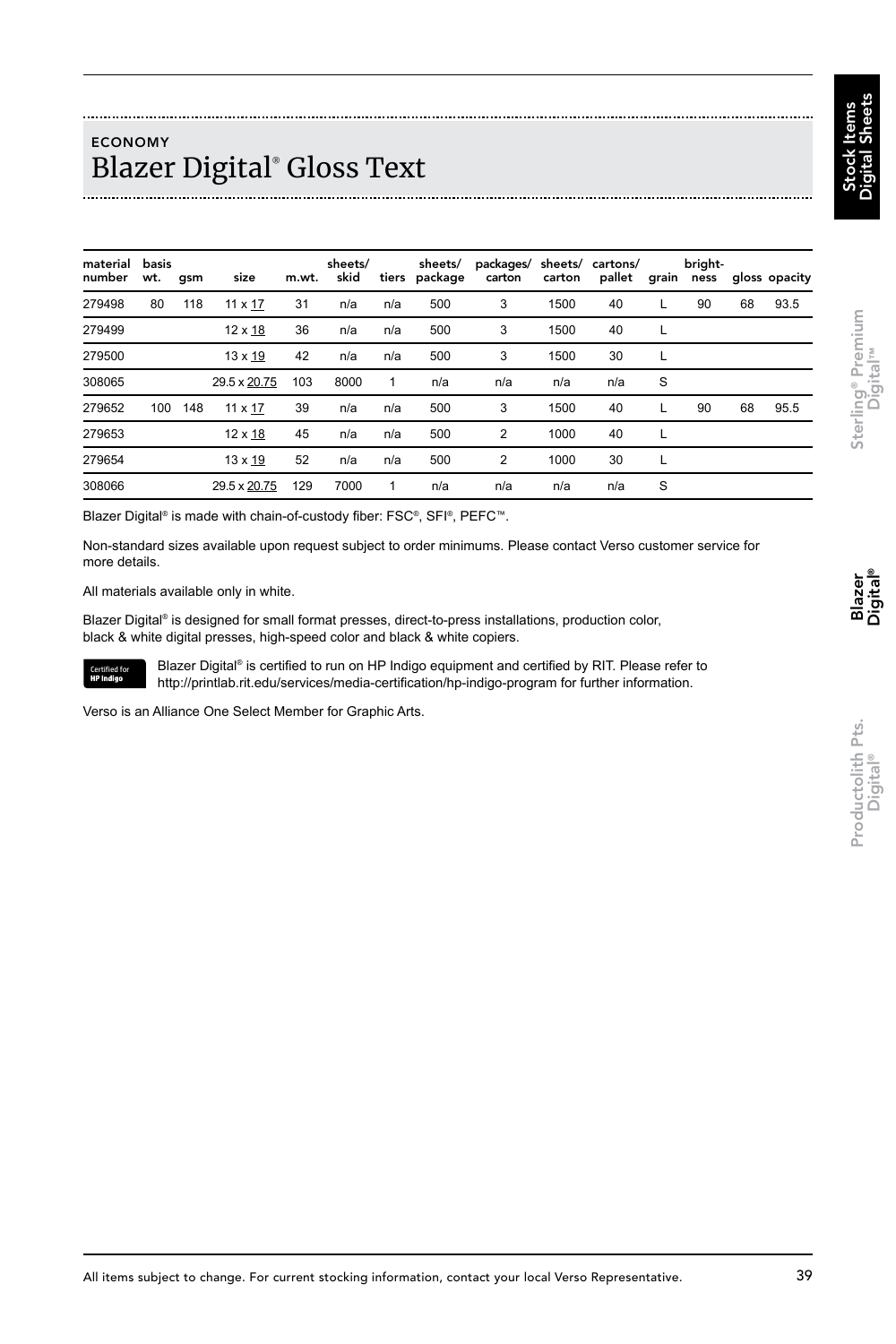## ECONOMY Blazer Digital® Gloss Cover

| material basis<br>number wt. |                    | gsm | size         | m.wt. | sheets/<br>skid |     |     | sheets/ packages/ sheets/ cartons/<br>tiers package carton carton pallet grain ness |     |     |   | bright- |    | gloss opacity |
|------------------------------|--------------------|-----|--------------|-------|-----------------|-----|-----|-------------------------------------------------------------------------------------|-----|-----|---|---------|----|---------------|
|                              | 279656 80 (7 pt.)* | 216 | 17 x 11      | 58    | n/a             | n/a | 250 | 3                                                                                   | 750 | 40  | S | 90      | 68 | 98            |
| 279657                       |                    |     | 18 x 12      | 66    | n/a             | n/a | 250 | 3                                                                                   | 750 | 40  | S |         |    |               |
| 279658                       |                    |     | 19 x 13      | 76    | n/a             | n/a | 250 | 3                                                                                   | 750 | 30  | S |         |    |               |
| 308069                       |                    |     | 20.75 x 29.5 | 188   | 4000            | 1   | n/a | n/a                                                                                 | n/a | n/a | L |         |    |               |
| 279660                       | $100 (9 pt.)**$    | 271 | 17 x 11      | 72    | n/a             | n/a | 250 | $\overline{2}$                                                                      | 500 | 40  | S | 90      | 68 | 99            |
| 279661                       |                    |     | 18 x 12      | 83    | n/a             | n/a | 250 | $\overline{2}$                                                                      | 500 | 40  | S |         |    |               |
| 279662                       |                    |     | 19 x 13      | 95    | n/a             | n/a | 250 | $\overline{2}$                                                                      | 500 | 30  | S |         |    |               |
| 348649                       |                    |     | 19 x 13      | 95    | 17500           | 6   | n/a | n/a                                                                                 | n/a | n/a | S |         |    |               |
| 279663                       |                    |     | 20 x 14      | 108   | n/a             | n/a | 250 | $\overline{2}$                                                                      | 500 | 25  | S |         |    |               |
| 308070                       |                    |     | 20.75 x 29.5 | 235   | 3000            | 1   | n/a | n/a                                                                                 | n/a | n/a | L |         |    |               |
| 306405                       |                    |     | 26 x 14.33   | 143   | n/a             | n/a | n/a | n/a                                                                                 | 400 | 32  | S |         |    |               |
| 290282                       | 110                | 297 | 18 x 12      | 91    | n/a             | n/a | 200 | 3                                                                                   | 600 | 40  | S | 90      | 68 | 99            |
| 290283                       |                    |     | 19 x 13      | 105   | n/a             | n/a | 200 | 3                                                                                   | 600 | 30  | S |         |    |               |
| 311399                       |                    |     | 20.75 x 29.5 | 259   | 3000            | 1   | n/a | n/a                                                                                 | n/a | n/a |   |         |    |               |

Blazer Digital® is made with chain-of-custody fiber: FSC®, SFI®, PEFC™.

Non-standard sizes available upon request subject to order minimums. Please contact Verso customer service for more details.

All materials available only in white.

Blazer Digital® is designed for small format presses, direct-to-press installations, production color, black & white digital presses, high-speed color and black & white copiers.

Noted \*7 pt. and \*\*9 pt. minimum caliper items are guaranteed for postal applications. With the exception of noted \*7 pt. and \*\*9 pt. minimum caliper items, Verso manufactures to basis weight, not to specific bulk standards.



Blazer Digital® is certified to run on HP Indigo equipment and certified by RIT. Please refer to http://printlab.rit.edu/services/media-certification/hp-indigo-program for further information.

Verso is an Alliance One Select Member for Graphic Arts.

Blazer Digital® 120 lb. gloss cover available in 2022. Contact your Verso Sales Representative for more details.

Blazer<br>Digital®

Sterling® Premium<br>Digital™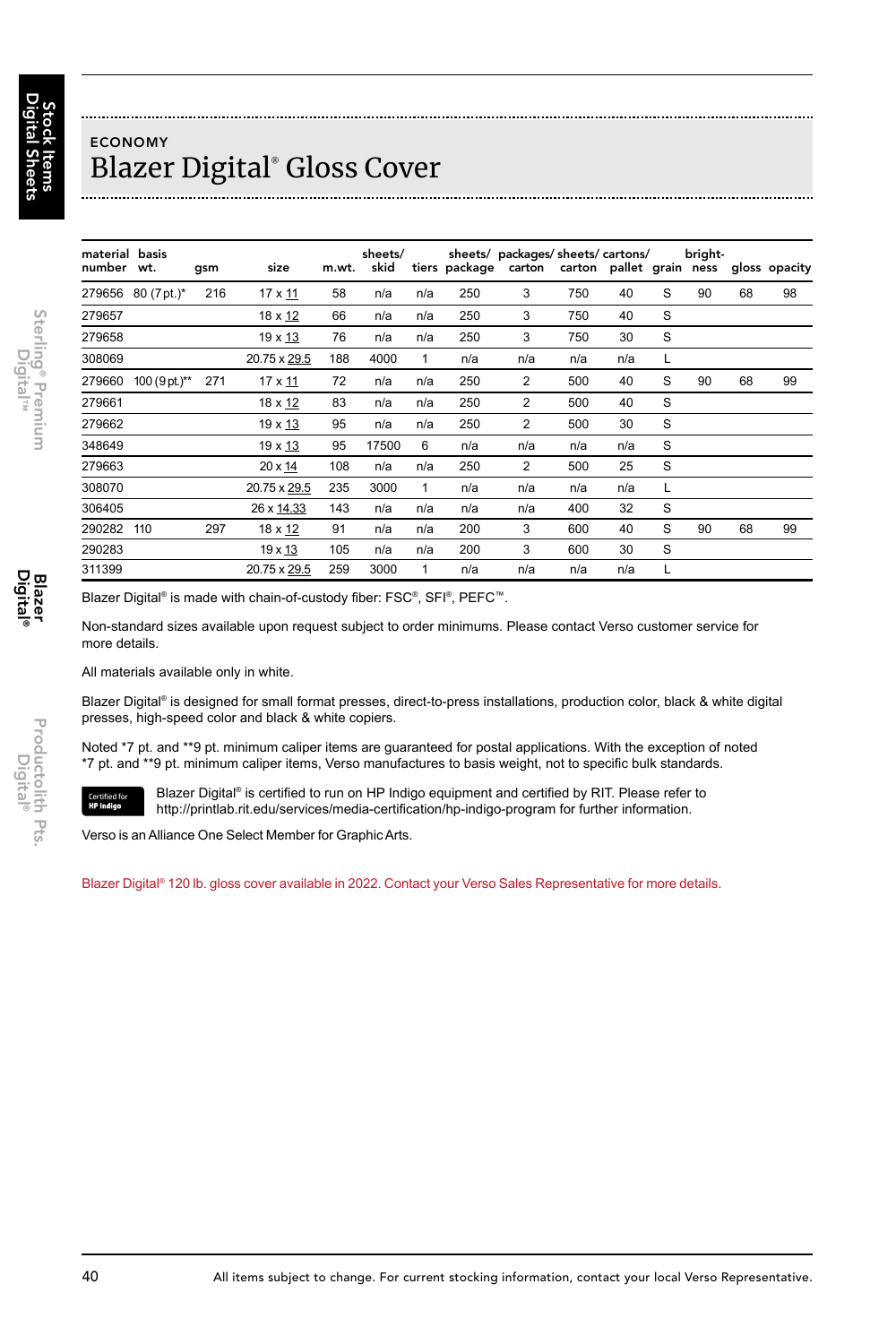## ECONOMY Blazer Digital® Satin Text

| material basis<br>number | wt. gsm |     | size           | m.wt. | sheets/<br>skid |     |     | sheets/ packages/ sheets/ cartons/<br>tiers package carton carton pallet grain ness |      |     |          | briaht- | aloss | opacity |
|--------------------------|---------|-----|----------------|-------|-----------------|-----|-----|-------------------------------------------------------------------------------------|------|-----|----------|---------|-------|---------|
| 279622                   | 80      | 118 | $12 \times 18$ | 36    | n/a             | n/a | 500 | 3                                                                                   | 1500 | 40  |          | 90      | 30    | 93.5    |
| 279623                   |         |     | $13 \times 19$ | 42    | n/a             | n/a | 500 | 3                                                                                   | 1500 | 30  |          |         |       |         |
| 308067                   |         |     | 29.5 x 20.75   | 103   | 6500            | 1   | n/a | n/a                                                                                 | n/a  | n/a | <b>S</b> |         |       |         |
| 279626                   | 100     | 148 | $12 \times 18$ | 45    | n/a             | n/a | 500 | $\overline{2}$                                                                      | 1000 | 40  |          | 90      | 30    | 95.5    |
| 279627                   |         |     | $13 \times 19$ | 52    | n/a             | n/a | 500 | $\overline{2}$                                                                      | 1000 | 30  |          |         |       |         |
| 308068                   |         |     | 29.5 x 20.75   | 129   | 5500            |     | n/a | n/a                                                                                 | n/a  | n/a | <b>S</b> |         |       |         |

Blazer Digital® is made with chain-of-custody fiber: FSC®, SFI®, PEFC™.

Non-standard sizes available upon request subject to order minimums. Please contact Verso customer service for more details.

All materials available only in white.

Blazer Digital® is designed for small format presses, direct-to-press installations, production color, black & white digital presses, high-speed color and black & white copiers.



Blazer Digital® is certified to run on HP Indigo equipment and certified by RIT. Please refer to http://printlab.rit.edu/services/media-certification/hp-indigo-program for further information.

Verso is an Alliance One Select Member for Graphic Arts.

Blazer<br>Digital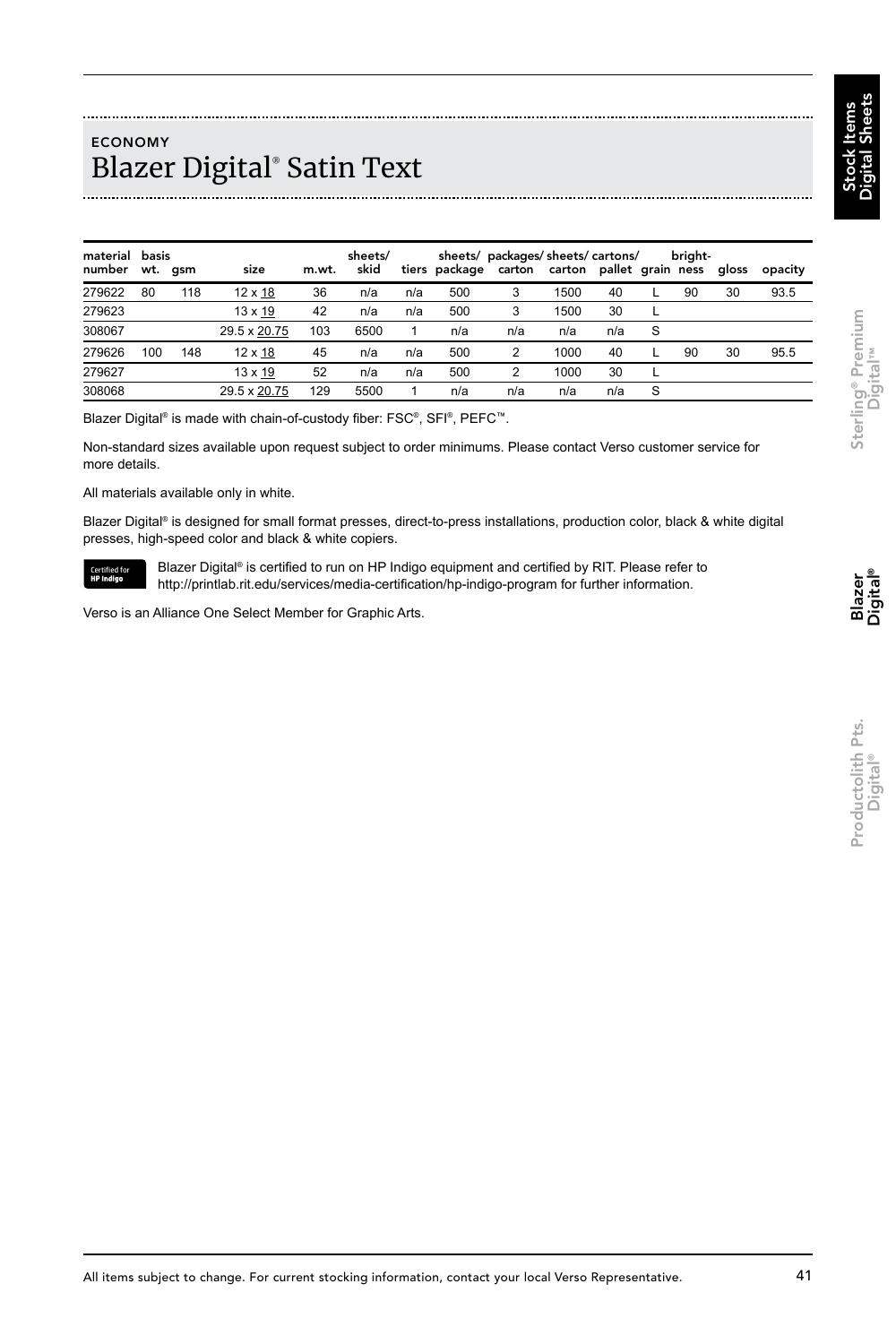## ECONOMY Blazer Digital® Satin Cover

| material basis<br>number wt. |                         | qsm | size           | m.wt. | sheets/<br>skid |     |     | sheets/ packages/ sheets/ cartons/<br>tiers package carton carton pallet grain ness gloss opacity |     |     |   | bright- |    |    |
|------------------------------|-------------------------|-----|----------------|-------|-----------------|-----|-----|---------------------------------------------------------------------------------------------------|-----|-----|---|---------|----|----|
|                              | 279631 80 (9 pt.)** 216 |     | 18 x 12        | 66    | n/a             | n/a | 250 | 3                                                                                                 | 750 | 40  | S | 90      | 30 | 98 |
| 279642                       |                         |     | 19 x 13        | 76    | n/a             | n/a | 250 | 3                                                                                                 | 750 | 30  | S |         |    |    |
| 308071                       |                         |     | 20.75 x 29.5   | 188   | 3000            | 1   | n/a | n/a                                                                                               | n/a | n/a | L |         |    |    |
| 279494                       | 100                     | 271 | $17 \times 11$ | 72    | n/a             | n/a | 250 | 2                                                                                                 | 500 | 40  | S | 90      | 30 | 99 |
| 279495                       |                         |     | $18 \times 12$ | 83    | n/a             | n/a | 250 | $\overline{2}$                                                                                    | 500 | 40  | S |         |    |    |
| 279496                       |                         |     | 19 x 13        | 95    | n/a             | n/a | 250 | 2                                                                                                 | 500 | 30  | S |         |    |    |
| 308072                       |                         |     | 20.75 x 29.5   | 235   | 2500            | 1   | n/a | n/a                                                                                               | n/a | n/a | L |         |    |    |
| 290284                       | 110                     | 297 | 18 x 12        | 91    | n/a             | n/a | 200 | 3                                                                                                 | 600 | 40  | S | 90      | 30 | 99 |
| 290285                       |                         |     | 19 x 13        | 105   | n/a             | n/a | 200 | 3                                                                                                 | 600 | 30  | S |         |    |    |
| 311400                       |                         |     | 20.75 x 29.5   | 259   | 2500            | 1   | n/a | n/a                                                                                               | n/a | n/a | L |         |    |    |

Blazer Digital® is made with chain-of-custody fiber: FSC®, SFI®, PEFC™.

Non-standard sizes available upon request subject to order minimums. Please contact Verso customer service for more details.

All materials available only in white.

Blazer Digital® is designed for small format presses, direct-to-press installations, production color, black & white digital presses, high-speed color and black & white copiers.

Noted \*\*9 pt. minimum caliper items are guaranteed for postal applications. With the exception of noted \*\*9 pt. minimum caliper items, Verso manufactures to basis weight, not to specific bulk standards.



Blazer Digital<sup>®</sup> is certified to run on HP Indigo equipment and certified by RIT. Please refer to http://printlab.rit.edu/services/media-certification/hp-indigo-program for further information.

Verso is an Alliance One Select Member for Graphic Arts.

Blazer Digital® 120 lb. satin cover available in 2022. Contact your Verso Sales Representative for more details.

Sterling® Premium<br>Digital™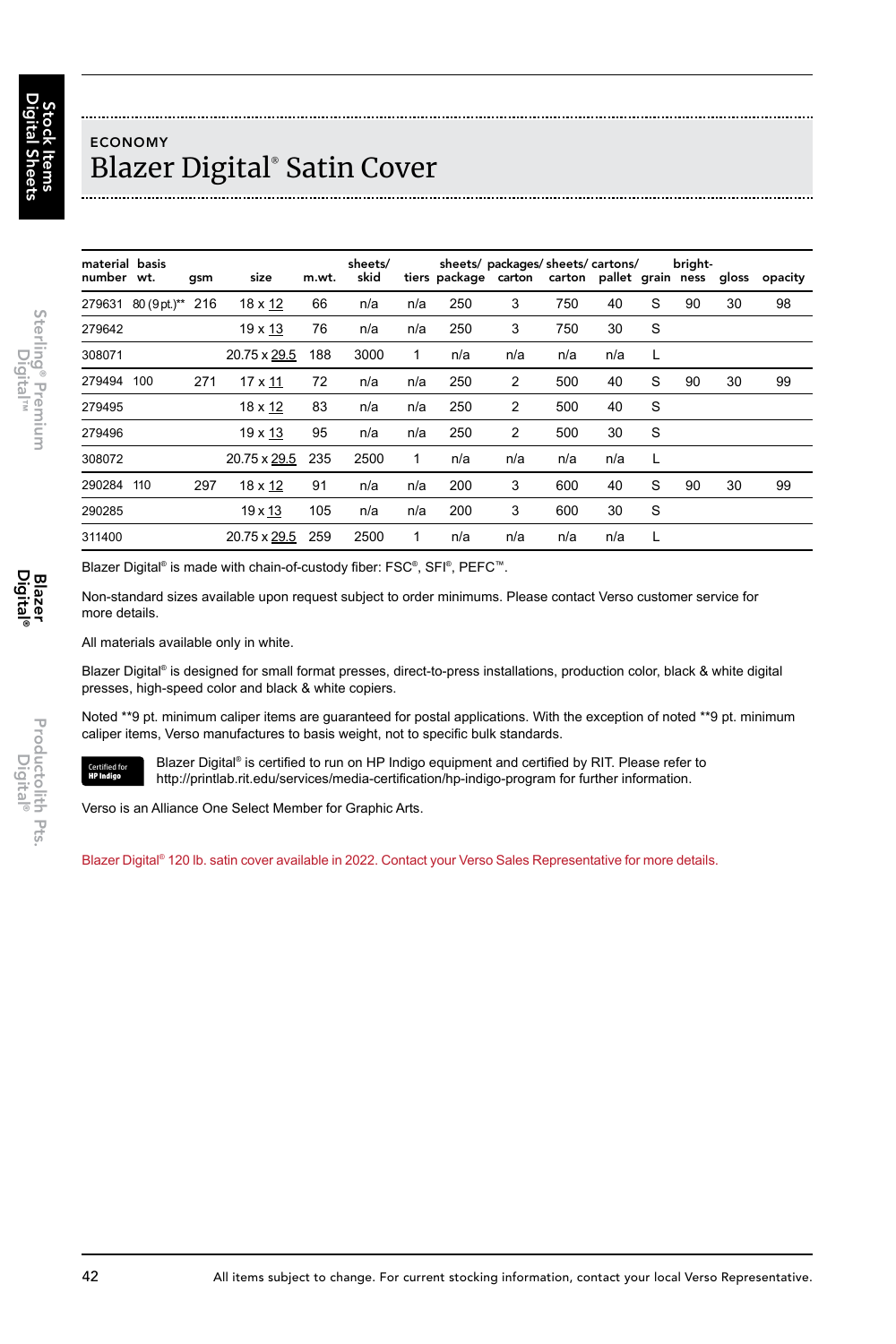™

## PREMIUM Productolith Pts. Digital® C1S Caliper Cover/SBS Paperboard

| material<br>number caliper^wt. gsm |        | board |         | size           |     | sheets/ |     |     | sheets/ packages/sheets/ cartons/<br>m.wt. skid tiers package carton carton pallet grain ness gloss opacity |     |     |    | bright- |    |    |
|------------------------------------|--------|-------|---------|----------------|-----|---------|-----|-----|-------------------------------------------------------------------------------------------------------------|-----|-----|----|---------|----|----|
| 269515                             | 10 pt. |       | 134 218 | 18 x 12        | 67  | n/a     | n/a | 200 | 4                                                                                                           | 800 | 40  | S  | 91      | 40 | 98 |
| 274147                             |        |       |         | $19 \times 13$ | 76  | n/a     | n/a | 200 | 4                                                                                                           | 800 | 30  | -S |         |    |    |
| 311497                             |        |       |         | 20.75 x 29.5   | 190 | 3000    | 1   | n/a | n/a                                                                                                         | n/a | n/a |    |         |    |    |
| 269518                             | 12 pt. | 157   | 256     | 18 x 12        | 79  | n/a     | n/a | 200 | 3                                                                                                           | 600 | 40  | S  | 91      | 40 | 99 |
| 274149                             |        |       |         | $19 \times 13$ | 90  | n/a     | n/a | 200 | 3                                                                                                           | 600 | 30  | -S |         |    |    |
| 311499                             |        |       |         | 20.75 x 29.5   | 222 | 2500    |     | n/a | n/a                                                                                                         | n/a | n/a |    |         |    |    |

Productolith Pts. Digital® is made with chain-of-custody fiber: FSC®, SFI®, PEFC™.

Non-standard sizes available upon request subject to order minimums. Please contact Verso customer service for more details.

All materials available only in white.

Productolith Pts. Digital® is designed for small format presses, direct-to-press installations, production color, black & white digital presses, high-speed color and black & white copiers.

^ Caliper is guaranteed

Equivalent Basis Weights (using the board basis - 24 x 36 or 3,000 square feet) 10 pt. C1S = 134 12 pt. C1S = 157



Productolith Pts. Digital® is certified to run on HP Indigo equipment and certified by RIT. Please refer to http://printlab.rit.edu/services/media-certification/hp-indigo-program for further information.

Verso is an Alliance One Select Member for Graphic Arts.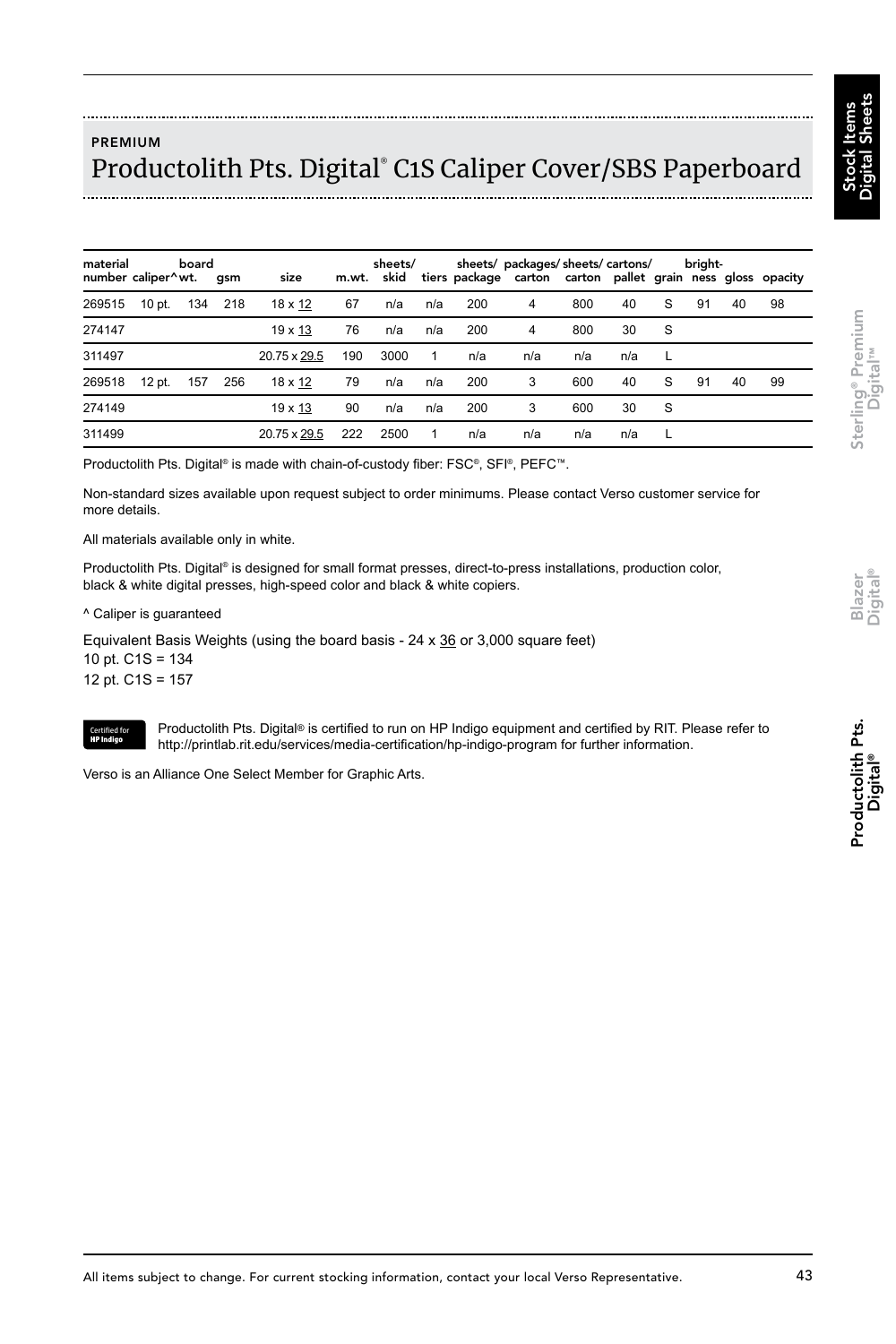## PREMIUM Productolith Pts. Digital® C2S Caliper Cover/SBS Paperboard

| material<br>number caliper^wt. gsm |                | board | size           |     | sheets/ |     | sheets/ packages/sheets/cartons/<br>m.wt. skid tiers package carton carton pallet grain ness gloss opacity |     |     |     |   | briaht- |    |    |
|------------------------------------|----------------|-------|----------------|-----|---------|-----|------------------------------------------------------------------------------------------------------------|-----|-----|-----|---|---------|----|----|
| 269526                             | 12 pt. 170 277 |       | 18 x 12        | 85  | n/a     | n/a | 200                                                                                                        | 3   | 600 | 40  | S | 91      | 40 | 98 |
| 274154                             |                |       | $19 \times 13$ | 97  | n/a     | n/a | 200                                                                                                        |     | 600 | 30  |   |         |    |    |
| 311500                             |                |       | 20.75 x 29.5   | 241 | 2500    | 1   | n/a                                                                                                        | n/a | n/a | n/a |   |         |    |    |

Productolith Pts. Digital® is made with chain-of-custody fiber: FSC®, SFI®, PEFC™.

Non-standard sizes available upon request subject to order minimums. Please contact Verso customer service for more details.

All materials available only in white.

Productolith Pts. Digital® is designed for small format presses, direct-to-press installations, production color, black & white digital presses, high-speed color and black & white copiers.

#### ^ Caliper is guaranteed

Equivalent Basis Weights (using the board basis - 24 x 36 or 3,000 square feet)

12 pt. C2S = 170



Productolith Pts. Digital® is certified to run on HP Indigo equipment and certified by RIT. Please refer to http://printlab.rit.edu/services/media-certification/hp-indigo-program for further information.

Verso is an Alliance One Select Member for Graphic Arts.

biaze<br>Digital

Sterling® Premium<br>Digital™